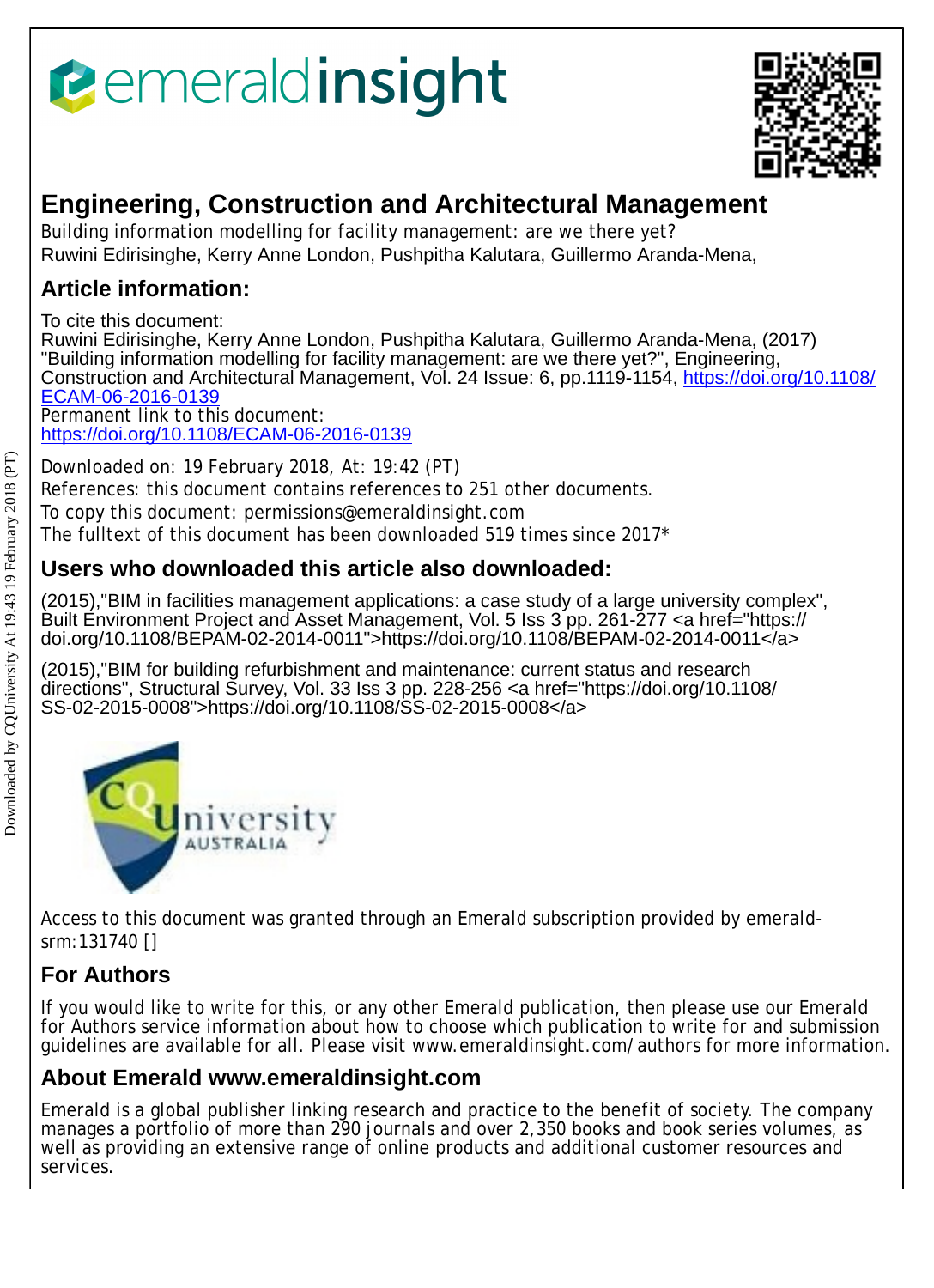Emerald is both COUNTER 4 and TRANSFER compliant. The organization is a partner of the Committee on Publication Ethics (COPE) and also works with Portico and the LOCKSS initiative for digital archive preservation.

\*Related content and download information correct at time of download.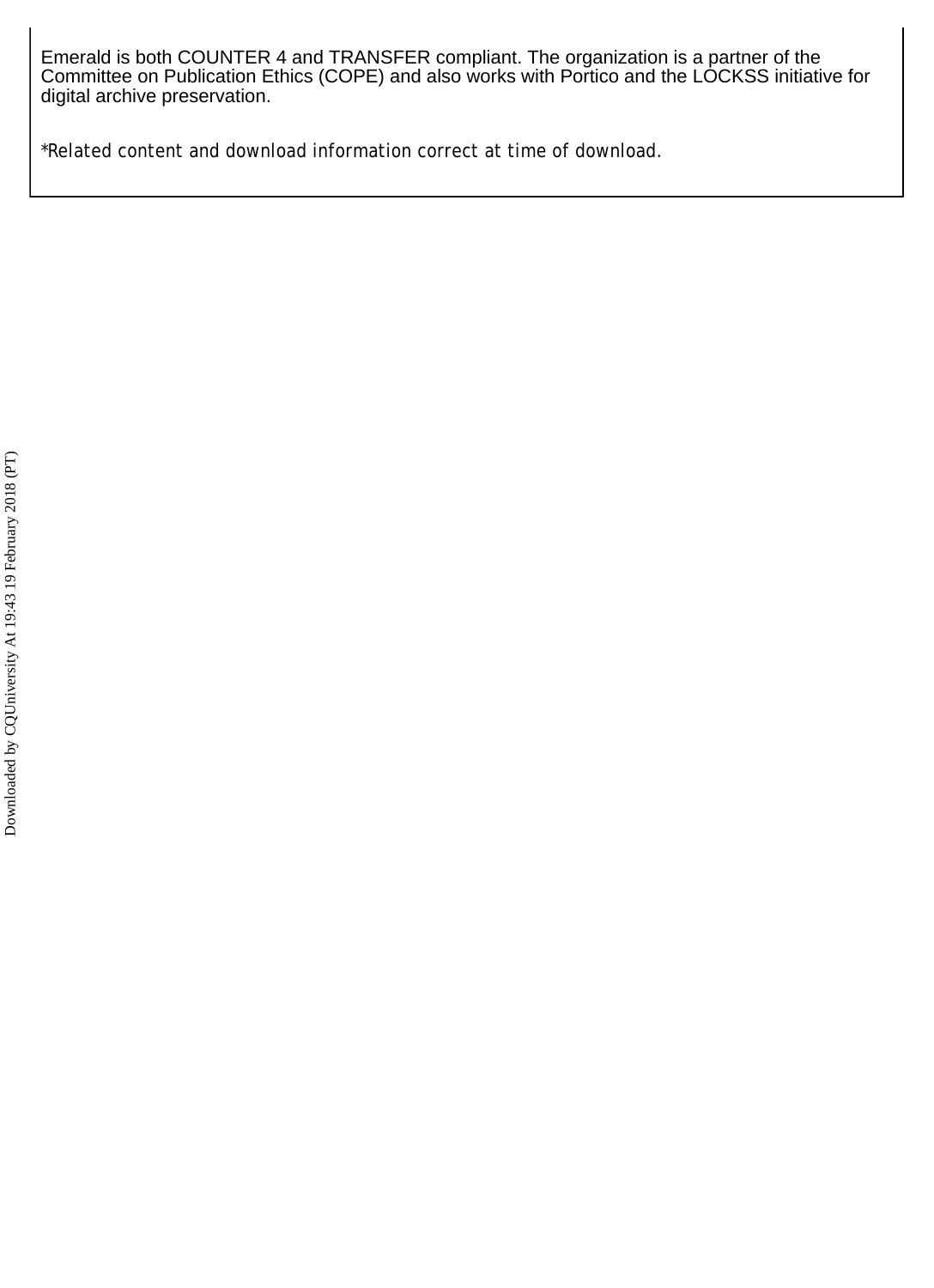# Building information modelling for facility management: are we there yet?

Ruwini Edirisinghe School of Property, Construction and Project Management, RMIT University, Melbourne, Australia

Kerry Anne London Department of Education Arts and Social Sciences, University of South Australia, Adelaide, Australia

Pushpitha Kalutara Faculty of Science Engineering and Built Environment, Deakin University, Geelong, Australia, and

Guillermo Aranda-Mena School of Property, Construction and Project Management, RMIT University, Melbourne, Australia

### BIM for facility management

1119

Received 14 June 2016 Revised 23 November 2016 19 January 2017 Accepted 31 January 2017

### Abstract

Purpose – Building information modelling (BIM) is increasingly being adopted during construction projects. Design and construction practices are adjusting to the new system. BIM is intended to support the entire project life-cycle: the design and construction phases, and also facility management (FM). However, BIM-enabled FM remains in its infancy and has not yet reached its full potential. The purpose of this paper is to identify major aspects of BIM in order to derive a fully BIM-enabled FM process.

Design/methodology/approach – In total, 207 papers were classified into main and subordinate research areas for quantitative analysis. These findings were then used to conceptualise a BIM-enabled FM framework grounded by innovation diffusion theory for adoption, and for determining the path of future research.

Findings – Through an extensive literature review, the paper summarises many benefits and challenges. Major aspects of BIM are identified in order to describe a BIM-enabled FM implementation process grounded by innovation diffusion theory. The major research areas of the proposed framework include: planning and guidelines; value realisation; internal leadership and knowledge; procurement; FM; specific application areas; data capture techniques; data integration; knowledge management; and legal and policy impact. Each element is detailed and is supported by literature. Finally, gaps are highlighted for investigation in future research. Originality/value – This paper systematically classifies and evaluates the existing research, thus contributing to the achievement of the ultimate vision of BIM-enabled FM. The proposed framework informs facility managers, and the BIM-enabled FM implementation process. Further, the holistic survey identifies gaps in the body of knowledge, revealing avenues for future research.

Keywords BIM, FM, BIM adoption, BIM-enabled FM, Facility management, Whole building life cycle Paper type Literature review

### 1. Introduction

Building information modelling (BIM) is widely adopted during the architectural, engineering and construction (AEC) phases, but its uptake has been slow among professionals involved in the facility management (FM) phase. Some of the early definitions of BIM in the literature (Gann et al., 1996; Bjork and Penttila, 1989; Fisher et al., 1997) placed little emphasis on the role of BIM in the whole-of-building life-cycle. The early definitions which did emphasise BIM for whole-of-life-cycle can be found in NBIMS (2007) and Succar *et al.* (2007), which were subsequently followed by many others. According to Succar et al. (2007), BIM is "a set of interacting policies, processes and technologies producing a methodology to manage the essential building design and project data in digital format



Engineering, Construction and Architectural Management Vol. 24 No. 6, 2017 pp. 1119-1154 © Emerald Publishing Limited 0969-9988 DOI 10.1108/ECAM-06-2016-0139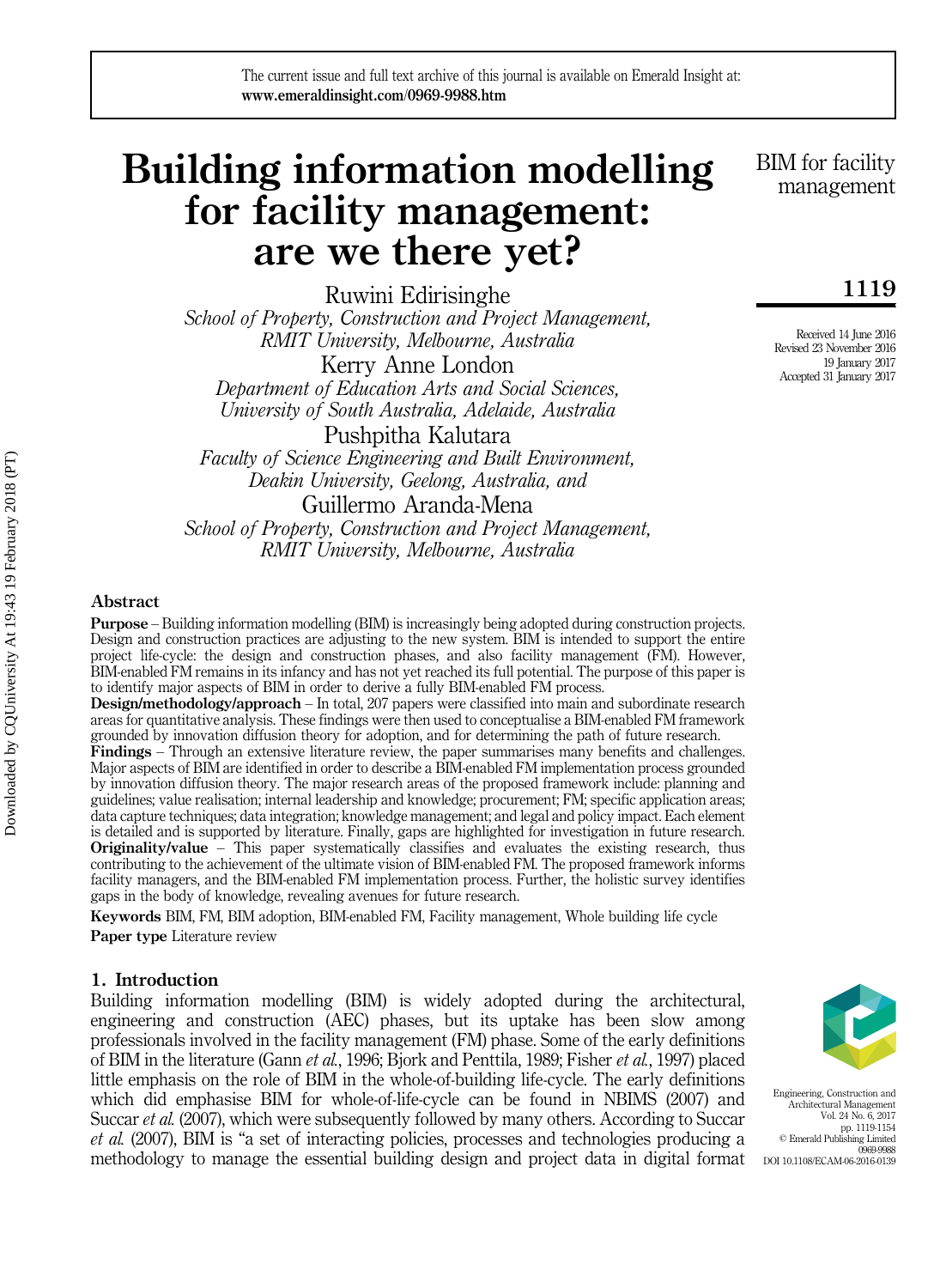throughout the building's life-cycle". NBIMS (2007) particularly focussed on the operation and maintenance phase, and defined BIM as "an improved planning, design, construction, operation, and maintenance process using a standardized machine-readable information model for each facility, new or old, which contains all appropriate information created or gathered about that facility in a format useable by all throughout its lifecycle".

There are numerous studies that support BIM, and these have influenced the development of decision-making frameworks geared towards its adoption (Cerovsek, 2011; Eadie et al., 2013; Gu and London, 2010; Porwal and Hewage, 2013; Quek, 2012; Shen et al., 2010; Succar et al., 2013). Many of these frameworks capture a comprehensive set of issues and make best practice recommendations. However, few studies have focussed on whole-of-life project delivery (London and Singh, 2013).

### Need for BIM in FM

FM plays a key role in ensuring the effective functionality of the built environment. The International Facility Management Association (2015) defines FM as "a profession that encompasses multiple disciplines to ensure functionality of the built environment by integrating people, place, process and technology".

The ability to support FM is considered to be an important value-added feature for the BIM approach (Gu and London, 2010). The American Institute of Architects (AIA Trust, 2015) defines BIM, emphasising FM, as follows: "BIM utilizes cutting-edge digital technology to establish a computable representation of all the physical and functional characteristics of a facility and its related project/life-cycle information, and is intended to be a repository of information for the facility owner/operator to use and maintain throughout the life cycle of a facility". The emphasis on FM through BIM, promises a paradigm shift in AEC and operations industry. According to Azhar (2011) this was originally limited to AEC industry.

Normally, owners and other construction project stakeholders focus on the initial design and construction costs of a building, because these occur within quite a short time period with a potentially severe impact relative to the whole life of the facility. However, the ongoing maintenance and operational costs of a building during its life-cycle far outweigh the original capital cost of construction (BIM Task Group, 2012). For a typical facility, it is believed that less than 15 per cent of the life-cycle cost is taken up by design and construction, while more than 85 per cent is taken up by FM (Teicholz, 2004). Lee *et al.* (2012) estimate that the life-cycle costs of a building could be as much as five to seven times higher than the initial investment costs. Regardless of the precise proportions, the operational and maintenance costs far outweigh the original capital cost of construction (BIM Task Group, 2012). The significant investment by clients and owners during the in-use phase presents us with an opportunity to consider the role and impact that BIM could have on FM.

As a consequence of less consideration being given to operational and maintenance actions during the design and construction phases, a massive annual loss of US\$15.8 billion was recorded in 2002 in the USA alone. As indicated by the National Institute of Standards and Technology study (Gallaher *et al.*, 2004), this loss is attributable to the lack of integration and interoperability between computer-aided design, engineering and software systems.

### BIM adoption in FM

Value propositions, driving forces and barriers for BIM-enabled FM have been identified in research studies (Eastman et al., 2011; Becerik-Gerber et al. 2012; Volk et al., 2014; Kassem et al., 2015; Yalcinkaya and Singh, 2015; Shen et al., 2016; Edirisinghe et al., 2016) however, the implementation efforts are still in infancy (Shen *et al.*, 2016). Supportively, Akcamete et al. (2010) argued that the opportunities for leveraging BIM for facility

1120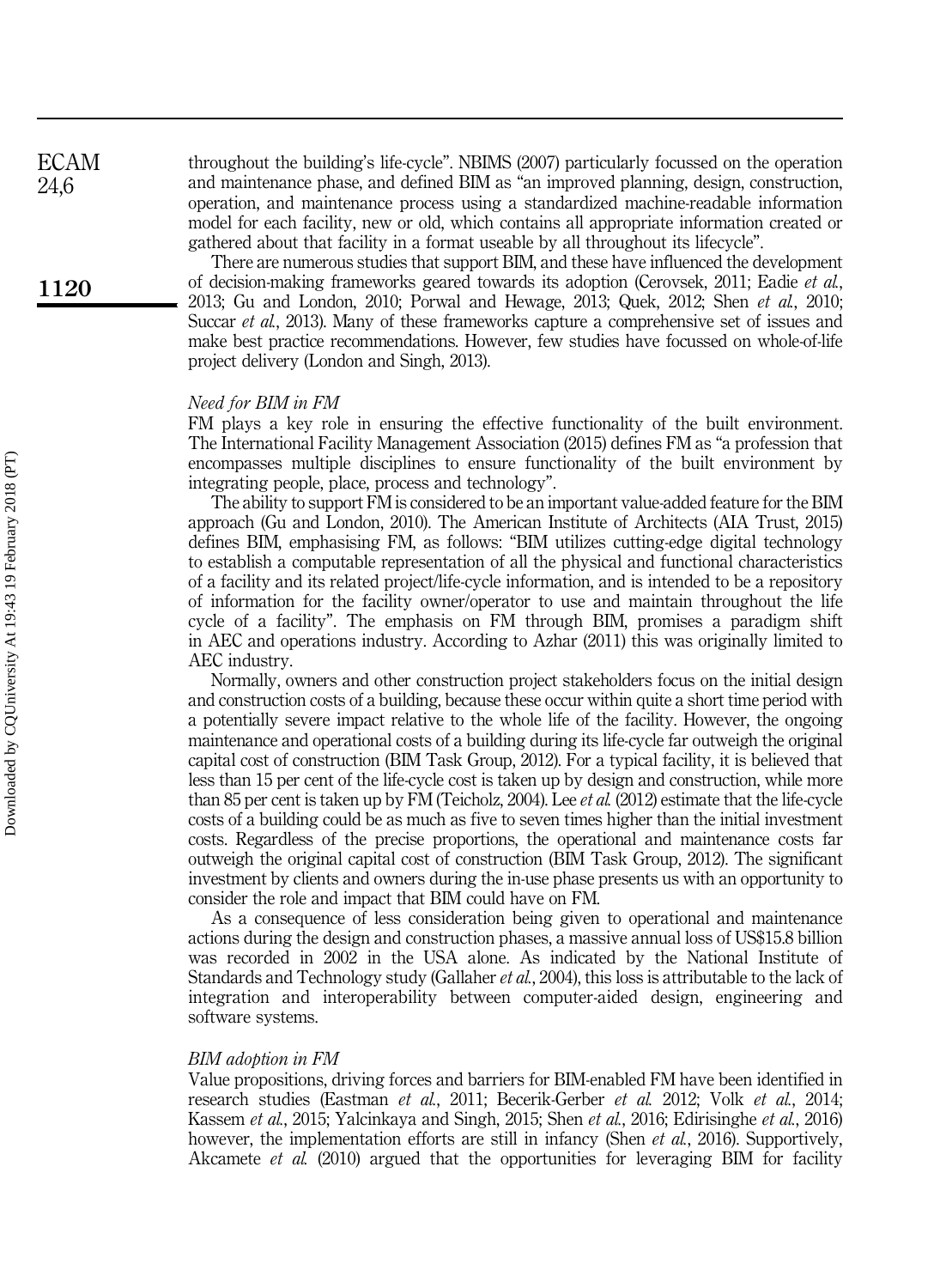operations are compelling, but that the utilisation of BIM during the building operation and BIM for facility maintenance phases has lagged, compared to its use during design and construction phases. A study on BIM execution trends among building owners in the USA (Mayo et al., 2012) reported that more than half (56 per cent) of owners do not have BIM requirements in place to address their needs during the operation and maintenance phases. Azhar (2011) recommend that facilities managers should engage in BIM at a much earlier stage, when they can still influence the design and construction. However, one of the most critical considerations and challenges is how to give the operational needs of the owners/facility managers to maximum the influence early in the design process.

Academic debate on influence of regulations on BIM adoption is ongoing. Succar (2008) framed BIM as a combination of process, policy and technology. Supportively, BIM ecosystem (Gu and London, 2010) suggests that proliferation of, and compliance with, national standards could be one of the instruments that governments might use to promote BIM adoption, among others, such as incentives, rewards, and codes of practice. While academia continues to debate the influence of policy on BIM adoption, some countries have mandated BIM submissions, and requirements for BIM to be used in FM are also on the way. In the UK, for example, there exists a policy requiring BIM level 2 in all public sector asset procurements. The Digital Built Britain Level 3 BIM Strategic Plan (HM Government, 2015) ensures that, in future, "Level 3 will enable the interconnected digital design of different elements in a built environment and will extend BIM into the operation of assets over their lifetime […]". In Singapore, the current regulations require that architectural and engineering BIM submissions be made for all projects with a gross floor area of more than 5,000 square metres. The upcoming second BIM roadmap (Wee, 2015) is expected to promote BIM adoption to all asset stakeholders throughout the building life-cycle. As BIM for FM is becoming mandatory in some countries, a significant boost of interest in BIM-based FM can be expected in the industry.

This paper provides a systematic classification and analysis of the existing research in BIM enabled FM area. It provides a cohesive framework based on implementation lifecycle grounded by the technology adoption theory. The paper also identifies current research challenges.

### 2. Research methodology

### Originality

Many existing literature reviews on BIM for the AEC industry place no emphasis (Gray et al., 2013; Wong and Yang, 2010; Cerovsek, 2011) on projects' life-cycles. Yalcinkaya and Singh (2015) reviewed BIM studies published in the decade 2004 to 2014 by means of natural language processing of abstracts. Their broad review covered some aspects of FM, but there were very few papers on BIM in FM. The review classified core research areas, such as energy management, maintenance, and managing facilities. The focus of the paper was broad, and on BIM in general for the AEC industry, rather than specifically addressing BIM use in FM, and thus the review is limited in its usefulness for discussions of FM. Volk et al.'s (2014) review titled "BIM for existing buildings" focussed significantly on facility operation and maintenance, but a limited number of articles were concerned with BIM research on FM, and a majority were either on BIM or on FM. The review covered 180 publications, and only 80 of these were explicitly devoted to BIM for FM. For this reason, the main emphasis of the review was on investigating opportunities for BIM in various FM areas, rather than on real-world use of/research studies on BIM in those areas. To the best of the authors' knowledge, there has been no comprehensive review published focussing on the implementation life-cycle of BIM for FM.

In this vacuum, this paper aims to comprehensively review the research studies which have been devoted to BIM for FM through the lens of the implementation life-cycle.

management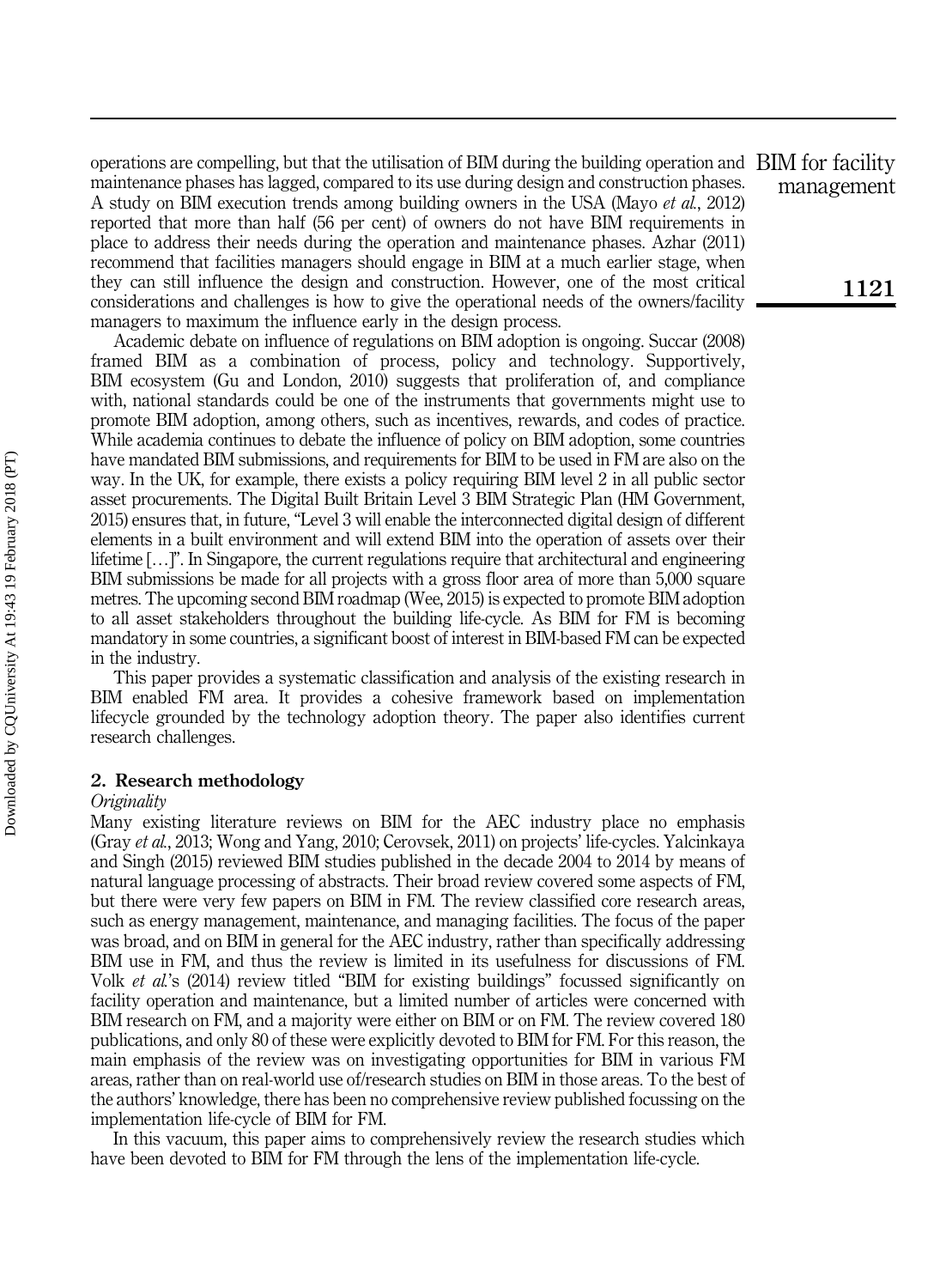| <b>ECAM</b><br>24,6 | Research objectives<br>The aims of this paper are to: |                                                                                                                           |
|---------------------|-------------------------------------------------------|---------------------------------------------------------------------------------------------------------------------------|
|                     |                                                       | conduct a critical review of the research studies on BIM for FM area through the lens<br>of the implementation lifecycle; |
| 1122                | (2)                                                   | provide a single source of information on these research efforts through a cohesive<br>and systematic classification;     |
|                     | (3)                                                   | conceptualise a framework for implementation of BIM for FM; and                                                           |
|                     | (4)                                                   | derive recommendations for future research and for industry regarding critical gaps<br>to be filled.                      |
|                     |                                                       |                                                                                                                           |

### Review approach

The comprehensive review process followed three steps. First, a keyword search was performed on Google scholar and Scorpus to retrieve relevant academic articles. An additional Google search was conducted to retrieve industry publications. An iterative search process was used to reach saturation. At every search step, newly identified articles in the BIM for FM area were recorded. Any articles relating to the AEC industry without a focus on FM were excluded. The first round of search terms included "BIM and FM", "BIM and maintenance", "BIM and operations", "BIM and lifecycle", and "BIM and whole of life" and "BIM  $+$  6D". The second round of search terms included "BIM and sustainability", "BIM and LEEDs", "BIM and retrofit", and "BIM and refurbishment". The next round's search terms included "BIM and owner", "BIM and simulation", "BIM and case study", and "BIM and pilot". There were 239 articles identified as relevant. In total, 46 articles were excluded during the second step, abstract review. The reasons for exclusion include: the abstracts being in English but the articles in a language other than English; only abstracts being available but not the full article; papers being related to learning and teaching (or pedagogy); articles being short abstracts alone, or course guides or presentations rather than peer-reviewed papers. Lastly, a few articles were not accessible (erroneous link address). In the case of a few abstracts with erroneous URLs, it was necessary to go through the university library's document delivery process to retrieve the full articles. During the content review, the third step, articles related to the same research study by the same authors (e.g. extended papers) were excluded. In all, 11 research articles were excluded. After this filtering process, 193 papers remained. An additional 14 papers were included during the review process. In total, 207 articles were included in the classification and data analysis, as discussed below.

### 3. Data analysis of the literature

The objective of this paper is to present a holistic view of the literature on BIM for FM with a particular focus on whole of life-cycle implementation, covering the stages from initiation through to final implementation. The content of each of the 207 research papers gathered was thematically analysed to identify its core contribution.

The first round of analysis covered English language BIM standards and guides in various countries (BCA, 2012; BSI, 2014; CRC, 2009, GSA, 2007; NATSPEC, 2011; NBIMS, 2007), and BIM for FM execution plans (Messner et al., 2012). This enabled identification of the life-cycle stages of BIM implementation and their respective research areas. The articles were archived. Content analysis of other papers enabled other areas and sub-areas to emerge. The classification was recorded in a Microsoft Excel spread-sheet, and a multi-researcher approach was used to verify the trustworthiness and rigour of the thematic analysis. The themes, areas and sub-areas were agreed upon by the researchers in iterative brainstorming sessions. A subsequent iteration of classification was conducted with a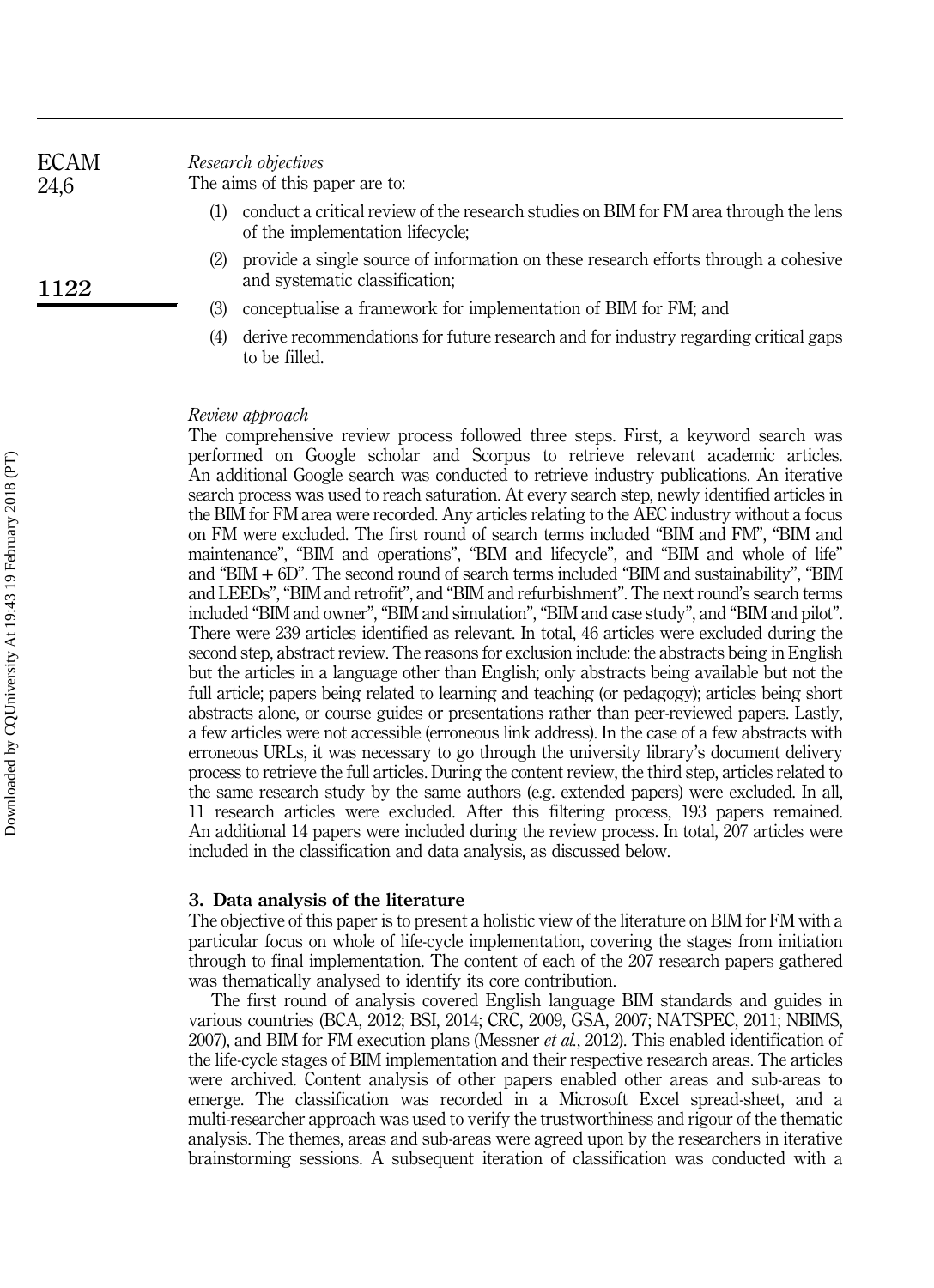researcher with FM expertise, which enabled the areas/sub-areas to be revised in order to BIM for facility verify the framework. A majority of the publications dealt with a single main research question, and thus fit into one area. However, articles that addressed more than one area were recorded in multiple areas based on their contribution. Two articles were classified into multiple areas. management

The literature analysis identified ten main areas with respect to the life-cycle of BIM-enabled FM. These areas include: planning and guidelines; value realisation; internal leadership and knowledge; procurement; FM; specific application areas; data capture techniques; interoperability; collaboration and knowledge management; and other implications.

Table I shows the main areas and the sub-areas. There were a few articles on policy impacts, government roles and legal studies, and these were classified into the "other implications" area.

Please note that we use the term "BIM-enabled" as defined by Parsanezhad and Tarandi (2014): "those applications that are capable of interacting and exchanging information with BIM tools".

Figure 1 shows the distribution of research efforts in the main areas. A plurality of the papers (approximately 27 per cent) was published in the area of "pecific facility management application". The second largest category (approximately 19 per cent) fell within the

| Main area               | Sub areas                                                                                                                                                                                               |
|-------------------------|---------------------------------------------------------------------------------------------------------------------------------------------------------------------------------------------------------|
| Strategic planning      | Guides, case studies                                                                                                                                                                                    |
| Value realisation       | Literature reviews, case studies, return on investment                                                                                                                                                  |
| Internal leadership and | Implementation, competency, knowledge management                                                                                                                                                        |
| knowledge management    |                                                                                                                                                                                                         |
| procurement             |                                                                                                                                                                                                         |
| Facility management     | Research trends, requirements identification, case studies/pilot, frameworks                                                                                                                            |
|                         | Specific application areas Visualisation for maintenance, inspection, diagnosis, maintenance planning, safety<br>planning, information delivery, post occupancy evaluation, energy management, retrofit |
| Data capture techniques | Advanced communication, 3D laser scanning, photograph analysis, case studies                                                                                                                            |
| Interoperability        | Standards, case studies, GIS mapping, interoperability for sustainability                                                                                                                               |
| Collaboration and FM    | Review, collaborative practice and frameworks, case examples                                                                                                                                            |
| knowledge management    |                                                                                                                                                                                                         |
| Other implications      | Policy impact, legal aspects                                                                                                                                                                            |
|                         |                                                                                                                                                                                                         |

Table I. Main and sub research areas

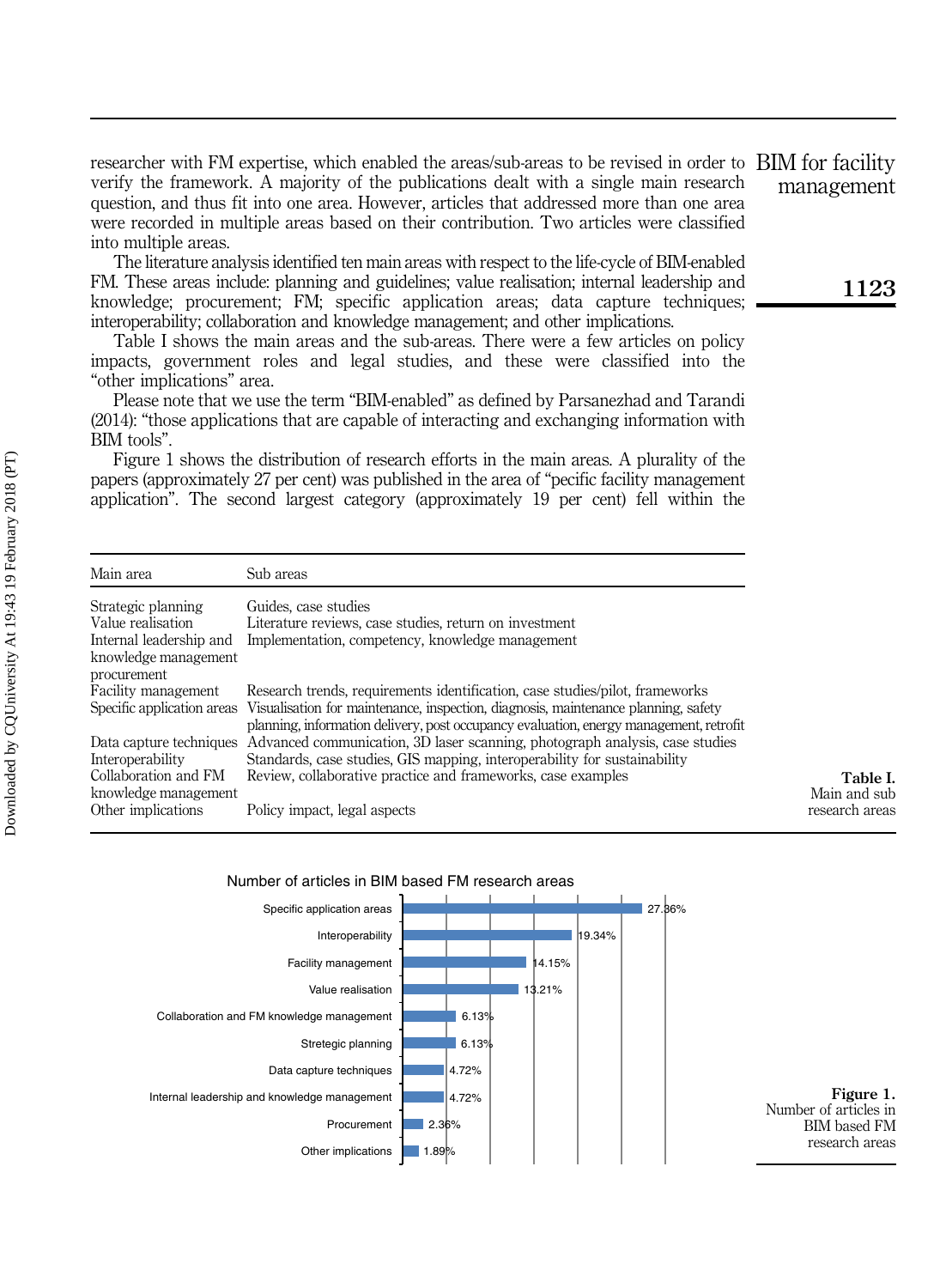"data integration and interoperability" area. The "FM" and "value realisation" areas were of about equal research interest. The least researched areas were "procurement", and "other implications" (less than 3 per cent).

Figure 2 shows the distribution of articles in various research areas over the years. It can be observed from three publications that the significant concepts of BIM for FM emerged in the 1990s. These include: collaborative design (linking FM and occupants' needs earlier in the planning, briefing, design and construction stages for effective FM and to add value for money in FM contracts services) by Nutt (1999) and Roberts (2001); and return on investment (ROI) (ensuring value for money in FM contract services) by Akhlaghi (1996).

Active research on BIM-enabled FM appeared in the last decade, with a significant increase in publications in many areas since 2010. Interoperability issues were of almost equal interest throughout that period. Research on "specific application" areas was recorded as being great interest in the recent past. The "value realisation" and "FM" areas were also of significant interest.

Figure 3 illustrates the analysis of the articles at the sub-area level. Figure 4 illustrates further analysis of research interests at the sub-area level over time. Note that BIM-related retrofit/refurbishment has been studied widely under "specific FM application areas". Research related to the identification of FM requirements made up the second largest number of articles under the main category of "FM". "Interoperability for sustainability" (under "interoperability") and "energy management" (under "specific application areas") were equally explored, making up the third most popular area.

The next level of research interests were recorded from a literature review on value realisation, but very few papers explored the ROI. The least studied areas across all sub-areas were safety planning (under "specific application"), photograph analysis (under "data capture techniques"), and legal aspects (under "other implications"). Despite the fact that other implications, planning and guidelines, and data capture techniques were not widely studied (see Figure 2), it is interesting to note the lack of emphasis on safety planning, inspection and diagnosis application areas compared to the other specific application areas.

### 4. Classification and literature analysis

The research areas of the BIM-enabled FM lifecycle identified from the research papers are: value realisation, strategic planning, internal leadership and knowledge management, procurement, FM, specific application areas, data capture techniques, interoperability, collaboration and knowledge management, and other implications. The analysis enabled the classification of the articles and the identification of research gaps, as discussed below.

### Value realisation

Prior to making decisions on BIM implementation, building owners should develop a strong business case to determine its value. It is vital to analyse the tangible and intangible benefits, and the organisational strategic alignment, as well as the associated costs and challenges.

Cost-benefit analysis for BIM-enabled FM has been studied in the literature using various methods. A number of studies have discussed value realisation through literature review and identification of potential benefits and challenges (Lane, 2013; Olin *et al.*, 2012; Kiviniemi, 2013; Stravoravdis, 2015; Cholakis, 2011; Abdullah et al., 2014; Chew and Riley, 2013; Nutt, 1999; Talebi, 2014; Lee et al., 2012; Yalcinkaya and Singh, 2015; Manning and Messner, 2008; Williams et al., 2014; Williams, 2013). As discussed above, Yalcinkaya and Singh (2015) conducted a latent semantic analysis of existing literature to identify benefits and challenges. Becerik-Gerber et al. (2012) interviewed practitioners to identify application areas and challenges for BIM-enabled FM for existing buildings. Many studies reported opportunities, challenges and lessons learnt through the analysis of case studies or

1124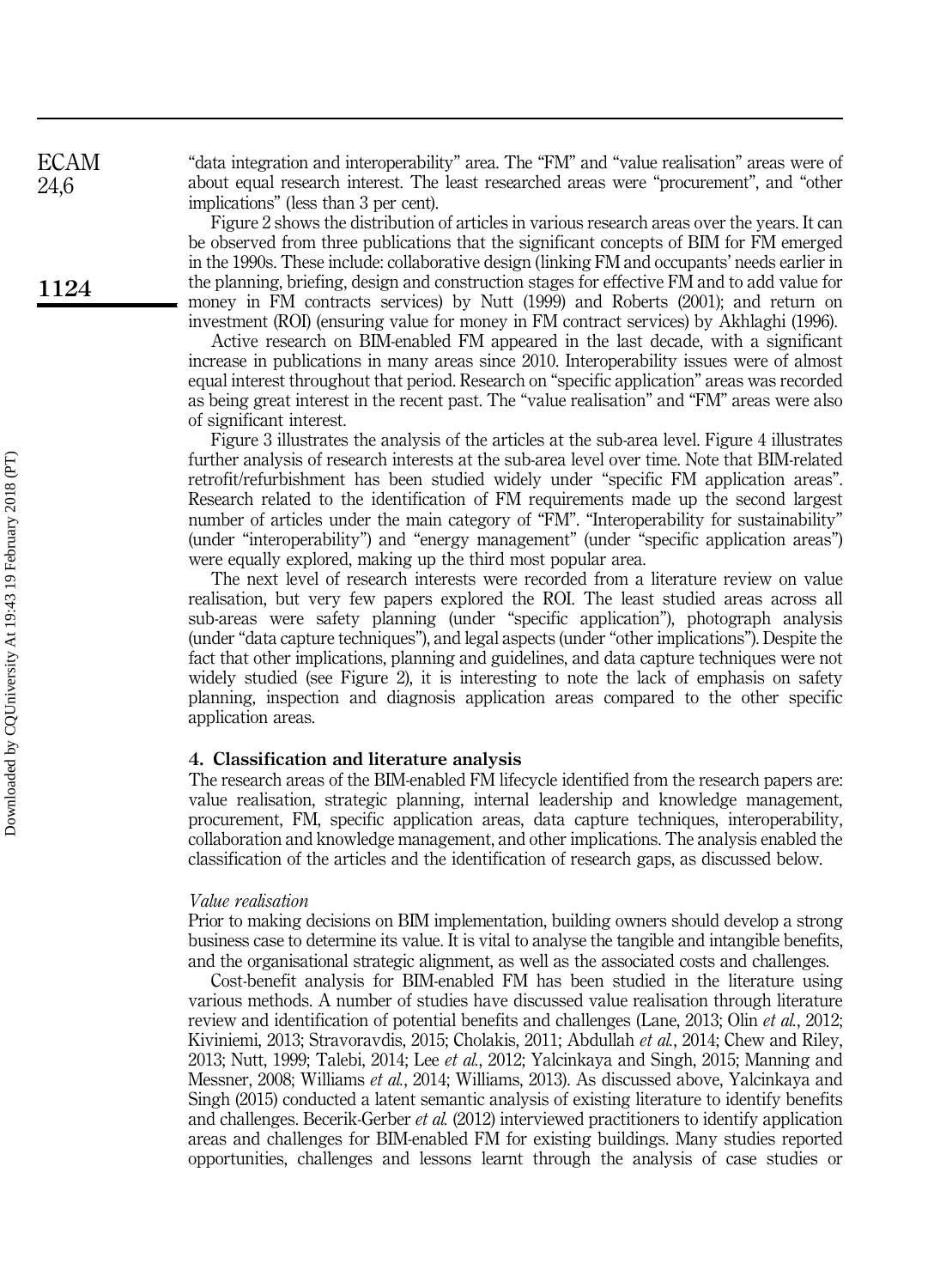



Number of articles in research areas over the years

1125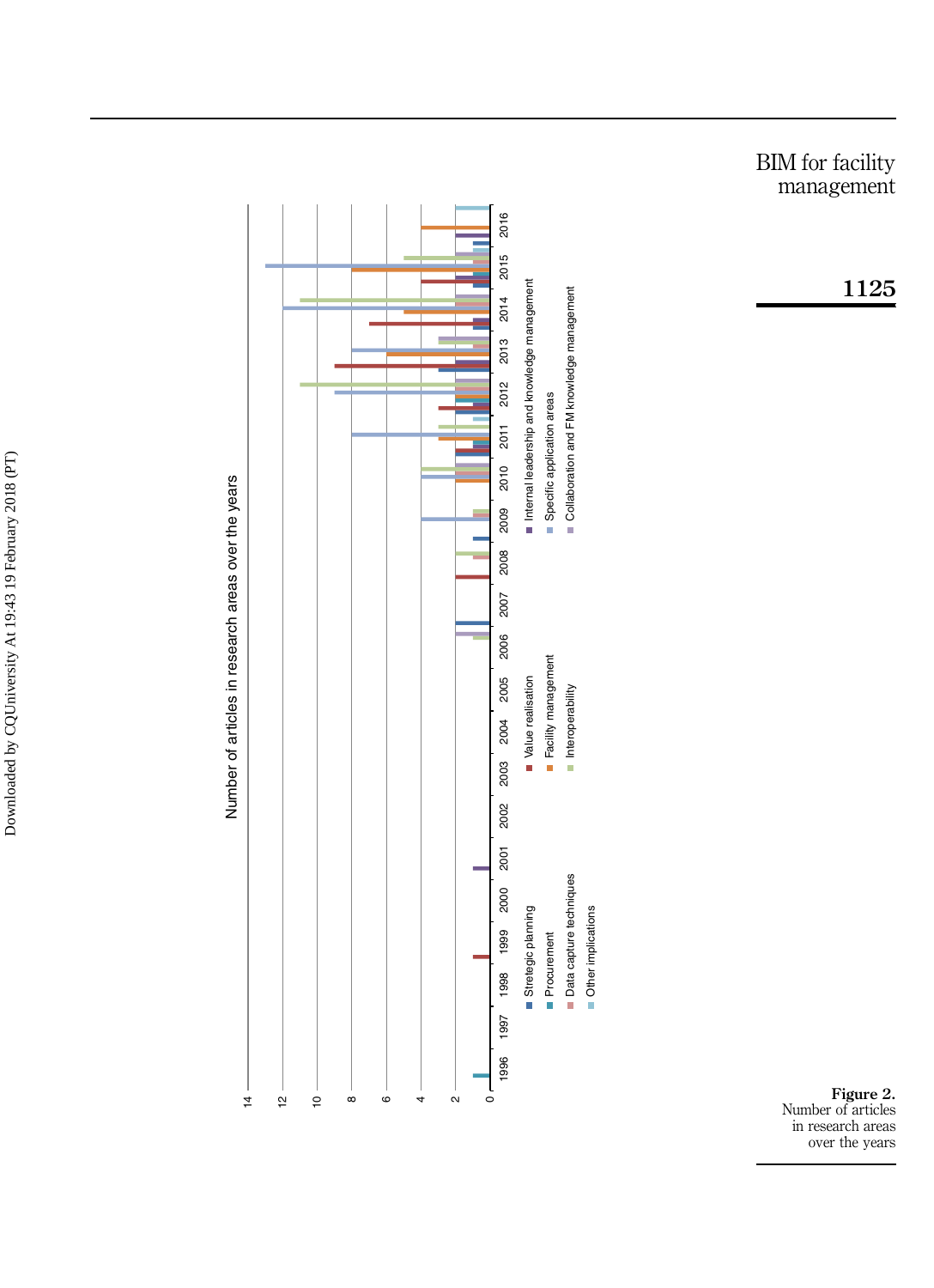

Figure 3. Number of articles across sub research areas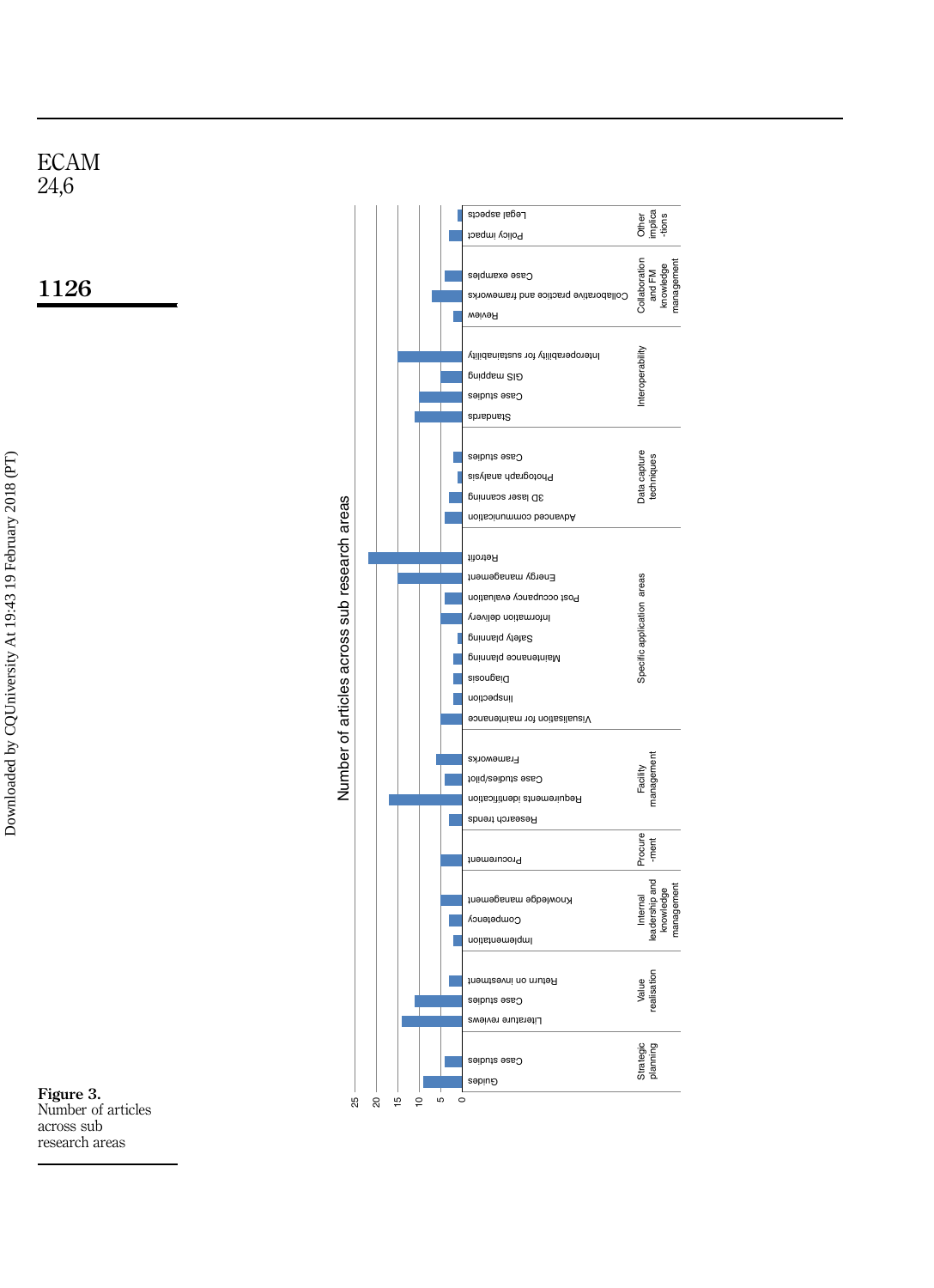Downloaded by CQUniversity At 19:43 19 February 2018 (PT) Downloaded by CQUniversity At 19:43 19 February 2018 (PT)



# Number of articles across sub areas over the years Number of articles across sub areas over the years

BIM for facility management

1127

Number of articles across sub areas over the years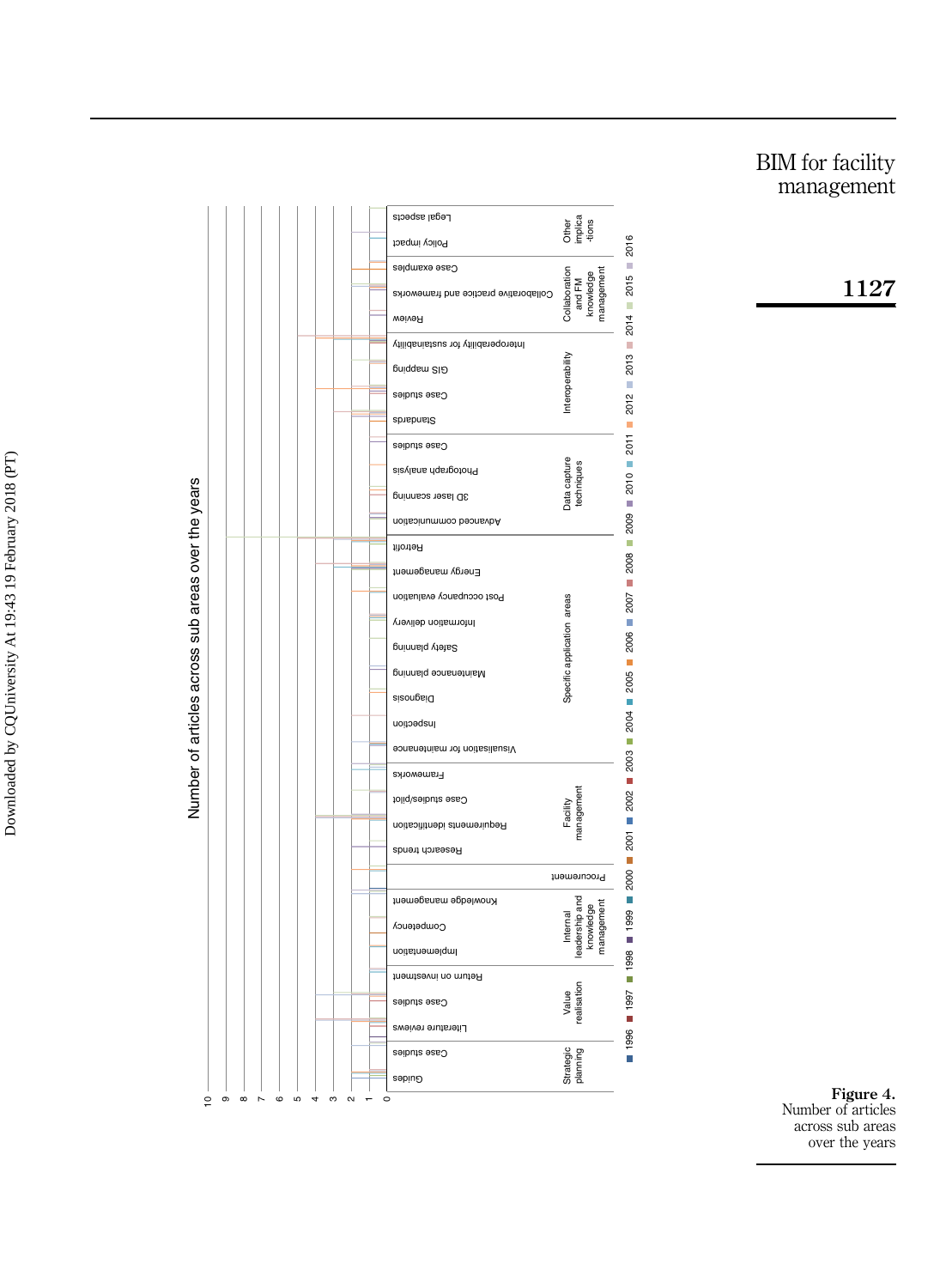real-world implementations. A case study refers to an analysis done on a case study organisation or a real-world implementation of a case study building. Institutional Case studies at initial stages of BIM adoption were reported (Edirisinghe *et al.*, 2016; Shen *et al.*, 2016). Real-world implementations of BIM in university buildings (Terreno *et al.*, 2015; Kassem et al., 2015; Korpela and Miettinen, 2013; Kelly et al., 2013; Arayici, 2008), high rise buildings (Jupp, 2013), council buildings and a technical college (Carbonari et al., 2015), a town hall complex (Codinhoto and Kiviniemi, 2014), and in an iconic structure, the Sydney Opera House (Sabol, 2008) were also reported.

FM use cases and driving forces. By interviewing practitioners, Becerik-Gerber et al. (2012) identified potential FM application areas as: locating building components; space management; controlling and monitoring energy, or life-cycle sustainability assessment (Volk et al., 2014); planning and feasibility studies for non-capital construction; and emergency management. Mechanical, Electrical and Piping system management and condition assessment (Eastman *et al.*, 2011) is also a potential application area. Kassem *et al.* (2015) tested the value of BIM-enabled FM using a case study and found that accurate defect detection (Volk et al., 2014) and fault reporting is achievable through the integration of the model (Kassem *et al.*, 2015). In the retrofit and refurbishment areas, rapid evaluation of retrofit or maintenance impacts (Eastman et al., 2011; Becerik-Gerber et al., 2012), scenario planning (Kassem et al., 2015), monitoring scenario based performance measurements, and risk scenario and execution planning (Volk *et al.*, 2014) were identified as significant use cases. Visualisation can assist FM personnel in various ways, including localisation of building components, and indoor navigation (Volk et al., 2014) including potential for room finding (Kassem *et al.*, 2015) through bespoke plans, elevations and visual renders from the same single digital model source.

Value propositions for BIM-enabled FM have been identified in building operations from commissioning to maintenance; more efficient building commissioning (Eastman et al. 2011) and information handover for FM (Kassem et al., 2015) are among them. Data handover enables rapid population of FM databases (Eastman *et al.* (2011) with accurate FM data (Kassem et al., 2015). This automated data population (Becerik-Gerber et al., 2012) is more efficient than manual data entry (Kassem *et al.*, 2015). This can be achieved through information transfer, beginning at the earliest stages of the building process (Yalcinkaya and Singh, 2015). Benefits can be achieved by applying BIM as a tool (Eastman et al., 2011) in a number of maintenance areas, as discussed above, through simulated facility operation (Eastman et al., 2011). Practitioners perceived benefits of BIM to be: facilitating real-time data access, visualisation and marketing, creating and updating digital assets, and personnel training and development (Becerik-Gerber et al., 2012). The ability to attach compliance data (Kassem *et al.*, 2015) is also noted as a benefit. In another study by Yalcinkaya and Singh (2015), key word analysis captured additional benefits: increased efficiency of work orders and of decision-making processes.

A recent study (Shen et al., 2016; Edirisinghe et al., 2016) revealed internal organisational and external motivators through in-depth interviews with FM practitioners in two international institutions. In addition to the operational efficiency, performance and cost benefits identified in the literature, a desire to be ahead (to be voluntarily innovative), and other stakeholders' adoption of BIM in their workflows (Shen et al., 2016) were found to be internal motivators. The ability to use BIM models for preventive maintenance, as a single source of information in contrast to the significant number of software systems currently in common use, were also found to be motivators (Edirisinghe *et al.*, 2016). Among the external motivators for FM professionals to adopt BIM in FM are encouragement and enforcement by the authorities, organisational image, the peer effect (Shen *et al.*, 2016), industry push, and potential competitive advantage (Edirisinghe et al., 2016).

ECAM 24,6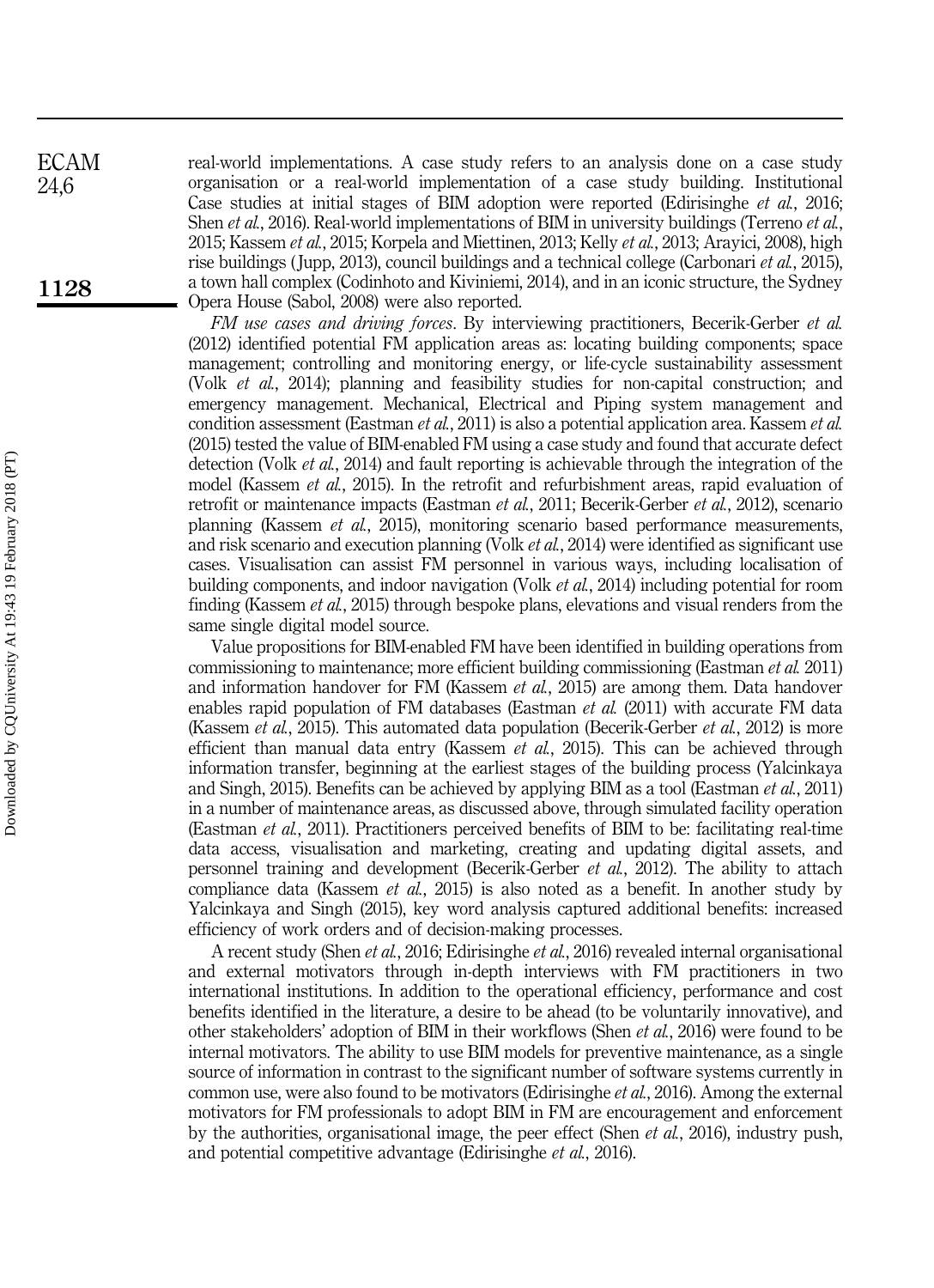Challenges. Eastman et al. (2011) classified the barriers to implementing BIM-enabled FM BIM for facility as either process or technology barriers. Among the process barriers are market readiness (too early), right project phase (too late), and massive training costs and lengthy learning curves (Eastman et al., 2011), which Kassem et al. (2015) also identified as a barrier through case study analysis. Lack of collaboration – which Yalcinkaya and Singh (2015) also identified through keyword analysis – legal barriers, and issues of model ownership and management are the other process barriers. As Eastman *et al.* (2011) argue, a lack of technological readiness for integrated design and standardisation are technology barriers); Yalcinkaya and Singh (2015) agree. Supportively, interviews with practitioners revealed that the lack of technology readiness as an organisational barrier (Shen *et al.*, 2016). Relating to standardisation, interoperability between BIM and various FM technologies (Yalcinkaya and Singh, 2015; Kassem et al., 2015) is a significant challenge. Recent studies (Yalcinkaya and Singh, 2015; Kassem *et al.*, 2015; Edirisinghe *et al.*, 2016) have identified that the lack of clear requirements for the implementation of BIM in FM in the early stages of projects is another barrier. Succar *et al.* (2016) propose using model-based deliverables to clarify these requirements. In addition, Kassem *et al.* (2015) argue that the lack of methodologies that demonstrate the tangible benefits of BIM in FM (Shen et al., 2016), and an absence of real-world case studies, are challenges. Kassem *et al.* (2015) also highlighted the need for users to accept the technology in order for it to become more widespread. A rigid industry culture with regard to the adoption of new processes and technologies is also perceived to be a barrier (Kassem et al., 2015). Additional challenges were identified concerning ROI analysis as a result of the significant intangible benefits and long period of time taken before the value of BIM is realised (Shen et al., 2016). Interviews of institutional practitioners revealed the challenges around setting of organisational priorities for BIM, especially when the core business of the organisation in question is not asset management (Shen *et al.*, 2016; Edirisinghe et al., 2016).

Volk et al. (2014) argue that most research deals with enabling BIM in new buildings, while studies intended to address issues relating to BIM for existing buildings are very few. Existing buildings present additional challenges, with the need to digitise plans and for the use of technologies such as 3D laser scanning (Arayici, 2008) to develop a digital model. Interviews with practitioners have revealed (Becerik-Gerber et al., 2012) additional challenges for BIM-enabled FM for existing buildings, such as defining data requirements, roles and responsibilities for loading data into the model, maintaining the model, and lack of real-world cases and proof of positive ROI.

Love *et al.* (2013, 2014) propose a benefit evaluation framework that looks beyond ROI and takes into account the evolving nature of BIM by incorporating intangible benefits. As Eastman et al. (2011) argue, owners may be unaware of the benefits that can be derived from a BIM process, and thus it is vital to justify the investment in BIM, considering both ROI and intangible benefits.

### Strategic planning

Once the decision is made to implement BIM, the next phase is to develop a plan and guidelines. BIM planning (Messner et al., 2012) and guideline development (Eastman et al., 2011) is a critical phase for successful BIM implementation in an organisation. Various national standards and guidelines have been developed for BIM implementation, some of which specify the use of BIM for FM. These include the standards and guidelines in the USA (NBIMS, 2007; GSA, 2007), the UK (BSI, 2014), Australia (NATSPEC, 2011; CRC, 2009), and Singapore (BCA, 2012). Teicholz (2013) developed guidelines specifically for facility managers. Eastman *et al.* (2011) recommend identifying BIM goals that are aligned with the organisational goals, to define the scope and use of BIM across phases of projects, to define 1129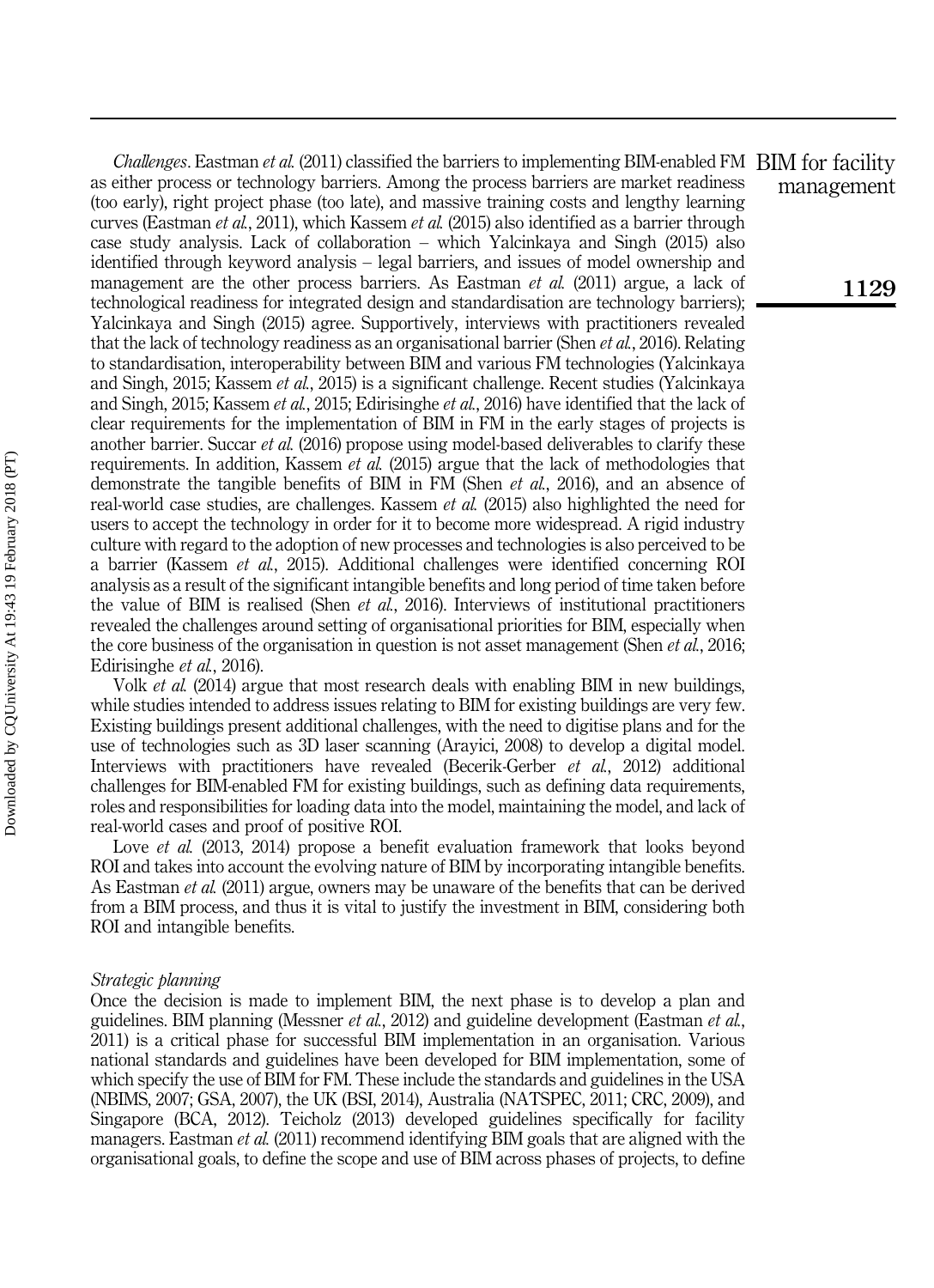the scope of standards or formats for information exchange, and the roles of participants in the BIM process and between handovers. Messner et al. (2012) recommend developing a strategic plan for BIM. The strategic planning procedure ensures an assessment of the organisation's current levels of internal and external BIM integration, alignment with current organisational BIM goals, and the definition of an advancement strategy.

The BIM planning procedures were verified through the analysis of a case study of an institutional building project by Chunduri et al. (2013). Although it did not focus on BIM implementation for FM, the study dealt with the owner organisation of a well-established real estate development firm to illustrate the process of using the BIM organisational strategic plan and BIM project procurement plan. The study recommends proper planning, time and resource allocation based on an implementation roadmap to increase the likelihood of success. Implementation processes were also reported in case studies of a building project in Taiwan (Lin  $et$   $al$ , 2016) and of university buildings (Kensek, 2015; Gleason, 2013).

### Internal leadership and knowledge

Messner et al. (2012) recommend developing a BIM implementation plan after developing the strategic plan. This includes a process that maps BIM integration, information requirements, technology infrastructure requirements, and education and training requirements. Eastman et al. (2011) call this phase "internal leadership and knowledge building". The steps in this phase include developing internal knowledge about BIM technologies, and assigning owner-dedicated personnel to lead the effort. However, there is no evidence presented in their work that any of the phases related to internal leadership and knowledge of these two guides (Eastman et al., 2011; Messner et al., 2012) were tested and validated on real projects. In support of implementing the above planning guides, Giel and Issa (2015) provide a framework for evaluating the BIM competencies of facility owners. Their framework is composed of 12 different competencies in the following categories: operational, strategic, and administrative. Corporate competence in FM was also studied by Roberts (2001).

Knowledge management and early involvement of FM were studied in a number of articles (Lindkvist, 2015; Russell et al., 2013; Kivits and Furneaux, 2013; Bonanomi, 2016a, b). Lindkvist (2015) studied the knowledge management aspects of BIM-enabled FM to highlight the need for early involvement of facility managers in projects. The study aims to address the lack of understanding of learning processes for BIM in maintenance during the design/early building stage. Both exploitive and explorative learning mechanisms are considered in his study. A new building project which had adopted BIM was selected as the case study, and the researcher interviewed its project and maintenance managers. The findings reveal that the "early involvement of maintenance professionals in the design stage" introduces effective workflows for better collaboration and information flow. The study also introduces a knowledge management practice and learning curves for maintenance and design professionals, which can optimise the changing of processes involved with BIM adoption.

### Procurement

Akhlaghi (1996) highlighted the need to ensure value for money in FM contract services. Eastman et al. (2011) refer to this phase as "service provider selection", which includes knowledge management (to ensure that the service providers are conversant with BIM), including BIM-specific criteria, and evaluation of the BIM capability of service providers. Messner et al. (2012) recommend having a procurement plan for all new construction or renovation. The components of the procurement plan include team selection criteria to enable the procurement of qualified items, contract requirements to define the BIM

ECAM 24,6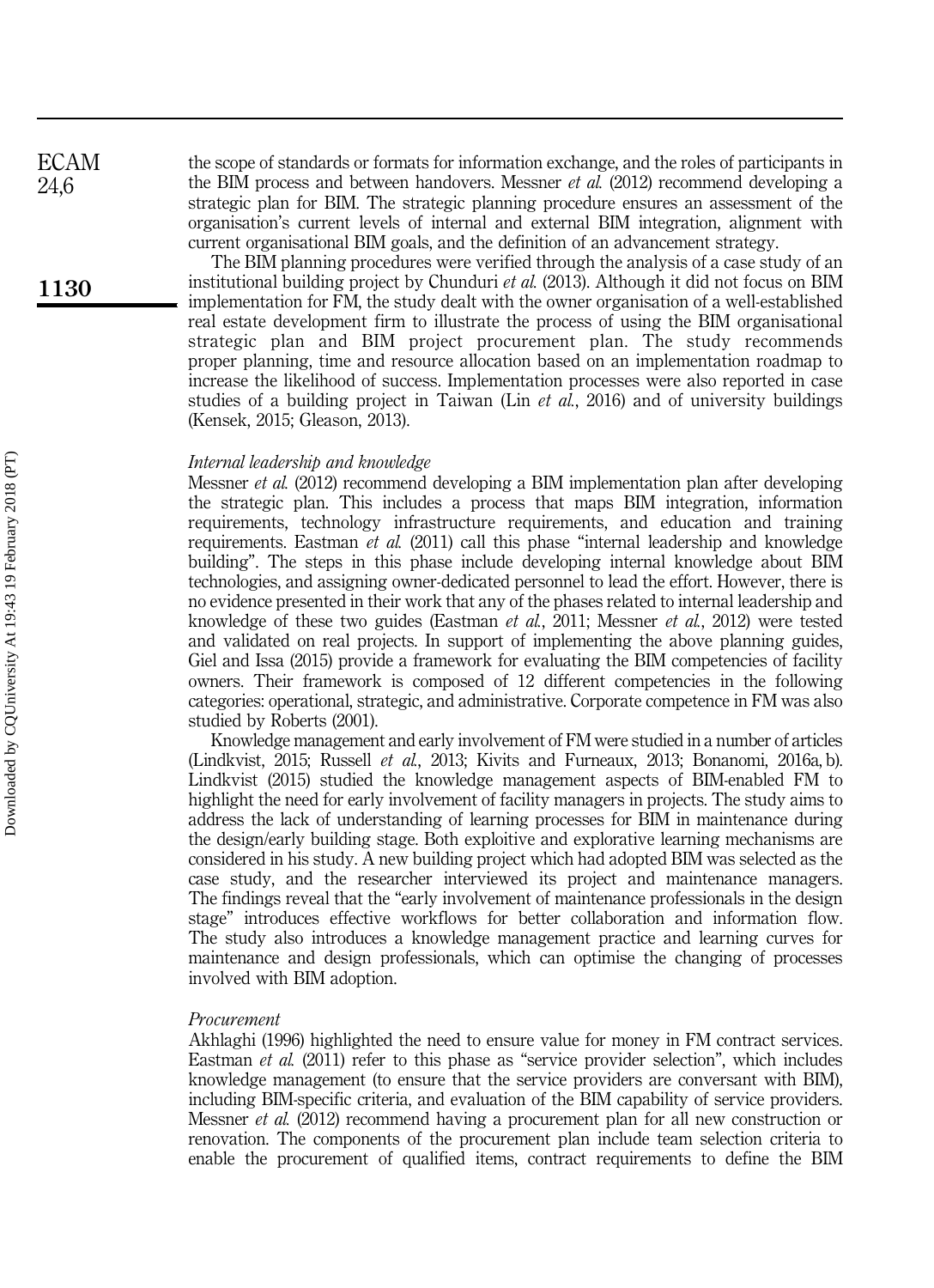deliverables, and a standard BIM project execution plan template to initiate the detailed BIM BIM for facility planning process for the project. Mayo et al. (2012) studied the contract specifications and BIM requirements among building owners. management

### BIM-enabled FM

Regardless of whether the building is new or an existing one, the ultimate objective of a BIM model is to use it in FM, which has the potential to significantly reduce life-cycle cost. A number of aspects related to BIM-enabled FM were studied, including:

- reviews (Becerik-Gerber and Kensek, 2010; Shen et al., 2010);
- FM requirements identification (Volk et al., 2014; Becerik-Gerber et al., 2012; Almarshad, 2012; Liu and Issa, 2015; Abdullah et al., 2013; Patacas and Kassem, 2015; Reddy, 2011; Al-Shalabi and Turkan, 2015; Mayouf et al., 2014; Simeone et al., 2013; Liu and Issa, 2013; Parsanezhad, and Dimyadi, 2013; Ahn and Cha, 2014; Liu and Issa, 2014);
- functional case studies (Cavka *et al.*, 2015; McArthur, 2015; Lindkvist and Whyte, 2013; Orr et al., 2014); and
- frameworks (Lin and Su, 2013; Su *et al.*, 2011; Hallberg and Tarandi, 2011).

Among the studies that captured maintenance requirements, some paid specific attention to existing buildings (Volk *et al.*, 2014). In order to identify FM requirements, these studies use personal and expert interviews (Becerik-Gerber et al., 2012) and/or surveys (Liu and Issa, 2015). While some studies were devoted (Patacas and Kassem, 2015) specifically to analysing the requirements on maintained information, others (Mayouf *et al.*, 2014) analysed the requirements from the perspectives of the building delivery team, the facilities management team, and the building occupants.

Functional case studies were presented on university buildings (Cavka *et al.*, 2015; McArthur, 2015; Orr *et al.*, 2014), and buildings and parks for an Olympic Games (Lindkvist and Whyte, 2013). Cavka *et al.* (2015) analyse the process-oriented configuration of design and construction BIMs to satisfy the owner's operational and maintenance needs, including the owner's technical guidelines, software and systems, and associated information flows. A building owned by an institutional organisation served as the case study. The researchers conducted an analysis of handover artefacts, and conducted interviews and a walk-through of the BIM model with maintenance personnel. The aim was to understand the information requirements, available tools and processes, areas of improvement, and areas that would benefit from BIM implementation. The study identified that problematic commissioning practice (not having the input of operational personnel during design and construction) led to issues in the operations phase. In addition, there were issues related to compliance in terms of handover artefacts, and with the building equipment design criteria, such as installation requirements, equipment accessibility, and clearance requirements for accessibility. The walk-through of the design model identified missing geometry, missing information related to components and systems, level of detail issues, and modelling problems. The prototype tested by Orr et al. (2014), demonstrates the feasibility of the system as an aid to decision-making processes of FM for daily activities. This was showcased by wall repainting activities that led to cost savings as a result of using the right decision-making method under the model.

Among the frameworks are: a mobile-based maintenance management system verified through a case study (Lin and Su, 2013), a school maintenance system with schedule management, condition coding, document management, progress monitoring and inspections (Su et al., 2011), and a life-cycle management system (Hallberg and Tarandi, 2011)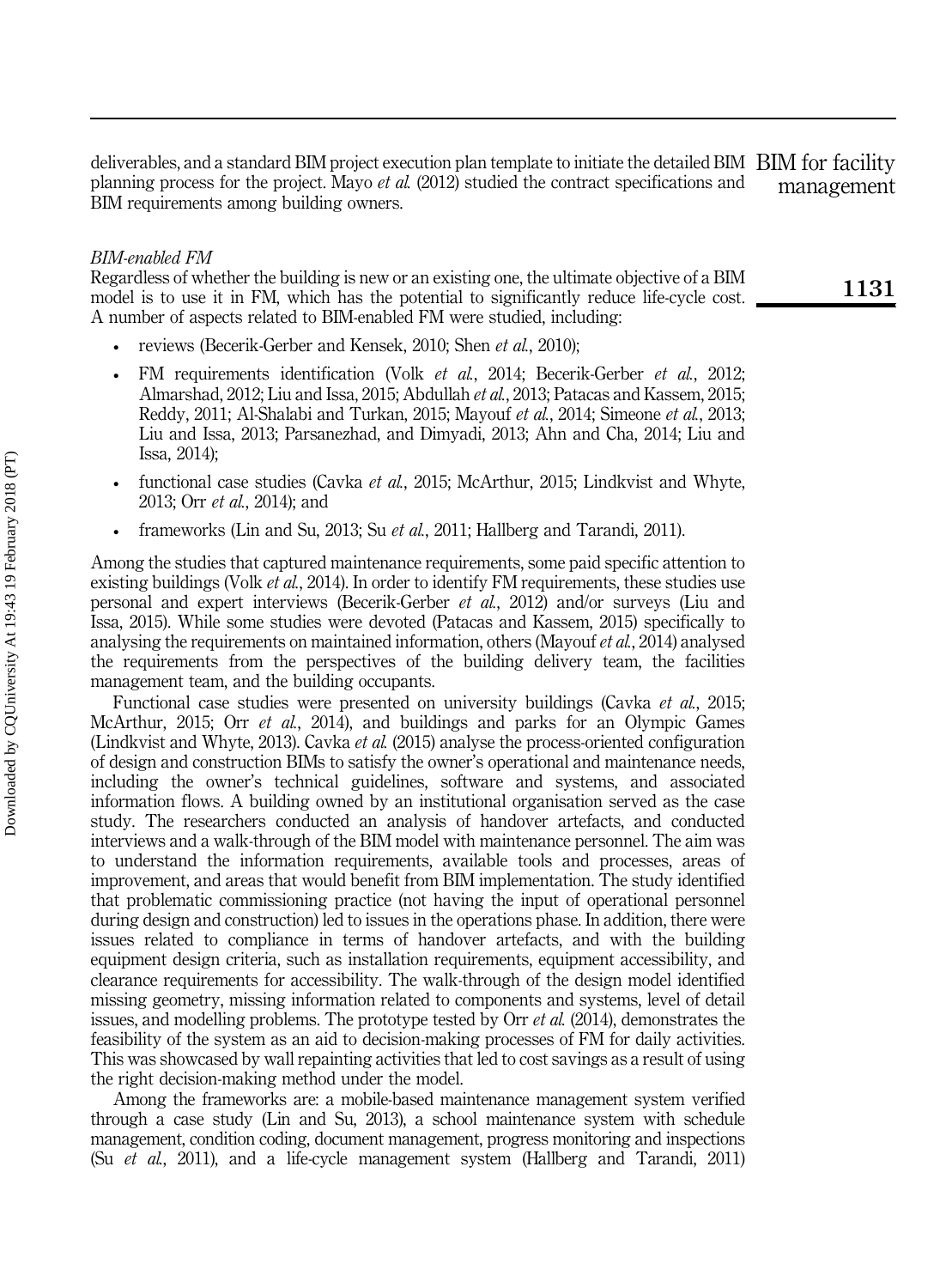that supports inventory, condition surveys, service life performance analysis, maintenance planning, maintenance optimisation, and maintenance analysis – case study of Norrtälje Hospital, owned by a County Council and by private healthcare actors. The study by Lin and Su (2013) proposed using mobile devices for maintenance and operation works on site. In their study, facility maintenance management (FMM) was linked with BIM technology to track and control the FMM process via tablets with web-cams. A pilot case study of a commercial building in Taiwan and its critical facilities was used to verify the proposed methodology. Lack of familiarity with the system, especially with the BIM models, the constant updates needed on the BIM model, and the long download times of the integrated BIM models were reported as challenges to implementation of the technology. 1132 ECAM 24,6

### Specific FM application areas

Interviews with practitioners revealed that locating components, facilitating real-time data access, checking maintainability, and automatically creating digital assets are among the top priority application areas (Becerik-Gerber *et al.*, 2012) in implementing BIM-enabled FM. Other application areas include visualisation and marketing, space management, planning and feasibility studies for noncapital construction, emergency management, controlling and monitoring energy, and personnel training and development. Recently, based on a literature review, Volk et al. (2014) presented the issues related to these applications as "functional issues". They classify BIM for FM application areas as: energy/thermal analysis and control, carbon foot-printing; localisation of building components, indoor navigation; life cycle assessment, sustainability; monitoring, performance measurement (through sensors); retrofit/refurbishment/renovation planning and execution, and space management.

BIM implementations were reported for some of the functional areas identified above. BIM was used for visualisation in facility maintenance (Koch et al., 2012; König et al., 2011; Costin et al., 2013; Krukowski and Arsenijevic, 2010; Santo et al., 2013). Koch et al. (2012) used augmented reality markers for navigation. Santo *et al.* (2013) included building users as active participants to capture operating requirements. Costin et al. (2013) and Krukowski and Arsenijevic (2010) used BIM for the purpose of maintained-related navigation.

Lin *et al.* (2014) used BIM for inspection purposes to record the information in barcodes, while Ammari and Hammad (2014) used real-time video and sensor data for inspections. Zimmermann et al. (2012) and Yang and Ergan (2015) used BIM for fault detection and diagnosis during maintenance activities. Akcamete *et al.* (2010) utilised the building model for planning maintenance activates. whereas Drogemuller (2013) proposed using BIM for emergency management (to model emergency scenarios). Wetzel and Thabet (2015) proposed using BIM to support safe facility operation processes.

BIM has been used for information delivery purposes in health care facilities (Lucas *et al.*, 2012; Lucas, 2012; Wang et al., 2015; Lucas et al., 2013). Motamedi et al. (2014) developed a prototype of a knowledge-assisted BIM-based failure root-cause detection system integrated with a computerised maintenance management system (CMMS). A case study of an institutional building was selected to virtually analyse the root causes of temperature problems in a room based on fault trees. This concept of visual analytics was also used to link with RFID for localisation (Motamedi, 2013). It has also been proposed, for operational information management purposes, that BIM be linked with RFID (Hammad, 2009; Cheng and Chang, 2011) for life-cycle information delivery.

Post-occupancy evaluation has been studied as a functional area (Ozturk *et al.*, 2012; Mcginley and Fong, 2015; Coates et al., 2012; Li, 2011). Li (2011), for example, used the criterion of thermal comfort.

A number of studies have dealt with BIM for sustainability or energy management. Frameworks for BIM-enabled energy management (Zhang et al., 2014; Park et al., 2012; Azhar and Brown, 2009; Wong and Fan, 2013) have been conducted on energy and costing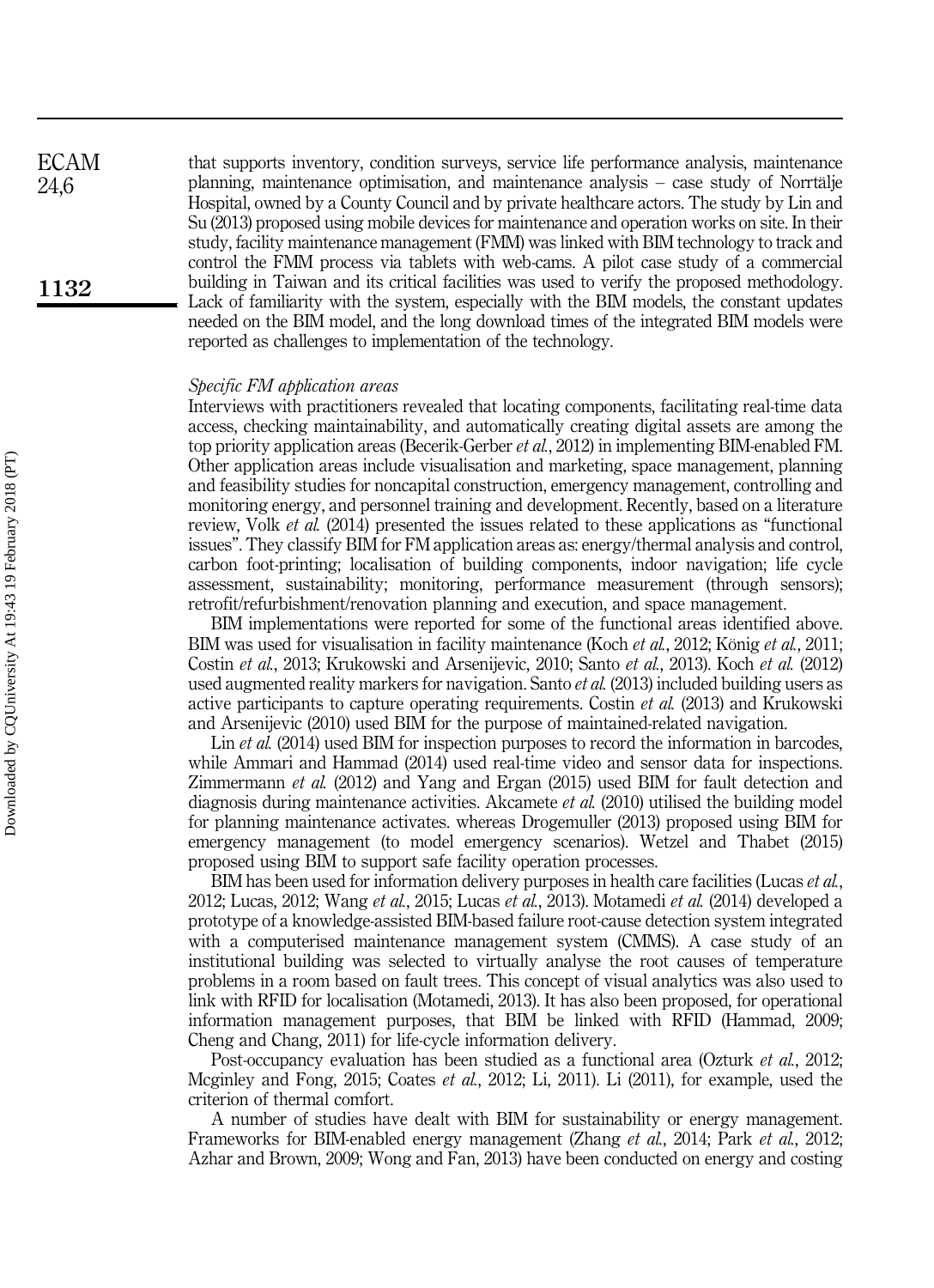(Nour *et al.*, 2012), energy efficient test-beds (Redmond *et al.*, 2010), and incorporating BIM for facility knowledge systems (Motawa *et al.*, 2014). Among the energy-related instances are (Wang et al., 2011; Raftery et al., 2011; Azhar et al., 2009; Wong and Kuan, 2014), where the real implementations were from facilities (Azhar *et al.*, 2010), residential houses (Raheem et al., 2011), and medical facilities (Eguaras-Martínez, 2014).

BIM was used in a significant proportion of studies on FM for retrofit or refurbishment projects. This area was reviewed by Bu *et al.* (2015), llter and Ergen (2015), and Gholami *et al.* (2013). Energy and sustainability was widely studied in this space (Elmani, 2015; Hammond et al., 2014; Larsen et al., 2011; Russell-Smith and Lepech, 2011; Woo and Menassa, 2014; Yang et al., 2013; Ghosh, 2015, Vital and Cory, 2015; Chaves et al., 2015; Comlay and Tzortzopoulos, 2015; Wang et al., 2015; Fouchal et al., 2015; Liu et al., 2014b; de Freitas and Ruschel, 2014; Woo and Gleason, 2014; Tuholski and Tommelein, 2009; Wu, 2013; Sheth et al., 2010; Boeykens et al., 2012). Jiang et al. (2012) studied server requirements to support energy-efficient retrofit.

### Data capture techniques

Among the various technologies proposed for FM data capture and information retrieval are advanced communication technologies, such as sensor technologies (Hajian and Becerik-Gerber, 2009; Vähä et al., 2013), RFID tags (Meadati et al., 2010), 3D laser scanning (Yoon *et al.*, 2015; Arayici, 2008; Bosché, 2012), and photograph analysis (Bhatla *et al.*, 2012). Case studies were conducted in a University (Onyenobi *et al.*, 2010), and in the oil and gas industry (Shou *et al.*, 2014) to test some data capture techniques.

### Interoperability and data integration

Defining the FM data. Defining the right hierarchy of elements is a fundamental challenge in FM in general. Edirisinghe, Setunge, Zhang and Wakefield (2012) argue that the identification of the element hierarchy of a particular infrastructure system for FM requires a trade-off between the level of detail/depth of elements vs the cost of data collection and other practical limitations, where cost can be seen in terms of money, as well as time and data accuracy. In decision-making related to building management (BM) for complex infrastructure assets, such as buildings, it is vital to conduct a component-level analysis rather than an analysis of the entire building stock (Edirisinghe *et al.*, 2015). The ideal structure captures the rich set of data related to FM, including condition monitoring data, which can be collected visually or through automated processes. Studies have discussed the data requirements for BIM-enabled FM, and have proposed and considered both geometric (Volk et al., 2014) and non-geometric data structures (Becerik-Gerber et al., 2012; Volk et al., 2014) for BIM modelling.

System and data integration. A large number of proprietary FM information and software systems are currently in use, including CMMSs, computer-aided facility management systems (CAFMs), integrated workplace management systems (IWMSs), electronic document management systems and energy management systems (EMSs), building control systems, and enterprise resource planning (ERP) systems. One of the major challenges in achieving BIM-enabled FM is bridging the gap between the BIM system and the FM system already in place; this is because information transferred from design and construction is not integrated or compatible with existing FM information systems, and thus they do not support FM practices. Shen *et al.* (2012) developed a conceptual framework of the proposed agent-based service-oriented integration approach for the integration of facility life-cycle information. The platform is designed to accommodate various integration requirements for condition-based maintenance, real-time data collection, wireless sensor networks, and BIM applications. It allows integration of existing hardware and software management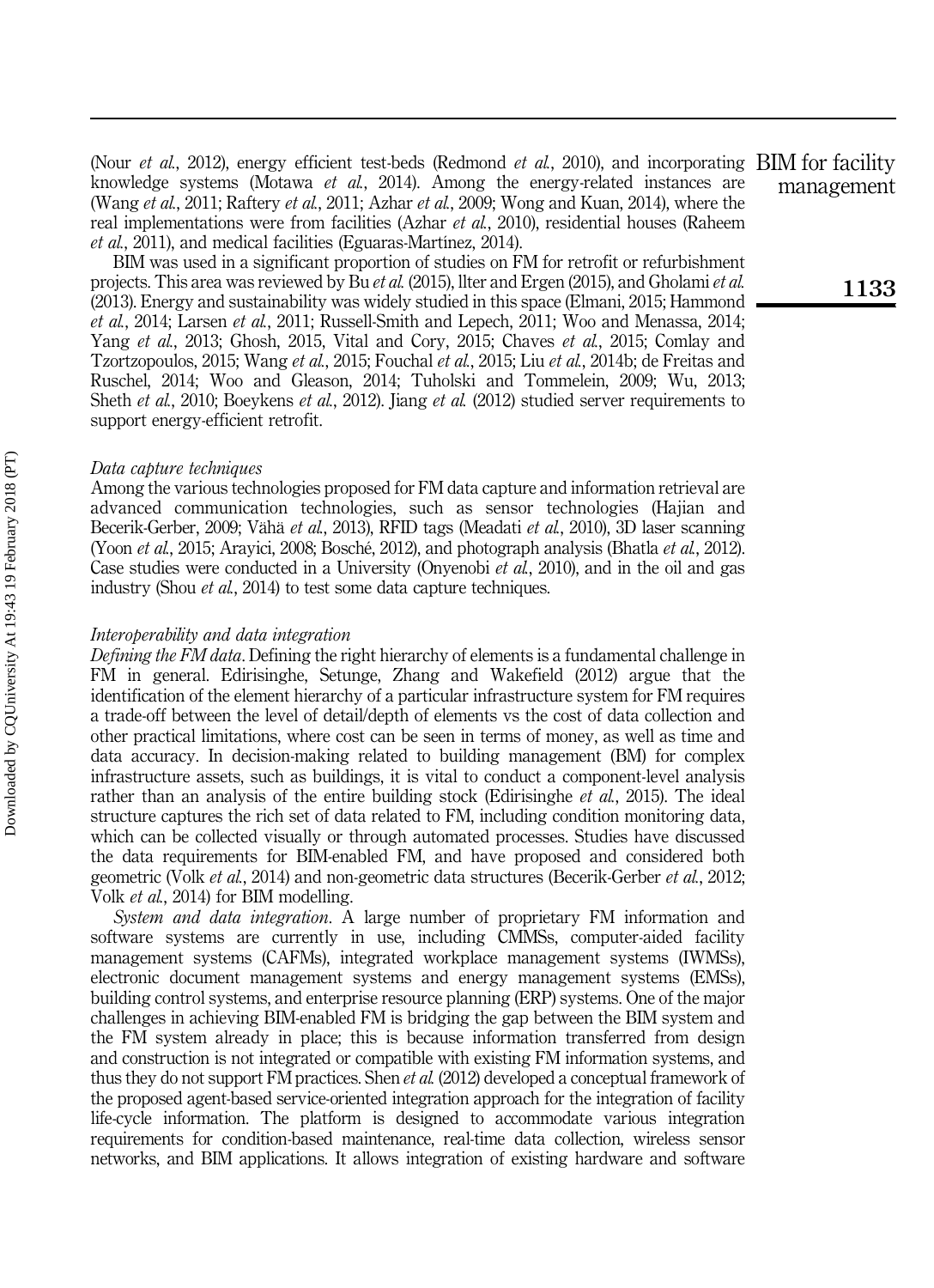systems from different vendors, with different communication protocols, in different versions, including almost any legacy system (according to the authors). A local research facility was studied to verify the concept of integrating the BIM system, the heating, ventilating, and air conditioning (HVAC) control system, the local weather station, the building façade monitoring system, the equipment and people tracking system, the equipment condition monitoring system, and the fire response and evacuation simulation system.

BIM and interoperability. It is vital to bridge the gap between data requirements in FM and BIM for seamless system integration, using IFC as the vehicle (Mitchell and Hans Schevers, 2006). The need for interoperability is growing ( Jardim-Goncalves and Grilo, 2010; Parsanezhad and Tarandi, 2014). The Construction Operations Building Information Exchange (COBie) specification (East and Nisbet, 2010) provides a Microsoft Excel Spread sheet-based structure for FM data. Whilst there is a clear need to integrate FM systems with BIM models, it is doubtful whether a specification such as COBie (Open BIM Network, 2016), as used in some cases (Lavy and Jawadekar, 2014; Lavy and Saxena, 2015), is the right solution (Yalcinkaya and Singh, 2015; Kassem *et al.*, 2015), due to the lack of clarity on information use (East and Carrasquillo-Mangual, 2013a, b). Included among the research efforts on the subject of interoperability are evaluations of IFC and COBie (Patacas et al., 2014; Patacas et al., 2015), and of linking BIM with building performance data (Cahill *et al.*, 2012), as well as investigations of CAFM requirements (Gnanarednam and Jayasena, 2013; Clayton et al., 2009).

Other case studies related to interoperability issues (Jawadekar, 2012; Drogemuller et al., 2008; Kasprzak et al., 2013) include HVAC management (Rosen, 2010; Yang and Ergan, 2014), energy performance (Somboonwit and Sahachaisaeree, 2012), GIS mapping with BIM (Kang and Hong, 2015; Taneja et al., 2012; Wu et al., 2014; Kim et al., 2015). Interoperability of BIM for sustainability was also widely studied (Carbonari and Jones, 2014, Nguyen et al., 2010; O'Donnell, 2014). There were also studies involving the LEED IFC model (O'Keeffe, 2012; Barnes and Castro-Lacouture, 2009; Wu and Issa, 2014; Crosbie et al., 2011), the BEAM model (Wong and Kuan, 2014), an energy model linked with ontology (Muthumanickam et al., 2014), server requirements (Jiang et al., 2012), and Building Automation Systems with the energyenhanced BIM (Forns-Samso et al., 2012).

### Collaborative practice and FM knowledge management

The ultimate objective of developing a BIM-enabled model for FM is that facility managers will adopt the technology for better facility maintenance and operations. Hence, it is vital to have users involved in the technology development process. Prior to starting the development process, it is vital to capture users' needs so that the system can meet their expectations; as is done in software engineering, in which user requirement analysis is a major phase in the development cycle. Similar user consultation is critical in BIM-enabled FM prior to system development, if the technology is to make an impact. Integration and collaboration that emphasises FM (Shen *et al.*, 2010) and knowledge-based BIM (Charlesraj, 2014) have been reviewed by researchers. Collaborative practice and knowledge management are connected, making the life-cycle into a feedback loop. Studies in this area include Xu et al. (2014), Hungu (2013), Liu (2012), Jordani (2010), Motawa et al. (2015), and Motawa and Almarshad (2013), and there have also been a number of relevant case studies (Wang et al., 2013; Ballesty, 2006; Kasprzak et al., 2013).

Jordani (2010) identified the downstream use of BIM in FM during the design and construction phase. A number of owners and facility managers were surveyed to determine their expectations for the use of BIM on their projects. The survey revealed a trend among owners towards using BIM data to support operation and maintenance. Slow adoption rates of BIM among owners were believed to be due to their initial lack of understanding and the

ECAM 24,6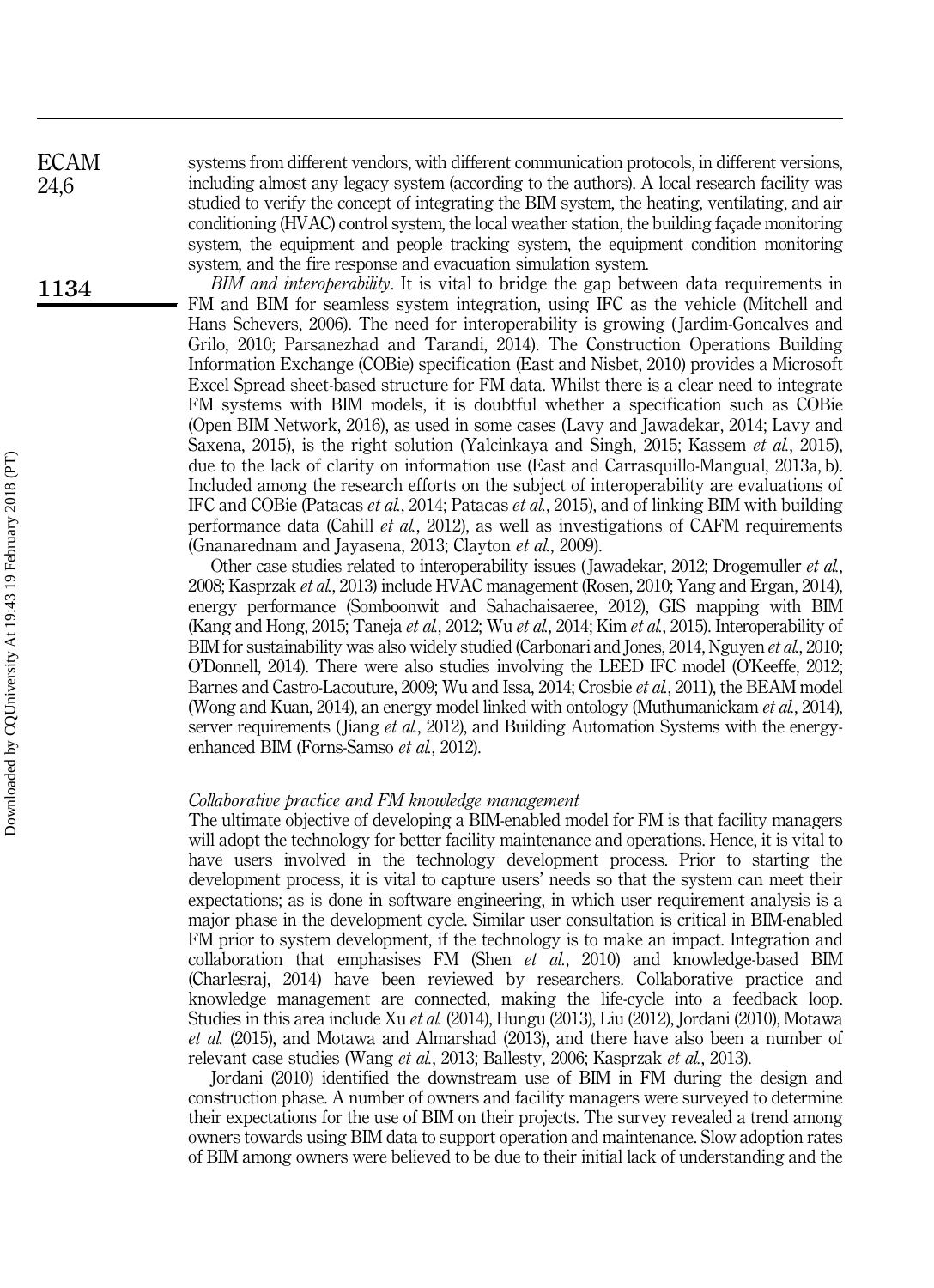dearth of documented metrics on the costs and benefits of BIM. The study identified almost BIM for facility no examples of BIM data being fully utilised for FM, although the information captured in design/ construction BIMs can be leveraged for downstream use for FM. Jordani argues that a pre-requisite for effective integration of BIM and FM is that the data captured in BIMs must be channelled into a variety of FM software, such as CMMS, CAFM, IWMS, building control systems, and ERP systems. Jordani suggested a solution called a BIM portal, based on a system architecture in which a virtual model of the facility serves as the front end – a one-stop shop for the owners' disparate FM software.

Wang *et al.* (2013) developed a framework to apply FM in the design phase, using BIM to improve collaboration and knowledge management practices involving information sharing and gathering. They designed a BIM database based on a literature review and common FM practices in a real-world project. FM was identified during the design phase as including maintenance and repair, energy management and commissioning. The framework has the potential to reduce issues such as reworking and inappropriate allocation of workspace in the operational phase.

Motawa et al. (2015) developed an integrated system to capture, retrieve and manage information/knowledge for one of the key operations of BM. The concept of building knowledge modelling has been applied utilising KM techniques in BIM. A case-based reasoning module (CBR) was developed to capture knowledge gained in BM operations. A computer system was developed with CBR for BIM. The knowledge case attributes were designed based on various project documents. The analytical hierarchical process technique was utilised to rank and weigh first and second level attributes through focus group interviews. This system has the potential to help professionals make informed decisions supported by previous experiences based on a comprehensive database. The database has the potential to store the full history of building operations, which is valuable to building owners and facility managers in an easy searchable format to be used for future purposes.

### Other implications

Among the under-studied areas of BIM adoption in FM are the impact of policy (Wong *et al.*, 2011), and legal aspects (Olatunii and Akanmu). Some countries have already mandated BIM submission in the design phase, and have upcoming policies for its use in the FM phase, such as the Digital Built Britain Level 3 BIM Strategic Plan in the UK (HM Government, 2015), and the second BIM Roadmap in Singapore (Wee, 2015). While there is no federal policy mandating the use of BIM in Australia, some state-level initiatives have recently appeared. For example, New South Wales Health Infrastructure has mandated BIM deliverables on all projects valued over \$30 m since 2013 (NSW Government, 2016).

### 5. Discussion

The BIM implementation life-cycle research areas identified through the classification of the articles was mapped against the highly cited and well accepted technology diffusion theory (Rogers, 1995) to derive the BIM enabled FM framework as shown in Figure 5. The analysis has identified the distribution of overall research interests across the research areas and sub-areas, as well as research interests across the years. The holistic review identified gaps in the body of knowledge which are illustrated in the framework and are also discussed below.

### Technology diffusion theory and BIM for FM life-cycle

In the case of FM, the building owner/client organisation is the unit of adoption rather than the individual, so research on diffusion of innovations in organisations is more relevant. Organisations are created to handle large-scale routine tasks through a pattern of regularised human relationships (Rogers, 1995, p. 375).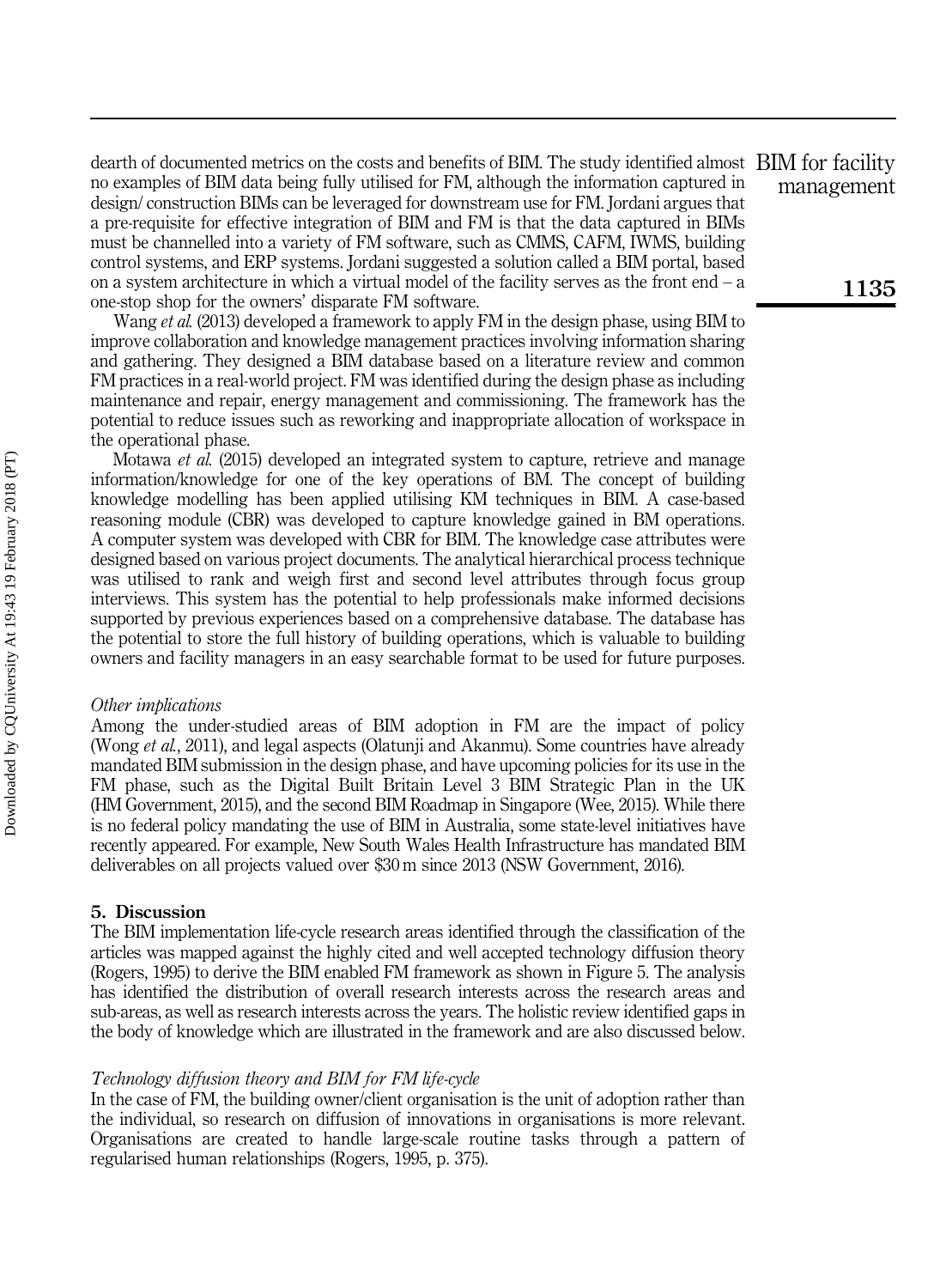

Innovation diffusion theory (Rogers, 1995) explains the organisational dynamics of the factors affecting technology adoption. The innovation process has five stages under two broad activities: initiation and implementation. Initiation comprises the entirety of information gathering, conceptualising and planning processes for the adoption of an innovation leading up to the decision to adopt it. This has two sub stages: first agenda setting, and second matching. At the agenda setting stage, the organisation deals with general organisational problems that may create a perceived need for innovation. During the matching stage, the organisation deals with fitting a problem from the organisation's agenda with an innovation. Implementation comprises all of the actions, events, and decisions involved in putting an innovation into use. Implementation has three sub–stages, which follow on directly from the initiation sub-stages: third redefining/restructuring, fourth clarifying, and fifth routinising. During the redefining/restricting stage, the innovation, is modified and re-invented to fit the organisation, and organisational structures are altered. During the clarifying stage, the relationship between the organisation and the innovation is defined more clearly. Routinising is the final stage of implementation, during which the innovation becomes an ongoing element in the organisation's activities, and loses its identity.

It can be clearly identified that value realisation and strategic planning both happen during the initiation phase of the organisational innovation adoption stages (Rogers, 1995). Value realisation happens in the agenda setting stage, while strategic planning and internal leadership and knowledge management should occur in the matching stage. However, the other areas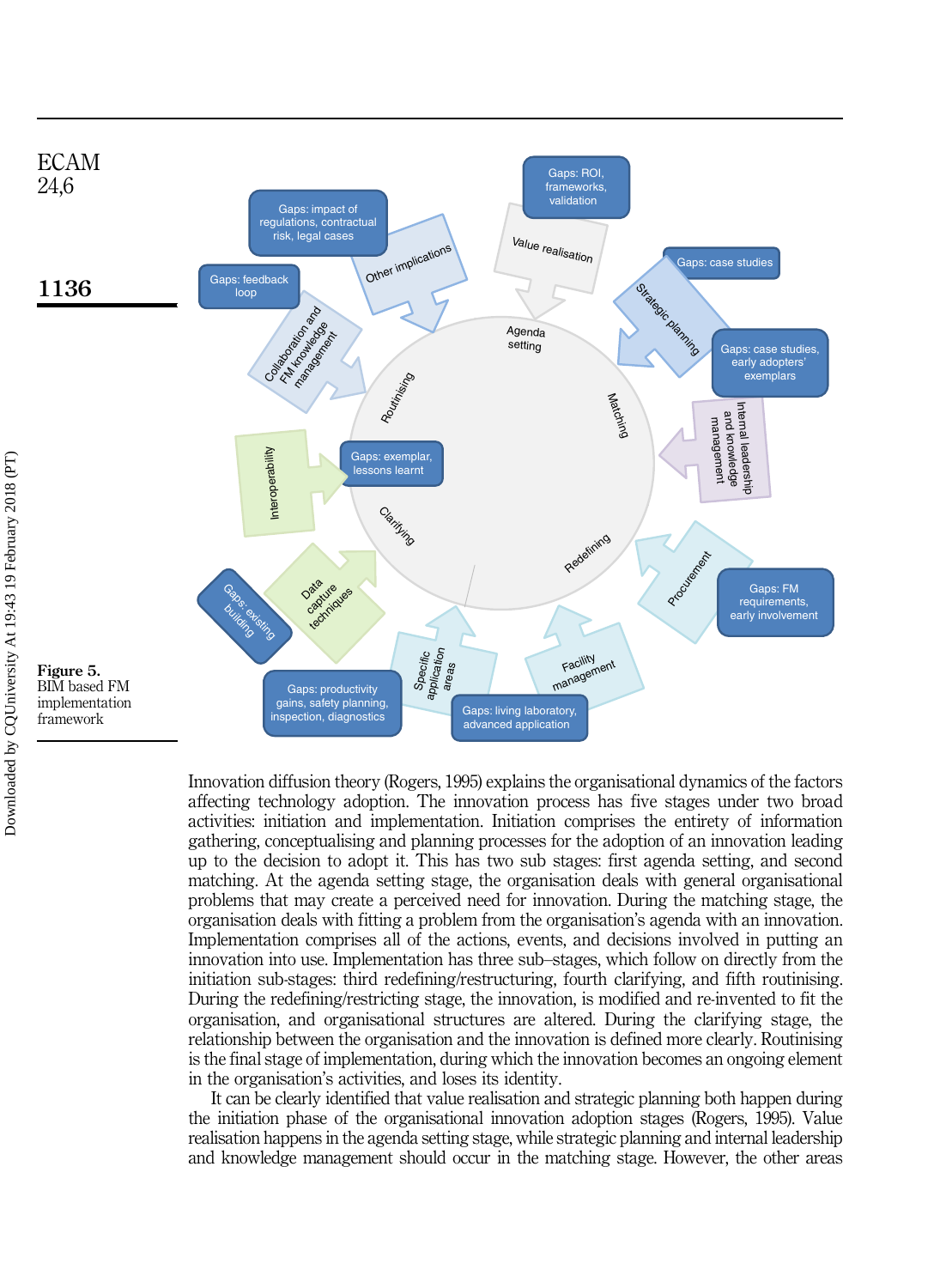evolve as the organisation enters into each of the sub-stages of implementation: redefining, BIM for facility clarifying and routinising. Despite this, the procurement, FM, specific application areas, data capture techniques, interoperability, collaboration and FM management areas can all be identified in an organisation which has already implemented BIM in FM.

Longitudinal analysis has revealed that even though case studies have been reported since 2007, none has reported on successful early adopters' implementation strategies, covering research areas such as ROI, strategic planning, internal leadership and knowledge management, and procurement.

Value realisation in the initiation stage. Under innovation diffusion theory, "relative advantage" (Rogers, 1995) refers to the level of benefit to an organisation as is a key factor for early decision-making. Value propositions were reasonably well explored in the literature. However, ROI analysis, required at the initiation stage (Rogers, 1995), was not investigated. Case studies of adopters in the early initiation stages have indicated that justifying ROI is a challenge (Shen *et al.*, 2016). The long period of time needed to realise the benefits of BIM is also reported as a challenge. These challenges call for a shared knowledge base from early adopters and standard protocols from the industry. Even though a theoretical framework has been proposed (Love *et al.*, 2014), there is also a research gap in the area of validating such ROI analysis through real-world cases. For example, analysis of case study organisations, which justify the investment on the basis of both ROI and intangible benefits, and the validation of the benefit realisation frameworks through real-world case projects, will significantly assist the research community, as well as the industry.

Leadership and knowledge management in the initiation stage. Literature analysis revealed that organisational-level factors and individual (leader) characteristics (Rogers, 1995), like leadership and knowledge management, were less explored and demonstrated in case studies. It is worthwhile to explore where BIM adoption is placed among organisational strategic priorities, which is a key influential factor (Edirisinghe *et al.*, 2016; Shen *et al.*, 2016) for early decision-making. Particularly, the variations of organisational priorities for BIM adoption in FM among organisations with varying core businesses, such as education, healthcare, FM, etc. is unknown. It is vital that the knowledge base and experiences of early adopters' decision-making process be shared to exemplify the lessons learnt.

Strategic planning and procurement. FM requirements. Erdogan et al. (2010) argue that "user-centred IT" should be developed for the construction industry. In their view, many of the promises to meet the needs and enhance the experience of ICT systems in the industry remain unfulfilled. We argue that a major part of the problem is the fact that industry practitioners are not involved early enough in system development so that the researcher can capture the requirements thoroughly. Thus it is vital to conduct a thorough FM requirement analysis prior to implementation of any BIM prototype for FM.

Early involvement. It is also vital to understand the value of facility maintenance and operation personnel's early involvement in realisation of projects. We recommend that knowledge management (Lindkvist, 2015) strategies should be considered during the strategic and implementation planning stages so that the early involvement for FM can contribute to the optimisation of the process. It is first recommended to have a procurement plan to select service providers and project teams, and to introduce contract terms and requirements to define BIM for FM deliverables.

Apart from the work by Chunduri et al. (2013), there has been no research conducted on validating the strategic planning guides, implementation planning guides, and procurement planning guides. However, prototyping and testing these guides in real-world projects and sharing the knowledge is critical to demonstrate the feasibility of these concepts and technologies.

Implementation stage. Specific FM applications in a living laboratory: BIM-related "specific FM application areas" were widely studied and prototyped at the level of management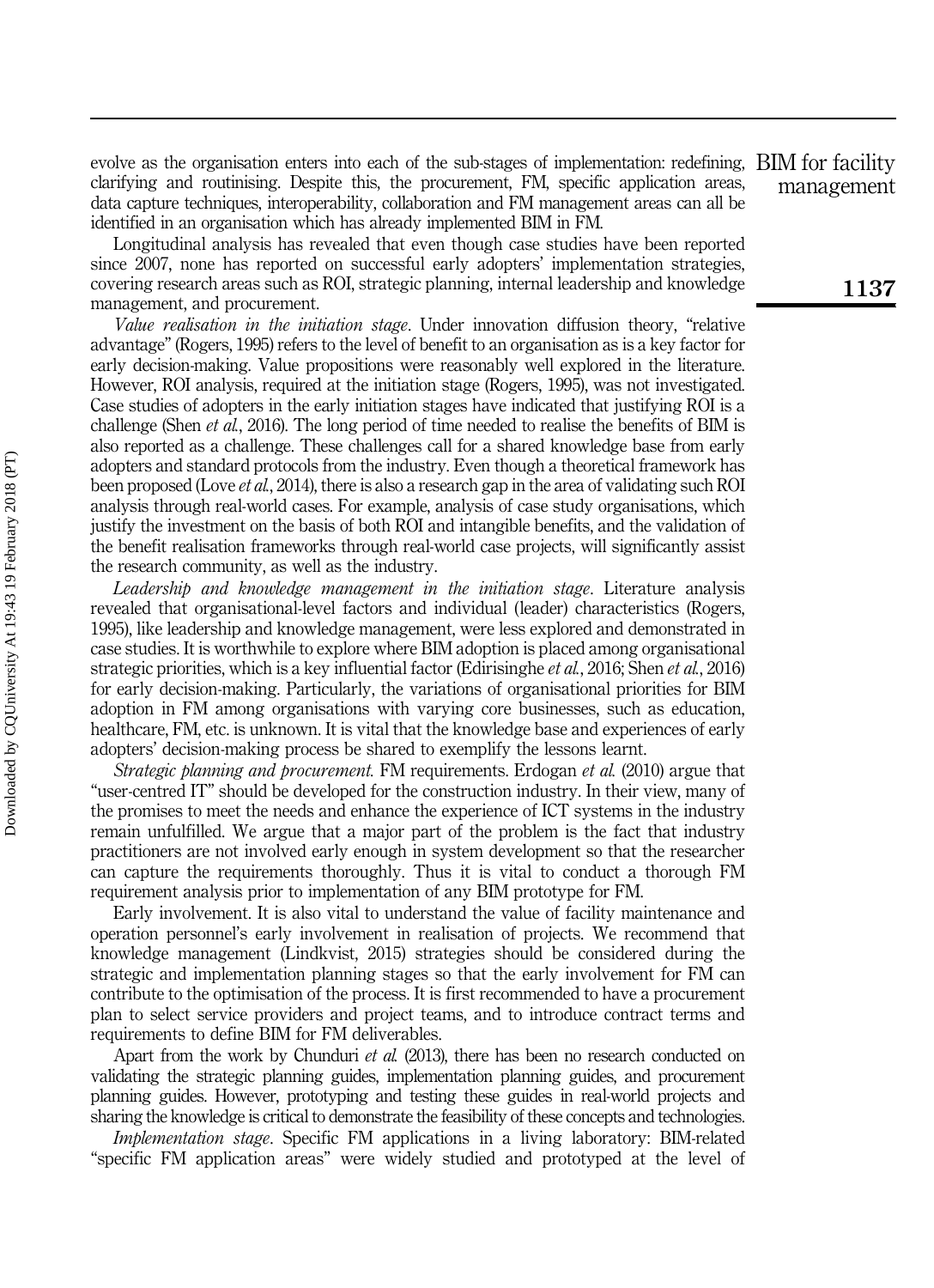individual functions. However, a gap exists in the form of a real-life system with communities and settings similar to a 'living laboratory', which is a critical resource for the community of practice as well. A case study building having these application areas integrated through a single source of truth to serve as a user-centred, open innovation BIM ecosystem integrated with other operational systems is a need.

For a wider adoption of BIM in FM, the downstream use of BIM by sub-contractors is required. This is an integral part of the clarifying and routinising stages, in which the organisation achieves full technological maturity. Research suggests that up-skilling contract workers who have low educational attainment and literacy levels (Edirisinghe and Lingard, 2016) to use the innovative and disruptive technology such as BIM is a challenge (Shen et al., 2016). The analysis revealed that the 'Collaboration and FM knowledge management' area is under-researched. There are also few case studies in the literature on this area. Collaboration and FM knowledge management form a feedback loop in the implementation life-cycle, but this has not been well explored. As the downstream use of BIM in FM increases, and upcoming policies for BIM use for FM come into effect, it can be expected that these research areas will grow.

Overall, little research has been done on the three sub-stages of the implementation stage of innovation maturity. For example, none of the research studies report the full maturity cycle of innovation covering the redefining, clarifying and routinising stages of BIM in FM, particularly due to the infancy of adoption. Sharing the success stories of industry leaders and early adopters, either to showcase them as exemplars, or to share the lessons learned throughout these implementation stages, is vital to the wide spread of BIM adoption for FM. This knowledge base is a value-added centrepiece of research for practitioners, and will also give laggards a chance to catch up. Best practice (Sabol, 2008), as well as lessons learnt (Korpela and Miettinen, 2013), should be equally valuable for the research community, as well as to industry followers.

### Other open research challenges and the road ahead

This analysis has revealed that legal and policy frameworks have been under-researched relative to other aspects of BIM in FM. In the technical domain, interoperability has been widely explored, but not data capture techniques, which are known to be challenging (Shen *et al.*, 2016; Volk *et al.*, 2014) for FM adoption for existing buildings. It is also interesting to note the little emphasis placed on the application areas of safety planning, inspection and diagnosis in the state of the art. BIM-enabled inspection needs attention, too, because it is an integral element of ongoing preventive maintenance. In summary, procurement, and the legal and policy frameworks are the areas that call for research on BIM-enabled FM. Safety planning, inspection and diagnostics are the BIM-based specific FM applications that need to be explored more thoroughly.

Specific FM applications and productivity gains. BIM-related "specific FM application areas" have been widely studied and widely prototyped. However, the productivity improvements achievable through these models have not been widely explored.

While studies (Taylor and London, 2011; Shan *et al.*, 2012) report productivity gains from the adoption of BIM in the construction phases of case study projects, there is a research gap in the investigation of the productivity gains of using BIM in FM. For example, a real-world project, City of Dreams Casino in Macau (Taylor and London, 2011), reported a significant productivity improvement in time efficiency, and in cost of HVAC following the adoption of BIM. The reduced time was mainly due to the minimisation of reworking, as evidenced by the only 43 hours of reworking compared to the 25,000 anticipated total hours for the entire project. In contrast, the reduced cost was mainly due to labour savings. In this regard, the HVAC contractor projected labour savings of over 4.5 per cent (US\$400 K) on the

1138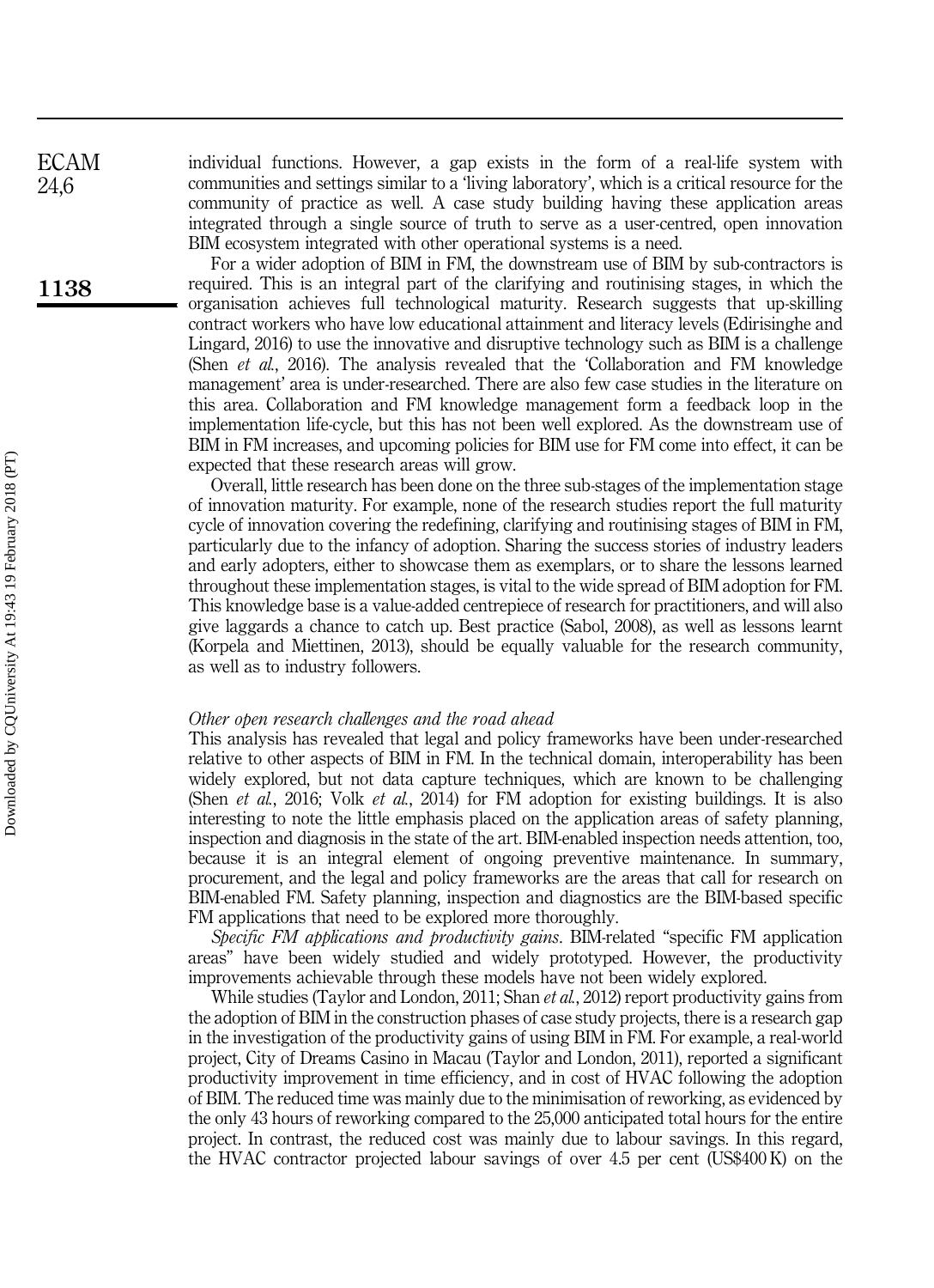HK\$9.04 million guaranteed maximum price contract following the adoption of BIM. It is BIM for facility important to analyse such tangible savings during the FM phase as well, and to link this back to the whole of life-cycle of the project. Shan *et al.* (2012) also reported a 38 per cent reduction of work hours following the implementation of a BIM model-based steel connection system compared to a conventional steel connection construction methodology. It is vital to have similar case studies in BIM-enabled FM to demonstrate its value. With the exception of the study by Orr et al. (2014), none of the studies reviewed attempted a cost-benefit analysis of the implementation of BIM-enabled FM. It is vital to prototype such models to demonstrate the savings or productivity improvements achievable compared to the traditional methods.

Advanced applications in FM. Edirisinghe et al. (2013, 2015) argue that building maintenance strategies should be proactive rather than reactive. These include predictive maintenance strategies. Thus, more advanced deterioration prediction models such as the gamma process (Edirisinghe et al., 2013) and the Markov model (Edirisinghe et al., 2015), have been developed to achieve proactive decision-making for better BM. They also argue that these preventive and predictive FM systems should be developed with an understanding of future needs. With the exponential growth of context-aware pervasive computing systems, future FM systems are envisaged to be embedded with intelligence. Hence, BIM-enabled FM software, middleware, and applications are expected to have more powerful computation, analysis, storage, visualisation, analytics, and cloud computing capabilities. According to Moore's law (Schaller, 1997), with the advancement of the electronic industry producing ever faster, smaller and cheaper transistors, processing power, performance increase and energy efficiency increase and cost decreases, making digital engineering systems, such as BIM-enabled FM, much more advanced, intelligent and proactive. Similarly, according to the predictions by CISCO, the big data doubles every two years. The future BIM-enabled FM will be proactive in decision-making, more dynamic, and linked with various systems, such as automated monitoring, big data analytics, and will have automated, adaptive and proactive decision-making.

Legal aspects. The legal rights of facility owners and FM operators in the event of incorrect information being provided to them in the BIM model remain unclear, and legal cases on such matters are yet to emerge. The legal impact of incorrect information in a BIM model on FM professionals' ability to meet their contractual obligations under an FM contract is unknown (Chew and Riley, 2013). According to a recent survey, the existing forms of contact used in the industry, and the approaches taken to contracting, are not fit for purpose in a BIM-enabled world (BIM+, 2016). Concerns include risks around liability, indemnity and insurance, and intellectual property. Although accepted default BIM contracts or standards are a gap for the whole AEC industry, there are many unresolved challenges and issues specific to FM.

Regulations and BIM adoption. The debate on the influence of governmental or organisational policies on BIM adoption is beyond the scope of this paper, but it opens up an interesting path for future research to investigate the motivations of organisations for using BIM for FM. Researchers have argued that BIM adoption can be fostered by national and state-level policies (Manley and Mcfallan, 2006; Edirisinghe and London, 2015), and by rewards (Gu and London, 2010) and subsidies (Singapore Government, 2015). Standards and guides were implemented internationally. The impact of these standards and guidelines on BIM adoption is unknown. As Müller (2015) points out, an internationally oriented evidence base, and comparative research on the influence of policy-making and implementation on BIM adoption are under-researched areas in the understanding of the use of BIM, not only in the AEC industry, but also in FM.

Despite, the only comparative BIM adoption data available globally is a commercial survey (McGraw Hill, 2014). The sampling method is undisclosed in this potentially biased

management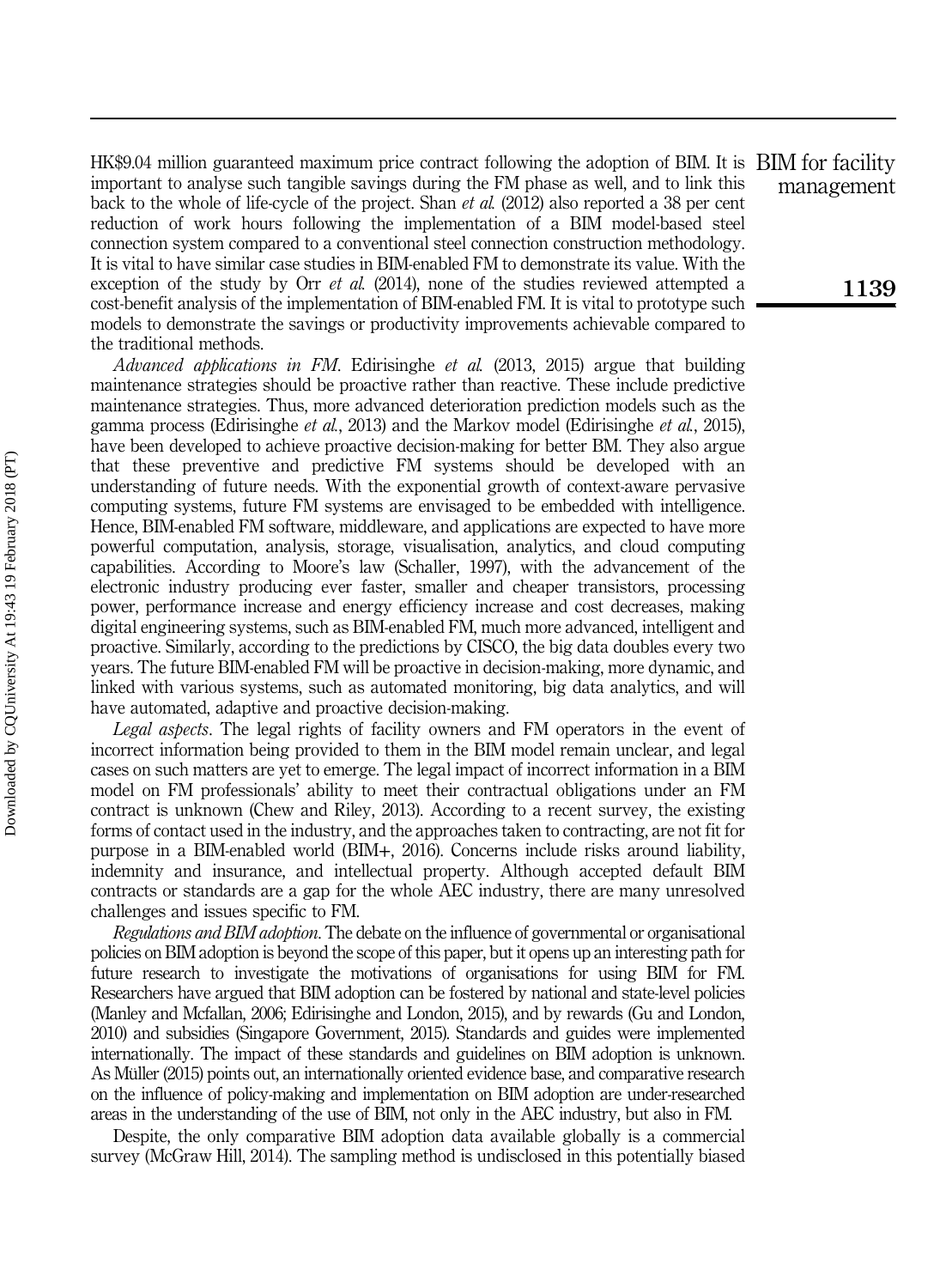survey, which was sponsored by a BIM software developer. Thus it would be very valuable for the research community to develop an internationally oriented, unbiased evidence base to understand levels of BIM adoption for FM. For example, it is worth studying the impact of policies together with the adoption data in countries such as Singapore and the UK once the policy on BIM for FM has been implemented.

Policy-led vs Industry-led adoption. We argue that organisational BIM-enabled FM adoption should be studied in greater depth, and that consideration should be given to its motivations. Organisations might use systems, in part because of intrinsic motivators. Deci (1975) defined intrinsic motivators as "the activities that people seem to engage in for their own sake and not because they lead to an extrinsic reward". According to Davis (1989), people enjoy the process of using an information system (and thereby gain intrinsic reward), not just because they are being extrinsically rewarded for the consequences of usage. Real-world case studies should be conducted on motivations for the use of BIM-enabled FM.

Adoption of BIM for FM should also be investigated in countries representing a spectrum of national and state/provincial-level policies, varying from powerful mandating policy to laissez faire approaches, to understand the real motivation for early adopters in the absence of a centralised policy. In this regard, it is also noteworthy to evaluate the motivations of early adopters in the USA and other countries. These may reveal the answers to open research questions such as:

- RQ1. Does the policy influence the adoption of BIM-enabled FM?
- RQ2. Does the policy promote innovation in BIM-enabled FM?
- RQ3. Should the innovation be industry-led rather than government-led?
- RQ4. What should the international code of practice be for multi-national projects when national BIM policies are available?

### 6. Conclusions

Although BIM is capable of supporting FM in theory, convincing results of the full use of BIM-enabled FM in practice are yet to emerge. Given that, this review paper attempts to understand the optimistic use of BIM in FM practice. This study identified the significant aspects of BIM-enabled FM based on reviews of a large pool of both academic and industrybased articles. The results captured benefits and challenges. Thematic analysis of research articles identified main and sub-research areas in the BIM-enabled FM implementation lifecycle. The articles were also analysed to understand the variation in research interest over the years. The main research areas identified are: value realisation, strategic planning, internal leadership and knowledge management, procurement, FM, specific application areas, data capture techniques, interoperability, collaboration and FM knowledge management, and other implications.

The classification identified by the thematic and holistic analysis of the articles was mapped on to the stages of innovation diffusion theory. This enabled a framework for BIM for FM implications to be defined, as well as to identify further research challenges.

The study proposes three main further research areas: specific FM applications and productivity gains; advanced applications in FM; and regulations and BIM adoption. Well-researched areas of specific BIM applications require verification of value realisation analysis. Once organisations reach a mature level of technology diffusion it is vital that the productivity grains of BIM implementation be examined. As a destructive technology, the learning curve of BIM can be years long, and true productivity gains cannot be realised till an organisation reaches maturity. In relation to preventive, predictive maintenance and intelligent replacement decision-making (Edirisinghe, Setunge, and Zhang 2012),

ECAM 24,6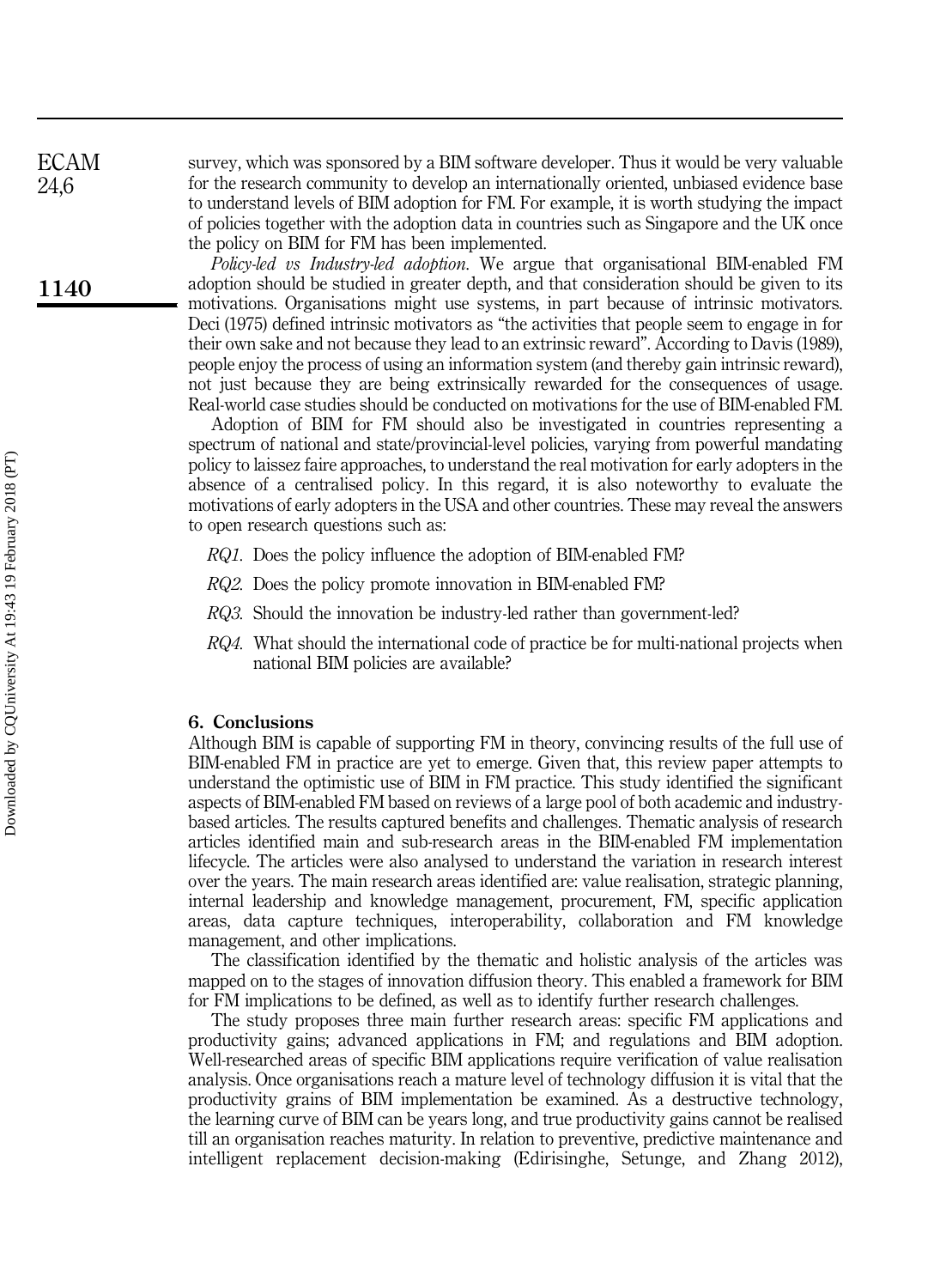future BIM-enabled FM models will be proactive in decision-making, more dynamic, and BIM for facility linked with various systems, such as automated monitoring and big data analytics. The influence of governmental or organisational policies on BIM-enabled FM has also not been adequately studied; future research requires the conduct of an impact analysis on this matter.

This framework enables FM practitioners to identify the stages of the FM implementation life-cycle, and the gaps identified open paths for future research.

### References

- Abdullah, S.A., Sulaiman, N., Ahmad Latiffi, A. and David, B. (2013), "Integration of facilities management (FM) practices with building information modeling (BIM)", Persidangan/Seminar, Faculty of Technology Management and Business, UTHM Institutional Repository.
- Abdullah, S.A., Sulaiman, N., Ahmad Latiffi, A. and David, B. (2014), Building Information Modeling (BIM) from the Perspective of Facilities Management (FM) in Malaysia, UTHM Institutional Repository.
- Ahn, D. and Cha, H. (2014), "Integration of building maintenance data in application of building information modeling (BIM)", *[Journal of Building Construction and Planning Research](http://www.emeraldinsight.com/action/showLinks?doi=10.1108%2FECAM-06-2016-0139&crossref=10.4236%2Fjbcpr.2014.22015&citationId=p_3)*, Vol. 2 No. 2, pp. 166-172.
- AIA Trust (2015), "New processes, tools, and technologies: BIM To IPD", available at: [www.theaiatrust.](www.theaiatrust.com/whitepapers/sustainable/processes.htm) [com/whitepapers/sustainable/processes.htm](www.theaiatrust.com/whitepapers/sustainable/processes.htm) (accessed December 2015).
- Akcamete, A., Akinci, B. and Garrett, J.H. (2010), "Potential utilization of building information models for planning maintenance activities", Proceedings of the International Conference on Computing in Civil and Building Engineering, June, pp. 151-157.
- Akhlaghi, F. (1996), "Ensuring value for money in FM contract services", *[Facilities](http://www.emeraldinsight.com/action/showLinks?doi=10.1108%2FECAM-06-2016-0139&system=10.1108%2F02632779610098037&citationId=p_6)*, Vol. 14 Nos 1/2, pp. 26-33.
- Almarshad, A. (2012), "BIM-based knowledge management for building maintanance", Proceedings of the CIB W078 Conference, Beirut, 17-19 October.
- Al-Shalabi, F.A. and Turkan, Y. (2015), "A novel framework for BIM enabled facility energy management: a concept paper", Proceedings of ICSC15 - The Canadian Society for Civil Engineering's 5th International/11th Construction Specialty Conference, Vancour, 30 June.
- Ammari, K. and Hammad, A. (2014), "Collaborative BIM-based markerless mixed reality framework for facilities maintenance", [Proceedings of the Computing in Civil and Building Engineering](http://www.emeraldinsight.com/action/showLinks?doi=10.1108%2FECAM-06-2016-0139&crossref=10.1061%2F9780784413616.082&citationId=p_9), Orlando, FL, 23-25 June, pp. 657-664.
- Arayici, Y. (2008), "Towards building information modelling for existing structures", [Structural Survey](http://www.emeraldinsight.com/action/showLinks?doi=10.1108%2FECAM-06-2016-0139&system=10.1108%2F02630800810887108&citationId=p_10), Vol. 26 No. 3, pp. 210-222.
- Azhar, S. (2011), "Building information modeling (BIM): trends, benefits, risks, and challenges for the AEC industry", *[Leadership and Management in Engineering](http://www.emeraldinsight.com/action/showLinks?doi=10.1108%2FECAM-06-2016-0139&crossref=10.1061%2F%28ASCE%29LM.1943-5630.0000127&citationId=p_11)*, Vol. 11 No. 3, pp. 241-252.
- Azhar, S. and Brown, J. (2009), "BIM for sustainability analyses", *[International Journal of Construction](http://www.emeraldinsight.com/action/showLinks?doi=10.1108%2FECAM-06-2016-0139&crossref=10.1080%2F15578770903355657&citationId=p_12)* [Education and Research](http://www.emeraldinsight.com/action/showLinks?doi=10.1108%2FECAM-06-2016-0139&crossref=10.1080%2F15578770903355657&citationId=p_12), Vol. 5 No. 4, pp. 276-292.
- Azhar, S., Brown, J. and Farooqui, R. (2009), "BIM-based sustainability analysis: an evaluation of building performance analysis software", Proceedings of the 45th ASC Annual Conference, Vol. 1 No. 4, pp. 276-292.
- Azhar, S., Brown, J. and Sattineni, A. (2010), "A case study of building performance analyses using building information modeling", *[Proceedings of the 27th International Symposium on](http://www.emeraldinsight.com/action/showLinks?doi=10.1108%2FECAM-06-2016-0139&crossref=10.22260%2FISARC2010%2F0023&citationId=p_14)* [Automation and Robotics in Construction \(ISARC-27\)](http://www.emeraldinsight.com/action/showLinks?doi=10.1108%2FECAM-06-2016-0139&crossref=10.22260%2FISARC2010%2F0023&citationId=p_14), Bratislava, June, pp. 25-27.
- Ballesty, S. (2006), "An integrated collaborative approach for FM-Sydney opera house FM exemplar", [Engineering Asset Management](http://www.emeraldinsight.com/action/showLinks?doi=10.1108%2FECAM-06-2016-0139&crossref=10.1007%2F978-1-84628-814-2_124&citationId=p_15), Springer, London, pp. 1135-1144.
- Barnes, S. and Castro-Lacouture, D. (2009), "BIM-enabled integrated optimization tool for LEED decisions", [Proceedings of the 2009 ASCE International Workshop on Computing in Civil](http://www.emeraldinsight.com/action/showLinks?doi=10.1108%2FECAM-06-2016-0139&crossref=10.1061%2F41052%28346%2926&citationId=p_16) [Engineering](http://www.emeraldinsight.com/action/showLinks?doi=10.1108%2FECAM-06-2016-0139&crossref=10.1061%2F41052%28346%2926&citationId=p_16), Austin, TX, April, pp. 258-268.

management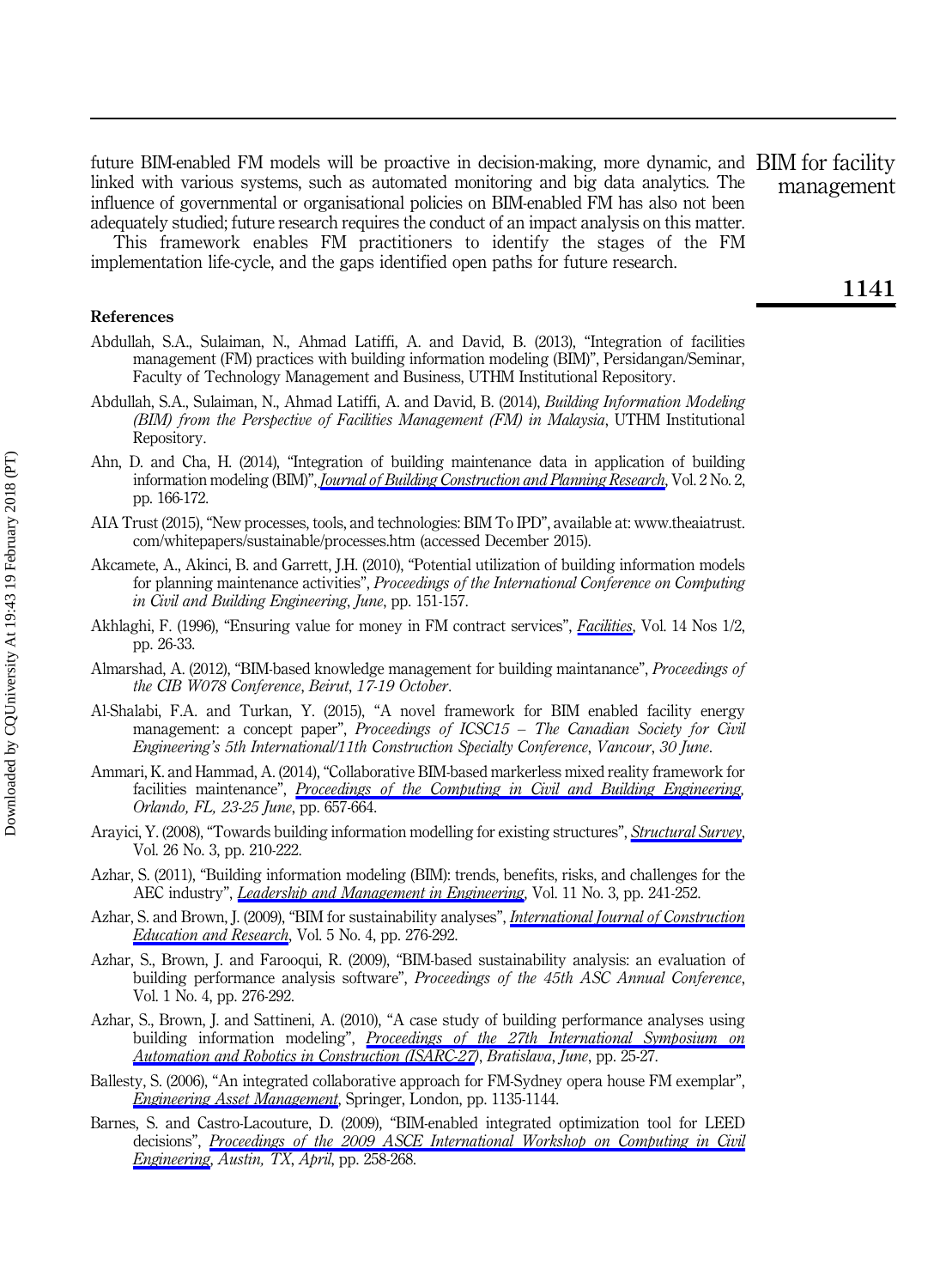| <b>ECAM</b><br>24,6 | BCA (2012), "Singapore BIM guide (ver 2.0)", Building and Construction Authority, Singapore,<br>available at: www.corenet.gov.sg/media/586132/Singapore-BIM-Guide_V2.pdf (accessed<br>October 2016).                                                                                                                                                              |
|---------------------|-------------------------------------------------------------------------------------------------------------------------------------------------------------------------------------------------------------------------------------------------------------------------------------------------------------------------------------------------------------------|
|                     | Becerik-Gerber, B. and Kensek, K. (2010), "Building information modeling in architecture, engineering,<br>and construction: emerging research directions and trends", <i>Journal of Professional Issues in</i><br><i>Engineering Education and Practice</i> , Vol. 136 No. 3, pp. 139-147.                                                                        |
| 1142                | Becerik-Gerber, B., Jazizadeh, F., Li, N. and Calis, G. (2012), "Application areas and data requirements<br>for BIM-enabled facilities management", <i>Journal of Construction Engineering and Management</i> ,<br>Vol. 138 No. 3, pp. 431-442.                                                                                                                   |
|                     | Bhatla, A., Choe, S.Y., Fierro, O. and Leite, F. (2012), "Evaluation of accuracy of as-built 3D modeling from<br>photos taken by handheld digital cameras", <i>Automation in Construction</i> , Vol. 28, December,<br>pp. 116-127.                                                                                                                                |
|                     | BIM Task Group (2012), "The government soft landings policy", available at: www.bimtaskgroup.org/<br>wp-content/uploads/2013/02/The-Government-Soft-Landings-Policy-18022013.pdf (accessed<br>December 2015).                                                                                                                                                     |
|                     | BIM+ (2016), "BIM contracts are leaving liability gaps: a ticking time bomb?", available at:<br>www.bimplus.co.uk/management/bim-contracts-leav3ng-liability-gap2s-tick7ing/ (accessed<br>October 2016).                                                                                                                                                          |
|                     | Bjork, B.-C. and Penttila, H. (1989), "Ascenario for the development and implementation of a building<br>product model standard", <i>Advances in Engineering Software</i> , Vol. 11 No. 4, pp. 176-86.                                                                                                                                                            |
|                     | Boeykens, S., Himpe, C. and Martens, B. (2012), "A case study of using BIM in historical reconstruction.<br>The Vinohrady synagogue in Prague", Digital Physicality\ Physical Digitality, eCAADe and<br>CVUT, Faculty of Architecture, pp. 729-738.                                                                                                               |
|                     | Bonanomi, M. (2016a), "Building information modeling (BIM) and facility management (FM)",<br>Knowledge Management and Information Tools for Building Maintenance and Facility<br>Management, Springer International Publishing, pp. 149-177.                                                                                                                      |
|                     | Bonanomi, M. (2016b), "Methodological experimentation: proposal of a datasheet template for FM<br>activities in the BIM environment", <i>Knowledge Management and Information Tools for Building</i><br><i>Maintenance and Facility Management</i> , Springer International Publishing, pp. 179-197.                                                              |
|                     | Bosché, F. (2012), "Plane-based registration of construction laser scans with 3D/4D building models",<br><i>Advanced Engineering Informatics</i> , Vol. 26 No. 1, pp. 90-102.                                                                                                                                                                                     |
|                     | BSI (2014), "PAS 1192-3 Specification for information management for the operational phase of assets<br>using building information modelling", British Standards Institution, London.                                                                                                                                                                             |
|                     | Bu, S., Shen, G., Anumba, C.J., Wong, A.K. and Liang, X. (2015), "Literature review of green retrofit<br>design for commercial buildings with BIM implication", <i>Smart and Sustainable Built</i><br><i>Environment</i> , Vol. 4 No. 2, pp. 188-214.                                                                                                             |
|                     | Cahill, B., Menzel, K. and Flynn, D. (2012), "BIM as a centre piece for optimized building", available at:<br>http://zuse.ucc.ie/~brian/publications/2012/BIM_centre_piece_OBO_ECPPM2012.pdf (accessed<br>September 2015).                                                                                                                                        |
|                     | Carbonari, G. and Jones, K.G. (2014), "Sustainable facilities management through building information<br>modelling", Proceedings of 13th EuroFM Research Symposium.                                                                                                                                                                                               |
|                     | Carbonari, G., Stravoravdis, S. and Gausden, C. (2015), "Building information model implementation for<br>existing buildings for facilities management: a framework and two case studies", Building<br>Information Modelling (BIM) in Design, Construction and Operations, Vol. 149, p. 395.                                                                      |
|                     | Cavka, H.B., Staub-French, S. and Pottinger, R. (2015), "Evaluation of organisational context and<br>requirements for leveraging building information models to support handover and operations<br>and maintenance", Proceedings of ICSC15 - The Canadian Society for Civil Engineering's<br>5th International/11th Construction Specialty Conference, Vancouver. |
|                     | Cerovsek, T. (2011), "A review and outlook for a 'Building Information Model'(BIM): a multi-standpoint<br>framework for technological development", <i>Advanced Engineering Informatics</i> , Vol. 25 No. 2,<br>pp. 224-244.                                                                                                                                      |

Downloaded by CQUniversity At 19:43 19 February 2018 (PT) Downloaded by CQUniversity At 19:43 19 February 2018 (PT)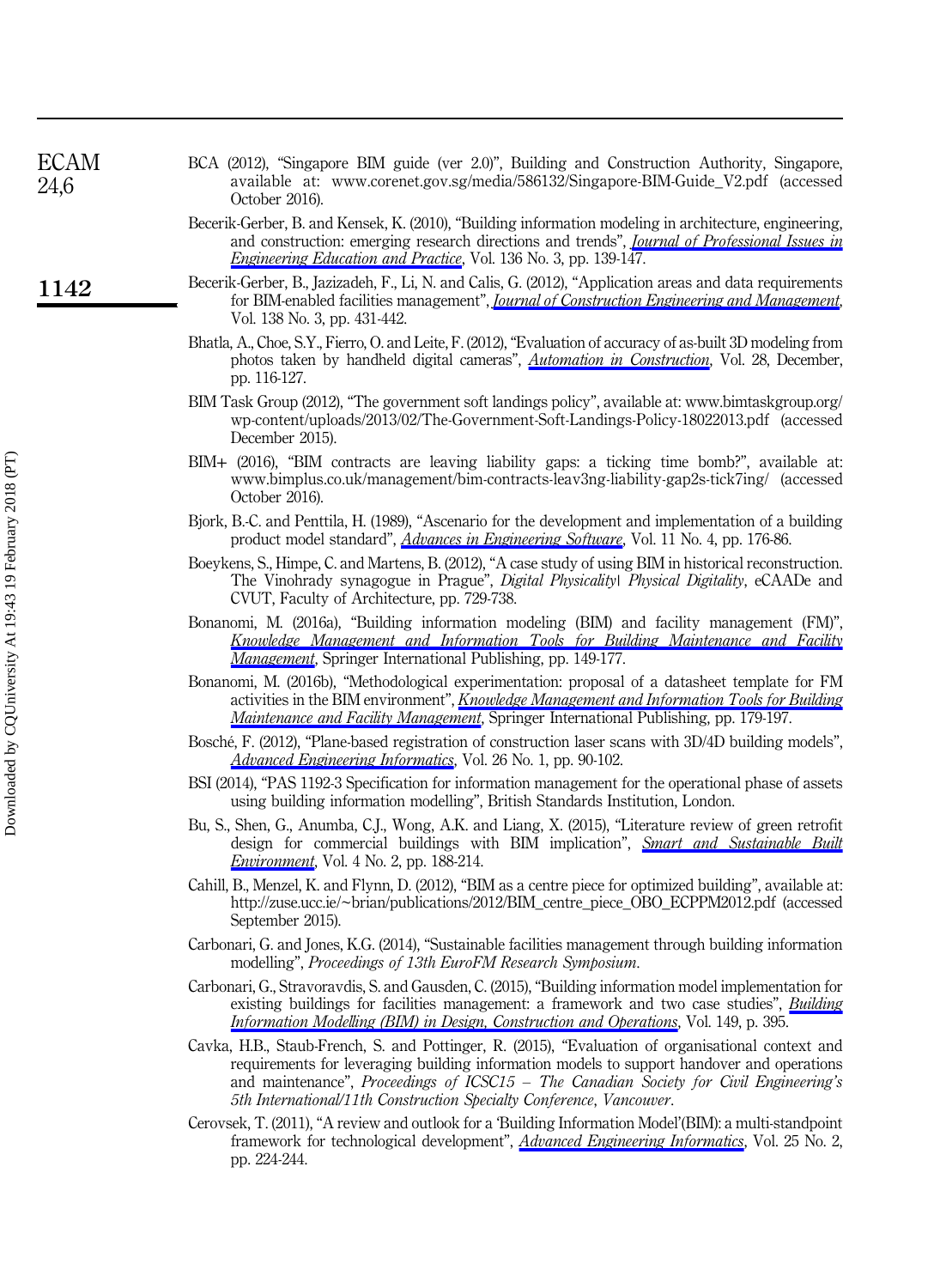- Charlesraj, V.P.C. (2014), "Knowledge-based building information modeling (K-BIM) for facilities BIM for facility management", *[The 31st International Symposium on Automation and Robotics in Construction](http://www.emeraldinsight.com/action/showLinks?doi=10.1108%2FECAM-06-2016-0139&crossref=10.22260%2FISARC2014%2F0127&citationId=p_35)* [and Mining \(ISARC](http://www.emeraldinsight.com/action/showLinks?doi=10.1108%2FECAM-06-2016-0139&crossref=10.22260%2FISARC2014%2F0127&citationId=p_35) 2014), January, pp. 1-6. management
- Chaves, F., Tzortzopoulos, P., Formoso, C. and Shigaki, J.S.I. (2015), "Using 4D BIM in the retrofit process of social housing", Proceedings of ZEMCH Conference (Zero Energy. Mass Custom Home), Lecce, 22-25 September.
- Cheng, M. and Chang, N. (2011), "Radio frequency identification (RFID) integrated with building information model (BIM) for open-building life cycle information management", [Proceedings of](http://www.emeraldinsight.com/action/showLinks?doi=10.1108%2FECAM-06-2016-0139&crossref=10.22260%2FISARC2011%2F0088&citationId=p_37) [the 28th ISARC](http://www.emeraldinsight.com/action/showLinks?doi=10.1108%2FECAM-06-2016-0139&crossref=10.22260%2FISARC2011%2F0088&citationId=p_37), Seoul, pp. 485-490. 1143
- Chew, A. and Riley, M. (2013), "What is going on with BIM? On the way to 6D", The International Construction Law Review, pp. 253-265.
- Cholakis, P. (2011), " BIM for FM/BIMF", available at: [www.4clicks.com/wp-content/uploads/2011/06/](www.4clicks.com/wp-content/uploads/2011/06/4Clicks.BIMforFM.v3.1.pdf) [4Clicks.BIMforFM.v3.1.pdf](www.4clicks.com/wp-content/uploads/2011/06/4Clicks.BIMforFM.v3.1.pdf) (accessed September 2015).
- Chunduri, S., Kreider, R. and Messner, J.I. (2013), "A case study on implementation of the BIM planning procedures for facility owners", [AEI,](http://www.emeraldinsight.com/action/showLinks?doi=10.1108%2FECAM-06-2016-0139&crossref=10.1061%2F9780784412909.068&citationId=p_40) Pennsylvania State University, pp. 691-701.
- Clayton, M.J., Ozener, O.O. and Nome, C.A. (2009), "BIM to CAFM: an investigation of adapting a building information model to a legacy computer aided facility management", *Proceedings of* CIB W078, Istanbul.
- Coates, P., Arayici, Y. and Ozturk, Z. (2012), "New concepts of post occupancy evaluation (POE) utilizing BIM benchmarking techniques and sensing devices", [Sustainability in Energy and](http://www.emeraldinsight.com/action/showLinks?doi=10.1108%2FECAM-06-2016-0139&crossref=10.1007%2F978-3-642-27509-8_27&citationId=p_42) [Buildings](http://www.emeraldinsight.com/action/showLinks?doi=10.1108%2FECAM-06-2016-0139&crossref=10.1007%2F978-3-642-27509-8_27&citationId=p_42), Springer, Berlin and Heidelberg, pp. 319-329.
- Codinhoto, R. and Kiviniemi, A. (2014), "BIM for FM: a case support for business life cycle", Product Lifecycle Management for a Global Market, pp. 63-74.
- Comlay, J. and Tzortzopoulos, P. (2015), "Building information modelling [BIM] for energy efficiency in housing refurbishments", available at: [http://eprints.hud.ac.uk/25689/1/141014\\_Euro%20Elecs](http://eprints.hud.ac.uk/25689/1/141014_Euro%20Elecs%20Submission.pdf) [%20Submission.pdf](http://eprints.hud.ac.uk/25689/1/141014_Euro%20Elecs%20Submission.pdf) (access September 2015).
- Costin, A., Shaak, A. and Teizer, J. (2013), "Development of a navigational algorithm in BIM for effective utility maintenance management of facilities equipped with passive RFID", [ASCE Computing In Civil Engineering](http://www.emeraldinsight.com/action/showLinks?doi=10.1108%2FECAM-06-2016-0139&crossref=10.1061%2F9780784413029.082&citationId=p_45), Los Angeles, CA, pp. 653-660.
- CRC (2009), National Guidelines for Digital Modelling, Icon. Net Pty Ltd., Brisbane, available at: [www.](www.construction-innovation.info/images/pdfs/BIM_Guidelines_Book_191109_lores.pdf) [construction-innovation.info/images/pdfs/BIM\\_Guidelines\\_Book\\_191109\\_lores.pdf](www.construction-innovation.info/images/pdfs/BIM_Guidelines_Book_191109_lores.pdf) (accessed January 2016).
- Crosbie, T., Dawood, N. and Dawood, S. (2011), "Improving the energy performance of the built environment: the potential of virtual collaborative life cycle tools", *[Automation in Construction](http://www.emeraldinsight.com/action/showLinks?doi=10.1108%2FECAM-06-2016-0139&crossref=10.1016%2Fj.autcon.2010.09.018&isi=000288294100013&citationId=p_47)*, Vol. 20 No. 2, pp. 205-216.
- Davis, F.D. (1989), "Perceived usefulness, perceived ease of use, and user acceptance of information technology", [MIS Quarterly](http://www.emeraldinsight.com/action/showLinks?doi=10.1108%2FECAM-06-2016-0139&crossref=10.2307%2F249008&isi=A1989CC00400006&citationId=p_48), pp. 319-340.
- de Freitas, M.R. and Ruschel, R.C. (2014), "Augmented reality supporting building assesment in terms of retrofit detection", Proceedings CIB W078, pp. 1-10.
- Deci, E.L. (1975), *[Intrinsic Motivation](http://www.emeraldinsight.com/action/showLinks?doi=10.1108%2FECAM-06-2016-0139&crossref=10.1007%2F978-1-4613-4446-9&citationId=p_50)*, John Wiley & Sons, Inc., Hoboken, NJ.
- Drogemuller, R. (2013), "BIM support for disaster response", Proceedings of the 9th Annual International Conference of the International Institute for Infrastructure Renewal and Reconstruction, Vol. 1 No. 1, pp. 391-405.
- Drogemuller, R., Akhurst, P., Hough, R. and Bull, S. (2008), "An exploration of BIM opportunities at the Sydney Opera House", Clients Driving Construction Innovation: Benefiting from Innovation, pp. 163-167.
- Eadie, R., Browne, M., Odeyinka, H., McKeown, C. and McNiff, S. (2013), "BIM implementation throughout the UK construction project lifecycle: an analysis", [Automation in Construction](http://www.emeraldinsight.com/action/showLinks?doi=10.1108%2FECAM-06-2016-0139&crossref=10.1016%2Fj.autcon.2013.09.001&isi=000327574100013&citationId=p_53), Vol. 36, pp. 145-151.
- East, E.W. and Carrasquillo-Mangual, M. (2013a), "The COBie Guide: A Commentary to the NBIMSUS".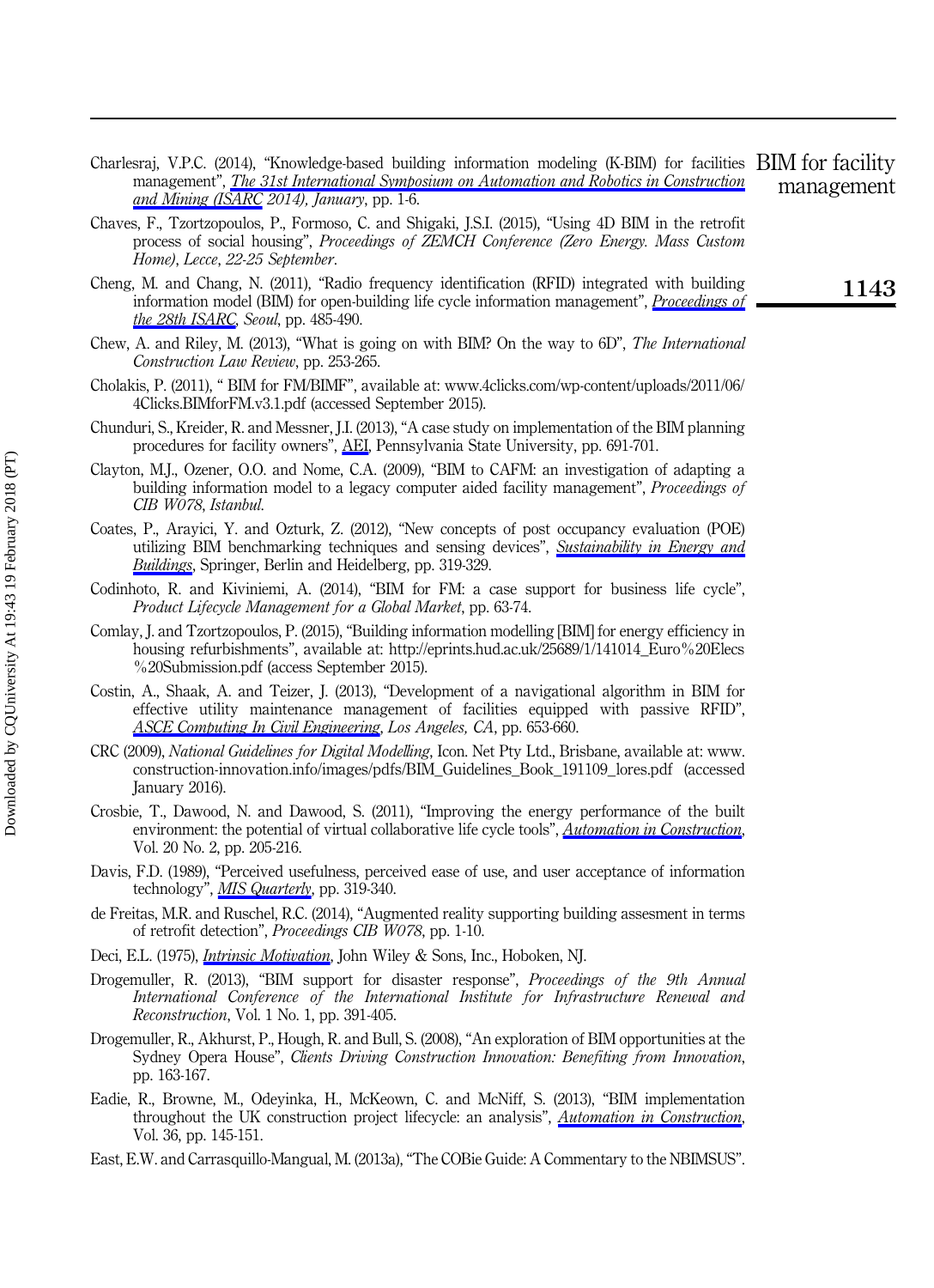| ECAM<br>24,6 | East, E.W. and Carrasquillo-Mangual, M. (2013b), <i>The COBie Guide: A Commentary to the NBIMSUS</i><br><i>COBie Standard</i> , Engineering Research Dev. Center, Champaign, IL.                                                                                                                                                                                                                                           |
|--------------|----------------------------------------------------------------------------------------------------------------------------------------------------------------------------------------------------------------------------------------------------------------------------------------------------------------------------------------------------------------------------------------------------------------------------|
|              | East, E. W. and Nisbet, N. (2010), "Analysis of life-cycle information exchange", Proceedings of the<br>International Conference on Computing in Civil and Building Engineering, Nottingham University<br><i>Press, Paper No. 75, June, p. 149.</i>                                                                                                                                                                        |
| 1144         | Eastman, C., Teicholz, P., Sacks, R. and Liston, K. (2011), BIM Handbook: A Guide to Building<br>Information Modeling for Owners, Managers, Designers, Engineers and Contractors,<br>John Wiley & Sons, Hoboken, NJ.                                                                                                                                                                                                       |
|              | Edirisinghe, R. and London, K. (2015), "Comparative analysis of international and national level BIM<br>standardization efforts and BIM adoption", The 32nd International Conference of CIB W78,<br>Eindhoven, October 27-29, pp. 800-809.                                                                                                                                                                                 |
|              | Edirisinghe, R., London, K. and Kalutara, P. (2016), "An investigation of BIM adoption of owners and<br>facility managers in Australia: institutional case study", The RICS Annual Construction and<br>Building Research Conference (COBRA 2015), Toronto, 19-22 September.                                                                                                                                                |
|              | Edirisinghe, R. and Lingard, H. (2016), "Exploring the potential for the use of video to communicate<br>safety information to construction workers: case studies of organizational use", Construction<br>Management and Economics, Vol. 34 No. 6, pp. 366-376.                                                                                                                                                             |
|              | Edirisinghe, R., Setunge, S. and Zhang, G. (2012b), "Reliability-based deterioration and replacement<br>decision model for community buildings", ICOMS 2012 Asset Management Conference, Hobart,<br>4-8 June, pp. 1-9.                                                                                                                                                                                                     |
|              | Edirisinghe, R., Setunge, S. and Zhang, G. (2013), "Application of gamma process for building deterioration<br>prediction", <i>Journal of Performance of Constructed Facilities</i> , Vol. 27 No. 6, pp. 763-773.                                                                                                                                                                                                          |
|              | Edirisinghe, R., Setunge, S. and Zhang, G. (2015), "Markov model-based building deterioration<br>prediction and ISO factor analysis for building management", <i>Journal of Management in</i><br><i>Engineering</i> , Vol. 31 No. 6, doi: 10.1061/(ASCE)ME.1943-5479.0000359.                                                                                                                                              |
|              | Edirisinghe, R., Setunge, S., Zhang, G. and Wakefield, R. (2012a), "Council building management<br>practices, case studies and road ahead", in Mathew, J., Ma, M., Tan, A., Weijnen, M. and Lee, J.<br>(Eds), Engineering Asset Management and Infrastructure Sustainability: Proceedings of the<br>5th World Congress on Engineering Asset Management (WCEAM), ISBN: 978-0-85729-301-5,<br>Springer, London, pp. 165-179. |
|              | Elmani, A.H. (2015), "A framework for benchmarking energy retrofit systems through building<br>information modeling (BIM)", doctoral dissertation, American University of Sharjah.                                                                                                                                                                                                                                         |
|              | Fisher, N., Barlow, R., Garnett, N., Finch, E. and Newcombe, R. (1997), Project Modelling in Construction,<br>Thomas Telford, London.                                                                                                                                                                                                                                                                                      |
|              | Forns-Samso, F., Laine, T. and Hensel, B. (2012), "Building information modeling supporting facilities<br>management", <i>Proceedings ECDDM Emoth and Ehusiness</i><br>Construction, pp. 51-57.                                                                                                                                                                                                                            |
|              | Fouchal, F., Masior, J., Wei, S., Hassan, T.M. and Firth, S.K. (2015), "Decision support to enable energy<br>efficient building design for optimised retrofit and maintenance", Proceedings of the 32nd CIB<br>W78 Conference, Eindhoven, 27-29 October, pp. 205-214.                                                                                                                                                      |
|              | Gallaher, M.P., O'Connor, A.C., Dettbarn, J.L. Jr and Gilday, L.T. (2004), "Cost building information<br>modeling (BIM) for facilities management – literature review and future needs analysis of<br>inadequate interoperability in the US capital facilities industry", US Department of Commerce<br>Technology Administration, National Institute of Standards and Technology (NIST), Maryland.                         |

- Gann, D., Hansen, K.L., Bloomfield, D., Blundell, D., Cortty, R., Groak, S. and Jarret, N. (1996), Information Technology Decision Support in the Construction Industry: Current Developments and Use in the US, Science Policy Research Unit, University of Sussex, Brighton.
- Gholami, E., Sharples, S., Abrishami, S. and Kucaturk, T. (2013), "Exploiting BIM in energy efficient refurbishment: a paradigm of future opportunities", Proceedings of the 29th Conference, Sustainable Architecture for a Renewable Future (PLEA2013), Munich.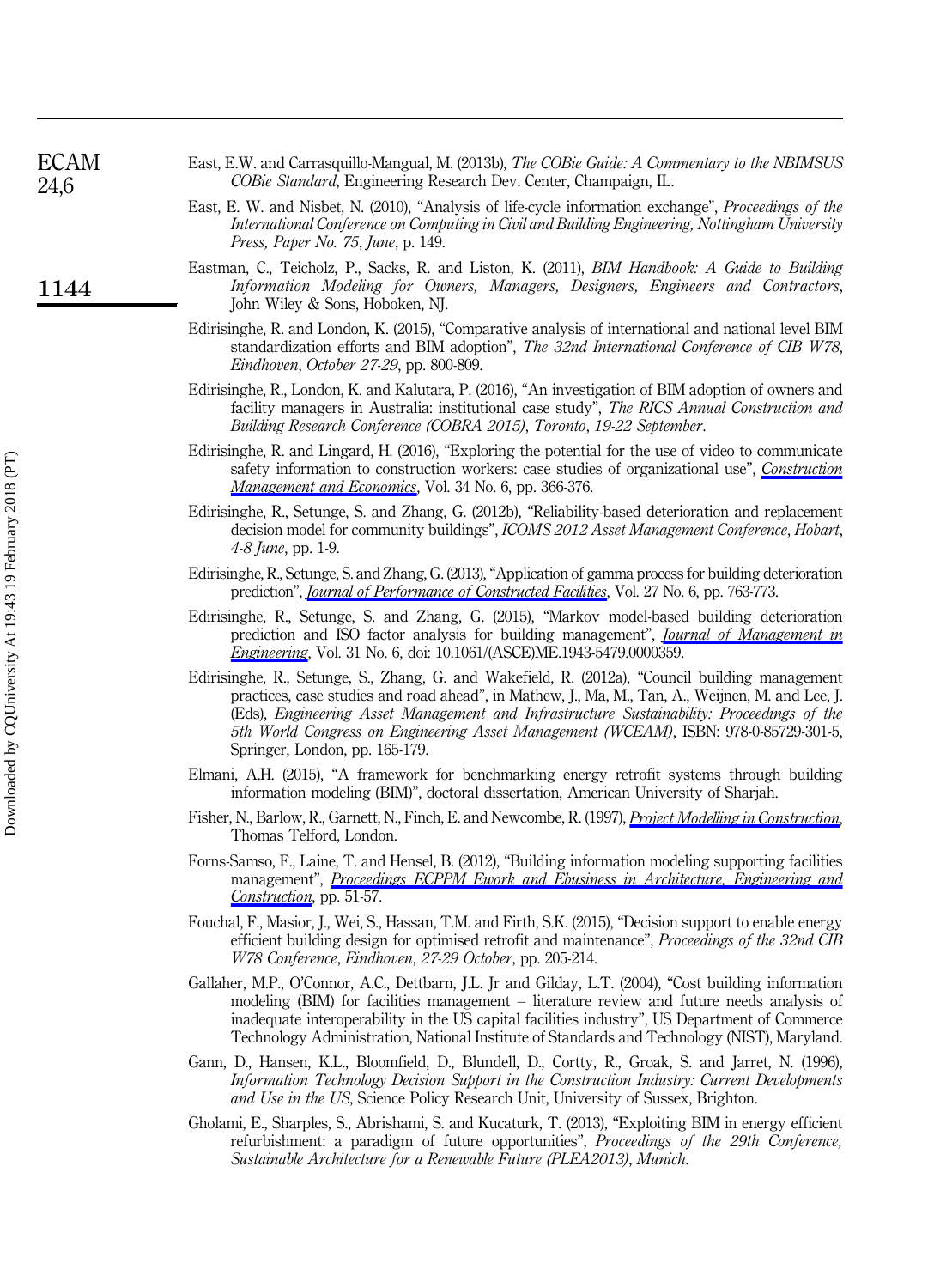- Ghosh, A. (2015), "Analyzing the impact of building information modeling (BIM) on labor productivity BIM for facility in retrofit construction: case study at a semiconductor manufacturing facility", dissertation, Arizona State University, Tempe. management
- Giel, B. and Issa, R.R. (2015), "Framework for evaluating the BIM competencies of facility owners", [Journal of Management in Engineering](http://www.emeraldinsight.com/action/showLinks?doi=10.1108%2FECAM-06-2016-0139&isi=000366650000007&citationId=p_73), Vol. 32 No. 1, doi: 10.1061/(ASCE)ME.1943-5479.0000378.
- Giel, B. and Issa, R.R.A. (2014), "Framework for evaluating the BIM competencies of building Owners", International Conference on Computing in Civil and Building Engineering, Orlando, FL, June 23-25.
- Gleason, D. (2013), "Getting to a facility management BIM", *Lake Constance 5D-Conference*, *Konstanz*, 28-29 October.
- Gnanarednam, M. and Jayasena, H.S. (2013), "Ability of BIM to satisfy CAFM information requirements", Proceedings of the Second World Construction Symposium, pp. 12-21.
- Gray, M., Gray, J., Teo, M., Chi, S. and Cheung, Y.K.F. (2013), "Building information modelling: an international survey", Porceedings of the World Building Congress, Brisbane, 5-9 May.
- GSA (2007), "GSA BIM guides Series 08 -GSA BIM Guide for facility management", US General Services Administration, Washington, DC.
- Gu, N. and London, K. (2010), "Understanding and facilitating BIM adoption in the AEC industry", [Automation in Construction](http://www.emeraldinsight.com/action/showLinks?doi=10.1108%2FECAM-06-2016-0139&crossref=10.1016%2Fj.autcon.2010.09.002&isi=000285223900003&citationId=p_79), Vol. 19 No. 8, pp. 988-999.
- Hajian, H. and Becerik-Gerber, B. (2009), "A research outlook for real-time project information management by integrating advanced field data acquisition systems and building information modeling", *[Computing in Civil Engineering](http://www.emeraldinsight.com/action/showLinks?doi=10.1108%2FECAM-06-2016-0139&crossref=10.1061%2F41052%28346%299&citationId=p_80)*, pp. 83-94.
- Hallberg, D. and Tarandi, V. (2011), "On the use of open bim and 4d visualisation in a predictive life cycle management system for construction works", Journal of Information Technology in Construction (ITcon), Vol. 16, pp. 445-466.
- Hammad, A. (2009), "Lifecycle management of facilities components using radio frequency identification and building information model", Journal of Information Technology in Construction, Vol. 14 No. 18, pp. 238-262.
- Hammond, R., Nawari, N.O. and Walters, B. (2014), "BIM in sustainable design: strategies for retrofitting/renovation", Computing in Civil and Building Engineering (2014), [ASCE](http://www.emeraldinsight.com/action/showLinks?doi=10.1108%2FECAM-06-2016-0139&crossref=10.1061%2F9780784413616.244&citationId=p_83), June, pp. 1969-1977.
- HM Government (2015), "Digital built Britain", available at:<www.bimtaskgroup.org/> (accessed December 2015).
- Hungu, C.F. (2013), "Utilization of BIM from early design stage to facilitate efficient FM operations", master's thesis, Charlmers University of Technology, Gothenburg.
- International Facility Management Association (2015), "What is Facility Management?", available at: <www.ifma.org/about/what-is-facility-management> (accessed September 2015).
- Jardim-Goncalves, R. and Grilo, A. (2010), "Building information modeling and interoperability", [Automation in Construction](http://www.emeraldinsight.com/action/showLinks?doi=10.1108%2FECAM-06-2016-0139&crossref=10.1016%2Fj.autcon.2009.11.008&isi=000278076200001&citationId=p_87), Vol. 19 No. 4, pp. 387-520.
- Jawadekar, S.P. (2012), "A case study of the use of BIM and construction operations building information exchange (COBie) for facility management", doctoral dissertation, Texas A&M University, TX.
- Jiang, Y., Ming, J., Wu, D., Yen, J., Mitra, P., Messner, J.I. and Leicht, R. (2012), "BIM server requirements to support the energy efficient building lifecycle", [Proceedings 2012 ASCE International](http://www.emeraldinsight.com/action/showLinks?doi=10.1108%2FECAM-06-2016-0139&crossref=10.1061%2F9780784412343.0046&citationId=p_89) [Conference on Computing in Civil Engineering](http://www.emeraldinsight.com/action/showLinks?doi=10.1108%2FECAM-06-2016-0139&crossref=10.1061%2F9780784412343.0046&citationId=p_89), FL, 17-20 June.
- Jordani, D.A. (2010), "BIM and FM: the portal to lifecycle facility management", Journal of Building Information Modeling, pp. 13-16.
- Jupp, J.R. (2013), "Incomplete BIM implementation: exploring challenges and the role of product lifecycle management functions", Product Lifecycle Management for Society, Springer, Berlin and Heidelberg, pp. 630-640.
- Kang, T.W. and Hong, C.H. (2015), "A study on software architecture for effective BIM/GIS-based facility management data integration", *[Automation in Construction](http://www.emeraldinsight.com/action/showLinks?doi=10.1108%2FECAM-06-2016-0139&crossref=10.1016%2Fj.autcon.2015.03.019&isi=000353857400003&citationId=p_92)*, Vol. 54, pp. 25-38.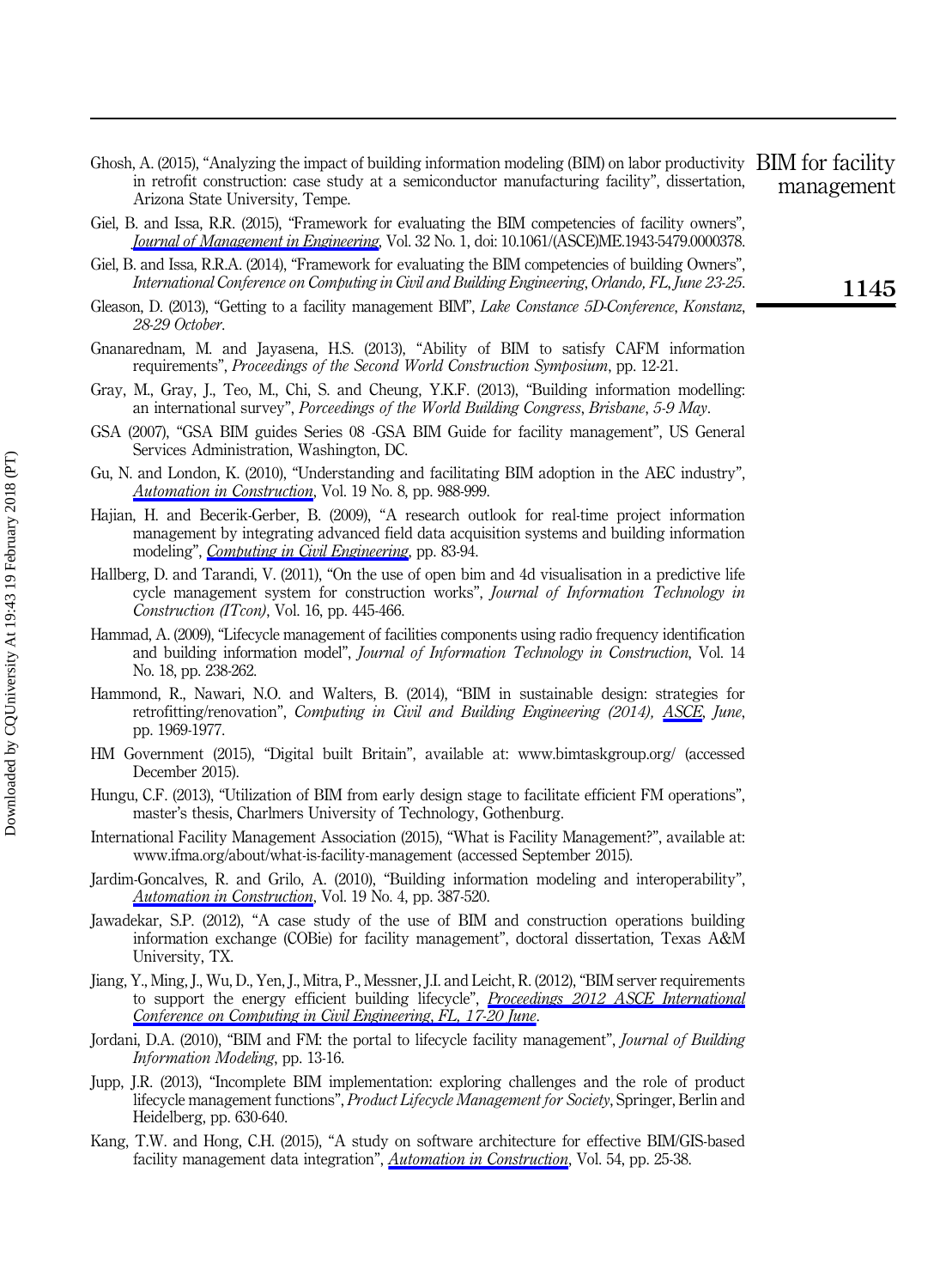| ECAM<br>24,6 | Kasprzak, C., Ramesh, A. and Dubler, C. (2013), "Developing standards to assess the quality of BIM<br>criteria for facilities management", AEI 2013: Building Solutions for Architectural Engineering,<br>American Society of Civil Engineers, State College, PA, pp. 680-690.                                                                                                                                                                                              |
|--------------|-----------------------------------------------------------------------------------------------------------------------------------------------------------------------------------------------------------------------------------------------------------------------------------------------------------------------------------------------------------------------------------------------------------------------------------------------------------------------------|
|              | Kassem, M., Kelly, G., Dawood, N., Serginson, M. and Lockley, S. (2015), "BIM in facilities management<br>applications: a case study of a large university complex", Built Environment Project and Asset<br><i>Management</i> , Vol. 5 No. 3, pp. 261-277.                                                                                                                                                                                                                  |
| 1146         | Kelly, G., Serginson, M., Lockley, S., Dawood, N. and Kassem, M. (2013), "BIM for facility management:<br>a review and a case study investigating the value and challenges", <i>Proceedings of the 13th</i><br>International Conference on Construction Applications of Virtual Reality, London, 30-31 October.                                                                                                                                                             |
|              | Kensek, K. (2015), "BIM guidelines inform facilities management databases: a case study over time",<br><i>Buildings</i> , Vol. 5 No. 3, pp. 899-916.                                                                                                                                                                                                                                                                                                                        |
|              | Kim, J.I., Koo, B., Suh, S. and Suh, W. (2015), "Integration of BIM and GIS for formal representation of<br>walkability for safe routes to school programs", KSCE Journal of Civil Engineering, pp. 1-7.                                                                                                                                                                                                                                                                    |
|              | Kiviniemi, A. (2013), "Value of BIM in FM/OM – why have we failed in attracting owners and operators".<br>Presentation in "BIM and Facility Management" Seminar, Aalto University, Espoo, 4 April.                                                                                                                                                                                                                                                                          |
|              | Kivits, R.A. and Furneaux, C. (2013), "BIM: enabling sustainability and asset management through<br>knowledge management", <i>The Scientific World Journal</i> , doi: 10.1155/2013/983721.                                                                                                                                                                                                                                                                                  |
|              | Koch, C., Neges, M., König, M. and Abramovici, M. (2012), "BIM-based augmented reality for facility<br>maintenance using natural markers", Proceedings of the EG-ICE International Workshop on<br>Intelligent Computing in Engineering, Herrsching, 4-6 July.                                                                                                                                                                                                               |
|              | König, M., Truong, H.L., Dustdar, S. and Stankovski, V. (2011), "Information modelling for sustainable<br>buildings", <i>Proceedings of the 13th International Conference on Information Integration and</i><br><i>Web-based Applications and Services, ACM, December, pp. 507-510.</i>                                                                                                                                                                                     |
|              | Korpela, J. and Miettinen, R. (2013), "BIM in facility management and maintenance – the case of Kaisa<br>library of Helsinki University", Proceedings of the 29th Annual ARCOM Conference, Reading,<br>2-4 September.                                                                                                                                                                                                                                                       |
|              | Krukowski, A. and Arsenijevic, D. (2010), "RFID-Based positioning for building management systems",<br>Proceedings of 2010 IEEE International Symposium on Circuits and Systems (ISCAS), IEEE,<br><i>Piscataway, NJ, pp.</i> 3569-3572.                                                                                                                                                                                                                                     |
|              | Lane, T. (2013), "Tune in to BIM FM", available at: www.building.co.uk/tune-in-to-bim-fm/5055672.<br>article (accessed December 2015).                                                                                                                                                                                                                                                                                                                                      |
|              | Larsen, K.E., Lattke, F., Ott, S. and Winter, S. (2011), "Surveying and digital workflow in energy<br>performance retrofit projects using prefabricated elements", Automation in Construction, Vol. 20<br>No. 8, pp. 999-1011.                                                                                                                                                                                                                                              |
|              | Lavy, S. and Jawadekar, S. (2014), "A case study of using BIM and COBie for facility management",<br><i>International Journal of Facility Management, Vol.</i> 5 No. 2, available at: http://faculty.arch.tamu.<br>edu/media/cms_page_media/2861/LavyJawadekar_2014.pdf                                                                                                                                                                                                     |
|              | Lavy, S. and Saxena, N. (2015), "Quantifying the effect of using BIM and COBie for facility<br>management on work order processing times: a case study", International Journal of Facility<br><i>Management</i> , Vol. 6 No. 1, available at: https://community.ifma.org/cfs-file/ key/telligent-<br>evolution-components-attachments/13-465-00-00-01-05-75-22/Quantifying-the-effect-of-using-<br>BIM-and-COBie-for-facility-management-on-work-order-processing-times.pdf |
|              | Lee, S.K., An, H.K. and Yu, J.H. (2012), "An extension of the technology acceptance model for BIM-based<br>FM", Proceedings of the Construction Research Congress: Construction Challenges in a Flat<br><i>World, ASCE</i> , pp. 602-611.                                                                                                                                                                                                                                   |
|              | $\mathbf{r}$ $\mathbf{v}$ (001) $\mathbf{v}$ $\mathbf{v}$ $\mathbf{v}$ $\mathbf{v}$ $\mathbf{r}$ $\mathbf{r}$ $\mathbf{r}$ $\mathbf{r}$ $\mathbf{r}$<br>$\cdots$<br>$11/DMA$ $111$                                                                                                                                                                                                                                                                                          |

- Li, Y. (2011), "Application of Building information model (BIM) in building thermal comfort and energy consumption analysis", doctoral dissertation, The Hong Kong Polytechnic University, Hong Kong.
- Lin, Y.-C. and Su, Y.-C. (2013), "Developing mobile-and BIM-based integrated visual facility maintenance management system", The Scientific World Journal, Vol. 2013 No. 7.

Downloaded by CQUniversity At 19:43 19 February 2018 (PT) Downloaded by CQUniversity At 19:43 19 February 2018 (PT)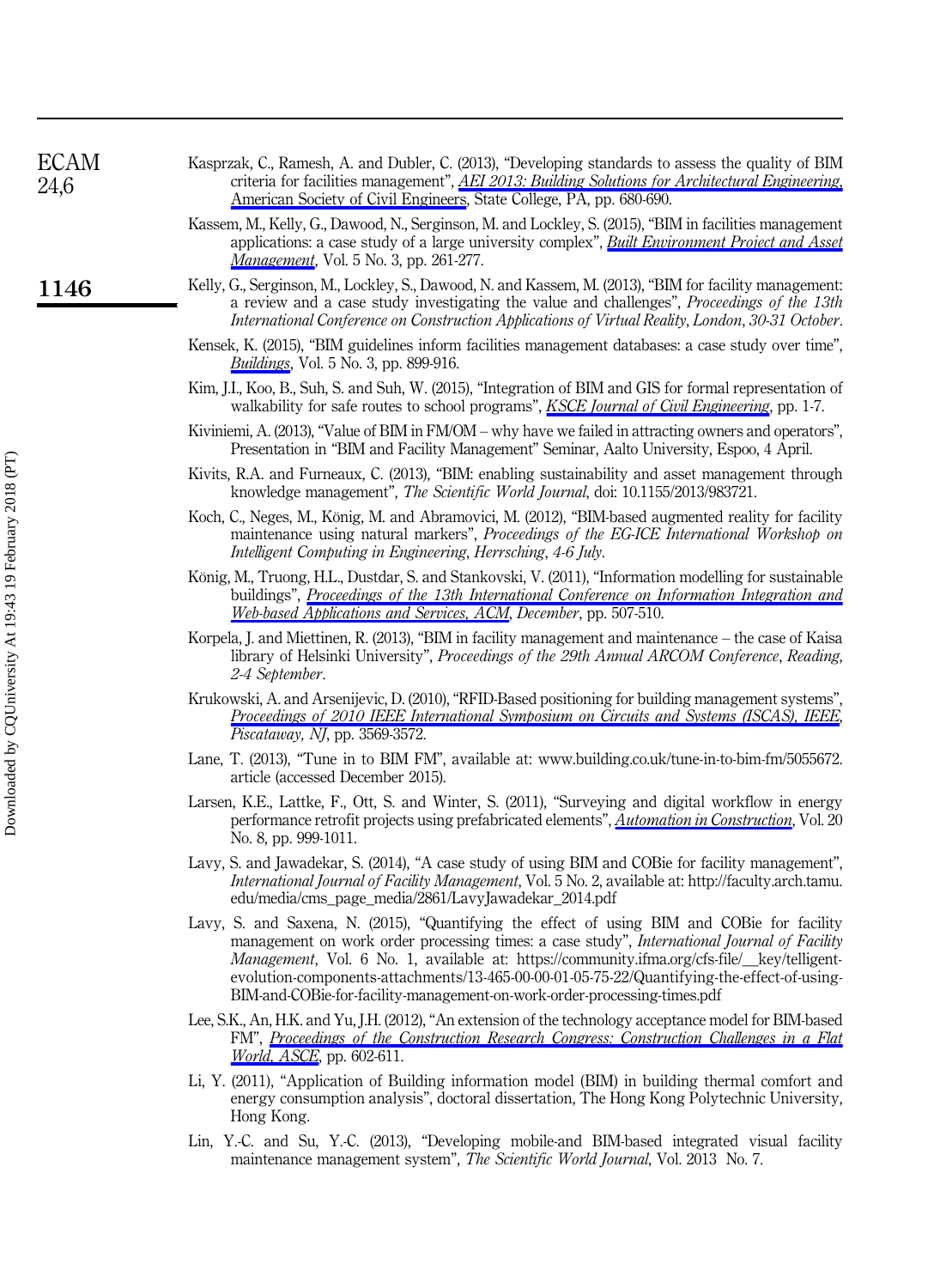- Lin, Y.C., Chen, Y.P., Huang, W.T. and Hong, C.C. (2016), "Development of BIM execution plan for BIM BIM for facility model management during the pre-operation phase: a case study", *[Buildings](http://www.emeraldinsight.com/action/showLinks?doi=10.1108%2FECAM-06-2016-0139&crossref=10.3390%2Fbuildings6010008&isi=000377675100007&citationId=p_111)*, Vol. 6 No. 1, p. 8. management
- Lin, Y.C., Su, Y.C. and Chen, Y.P. (2014), "Developing mobile BIM/2D barcode-based automated facility management system", *[The Scientific World Journal](http://www.emeraldinsight.com/action/showLinks?doi=10.1108%2FECAM-06-2016-0139&crossref=10.1155%2F2014%2F374735&citationId=p_112)*, p. 16.
- Lindkvist, C. (2015), "Contextualizing learning approaches which shape BIM for maintenance", [Built Environment Project and Asset Management](http://www.emeraldinsight.com/action/showLinks?doi=10.1108%2FECAM-06-2016-0139&system=10.1108%2FBEPAM-03-2014-0018&isi=000359445400008&citationId=p_113), Vol. 5 No. 3, pp. 318-330.
- Lindkvist, C. and Whyte, J. (2013), "Challenges and opportunities involving facilities management in data handover: London 2012 case study", [Proceedings of Architectural Engineering Conference](http://www.emeraldinsight.com/action/showLinks?doi=10.1108%2FECAM-06-2016-0139&crossref=10.1061%2F9780784412909.066&citationId=p_114), pp. 670-679.
- Liu, R. (2012), "BIM-based life cycle information management: integrating knowledge of facility management into design", doctoral dissertation, University of Florida, FL.
- Liu, R. and Issa, R. (2013), "Issues in BIM for facility management from industry practitioners' perspectives", [Computing in Civil Engineering](http://www.emeraldinsight.com/action/showLinks?doi=10.1108%2FECAM-06-2016-0139&crossref=10.1061%2F9780784413029.052&citationId=p_116), pp. 411-418.
- Liu, R. and Issa, R.R. (2015), "Survey: common knowledge in BIM for facility maintenance", *[Journal of](http://www.emeraldinsight.com/action/showLinks?doi=10.1108%2FECAM-06-2016-0139&isi=000376441400010&citationId=p_117)* [Performance of Constructed Facilities](http://www.emeraldinsight.com/action/showLinks?doi=10.1108%2FECAM-06-2016-0139&isi=000376441400010&citationId=p_117), Vol. 30 No. 3.
- Liu, R. and Issa, R.A. (2014), "Design for maintenance accessibility using BIM tools", [Facilities](http://www.emeraldinsight.com/action/showLinks?doi=10.1108%2FECAM-06-2016-0139&system=10.1108%2FF-09-2011-0078&citationId=p_118), Vol. 32 Nos 3/4, pp. 153-159.
- Liu, Y., Lather, J. and Messner, J. (2014b), "Virtual reality to support the integrated design process: a retrofit case study", [Computing in Civil and Building Engineering, ASCE](http://www.emeraldinsight.com/action/showLinks?doi=10.1108%2FECAM-06-2016-0139&crossref=10.1061%2F9780784413616.100&citationId=p_119), pp. 801-808.
- llter, D. and Ergen, E. (2015), "BIM for building refurbishment and maintenance: current status and research directions", *[Structural Survey](http://www.emeraldinsight.com/action/showLinks?doi=10.1108%2FECAM-06-2016-0139&system=10.1108%2FSS-02-2015-0008&citationId=p_120)*, Vol. 33 No. 3, pp. 228-256.
- London, K. and Singh, V. (2013), "Integrated construction supply chain design and delivery solutions", [Architectural Engineering and Design Management](http://www.emeraldinsight.com/action/showLinks?doi=10.1108%2FECAM-06-2016-0139&crossref=10.1080%2F17452007.2012.684451&citationId=p_121), Vol. 9 No. 3, pp. 135-157.
- Love, P.E., Matthews, J., Simpson, I., Hill, A. and Olatunji, O.A. (2014), "A benefits realization management building information modeling framework for asset owners", *[Automation in](http://www.emeraldinsight.com/action/showLinks?doi=10.1108%2FECAM-06-2016-0139&crossref=10.1016%2Fj.autcon.2013.09.007&isi=000329562700001&citationId=p_122)* [Construction](http://www.emeraldinsight.com/action/showLinks?doi=10.1108%2FECAM-06-2016-0139&crossref=10.1016%2Fj.autcon.2013.09.007&isi=000329562700001&citationId=p_122), Vol. 37, pp. 1-10.
- Love, P.E., Simpson, I., Hill, A. and Standing, C. (2013), "From justification to evaluation: building information modeling for asset owners", *[Automation in Construction](http://www.emeraldinsight.com/action/showLinks?doi=10.1108%2FECAM-06-2016-0139&crossref=10.1016%2Fj.autcon.2013.05.008&isi=000325742500017&citationId=p_123)*, Vol. 35, pp. 208-216.
- Lucas, J., Bulbul, T. and Thabet, W. (2013), "An object-oriented model to support healthcare facility information management", [Automation in Construction](http://www.emeraldinsight.com/action/showLinks?doi=10.1108%2FECAM-06-2016-0139&crossref=10.1016%2Fj.autcon.2012.12.014&isi=000315933100027&citationId=p_124), Vol. 31, pp. 281-291.
- Lucas, J., Bulbul, T., Thabet, W. and Anumba, C. (2012), "Case analysis to identify information links between facility management and healthcare delivery information in a hospital setting", [Journal of Architectural Engineering](http://www.emeraldinsight.com/action/showLinks?doi=10.1108%2FECAM-06-2016-0139&crossref=10.1061%2F%28ASCE%29AE.1943-5568.0000111&citationId=p_125), Vol. 19 No. 2, pp. 134-145.
- Lucas, J.D. (2012), "An integrated BIM framework to support facility management in healthcare environments", doctoral dissertation, Virginia Polytechnic Institute and State University, Blacksburg, VA.
- McArthur, J.J. (2015), "A building information management (BIM) framework and supporting case study for existing building operations, maintenance and sustainability", [Procedia Engineering](http://www.emeraldinsight.com/action/showLinks?doi=10.1108%2FECAM-06-2016-0139&crossref=10.1016%2Fj.proeng.2015.08.450&citationId=p_127), Vol. 118, pp. 1104-1111.
- Mcginley, T. and Fong, D. (2015), "Mapping occupant behaviour in BIM, ", in Ikeda, Y., Herr, C.M., Holzer, D., Kaijima, S., Kim., M.J. and Schnabel, M.A. (Eds), Proceedings of the 20th International Conference of the Emerging Experience in Past, Present and Future of Digital Architecture, The Association for Computer-Aided Architectural Design Research in Asia (CAADRIA), Hong Kong, pp. 365-374.
- McGraw Hill (2014), "The business value of BIM for owners", SmartMarket reports, available at: [http://i2sl.org/elibrary/documents/Business\\_Value\\_of\\_BIM\\_for\\_Owners\\_SMR\\_\(2014\).pdf](http://i2sl.org/elibrary/documents/Business_Value_of_BIM_for_Owners_SMR_(2014).pdf) (accessed January 2015).
- Manley, K. and Mcfallan, S. (2006), "Exploring the drivers of firm‐level innovation in the construction industry", [Construction Management and Economics](http://www.emeraldinsight.com/action/showLinks?doi=10.1108%2FECAM-06-2016-0139&crossref=10.1080%2F01446190600799034&citationId=p_130), Vol. 24 No. 9, pp. 911-920.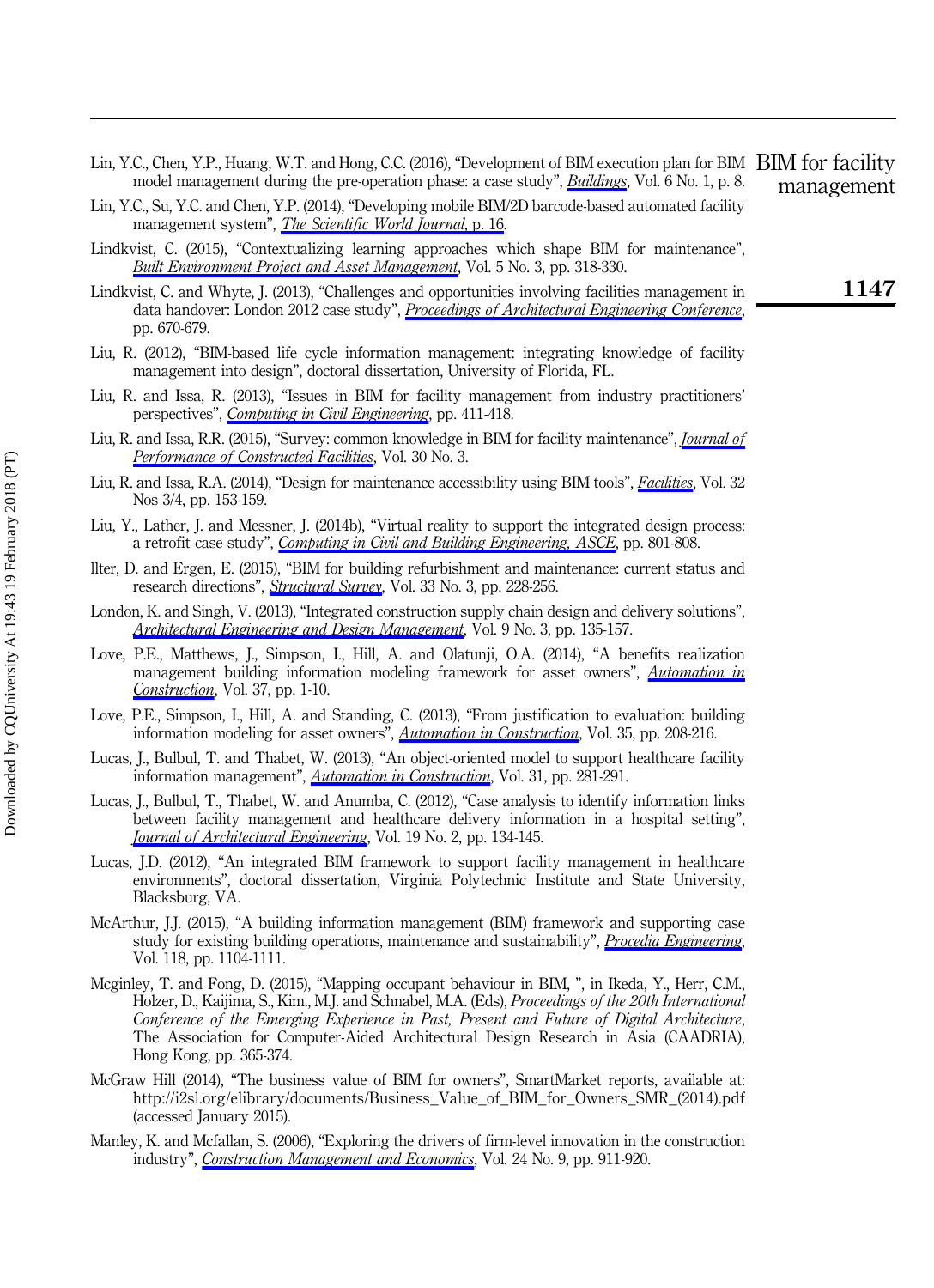| М | Manning, R. and Messner, J.I. (2008), "Case studies in BIM implementation for programming of healthcare      |
|---|--------------------------------------------------------------------------------------------------------------|
|   | facilities", <i>Journal of Information Technology in Construction</i> , Vol. 13 No. 18, pp. 446-457.         |
|   | Mayo, G., Giel, B. and Issa, R. (2012). "BIM use and requirements among building owners". <i>Proceedings</i> |

- Mayo, G., Giel, B. and Issa, R. (2012), "BIM use and requirements among building owners", <u>[Proceedings](http://www.emeraldinsight.com/action/showLinks?doi=10.1108%2FECAM-06-2016-0139&crossref=10.1061%2F9780784412343.0044&citationId=p_132)</u> [of the International Conference on Computing in Civil Engineering, ASCE](http://www.emeraldinsight.com/action/showLinks?doi=10.1108%2FECAM-06-2016-0139&crossref=10.1061%2F9780784412343.0044&citationId=p_132), Clearwater Beach, FL, pp. 349-356, doi: 10.1061/9780784412343.0044.
- Mayouf, M., Boyd, D. and Cox, S. (2014), "Different perspectives on facilities management to incorporate in BIM", Proceedings of CIB Facilities Management Conference: Using Facilities in an Open World Creating Value for all Stakeholders, 21-23 May, pp. 144-153.
- Meadati, P., Irizarry, J. and Akhnoukh, A.K. (2010), "Advancing and integrating construction education, research and practice", Second International Conference on Construction in Developing Countries (ICCIDC-II), Cairo, 3-5 August.
- Messner, J., Anumba, C., Leicht, R., Krieder, R., Ramesh, A. and Nulton, E. (2012), "BIM planning guide for facility owners", Version 1.01, Program, The Pennsylvania State University, State College, May.
- Mitchell, J. and Hans Schevers, C.M.I.T. (2006), "Building information modeling for FM using IFC", CRC Construction Innovation, available at:<www.constructioninnovation.info/indexea25.html> (accessed October 2013).
- Motamedi, A. (2013), "Improving facilities lifecycle management using RFID localization and BIM-based visual analytics", doctoral dissertation, Concordia University, Montreal, Quebec.
- Motamedi, A., Hammad, A. and Asen, Y. (2014), "Knowledge-assisted BIM-based visual analytics for failure root cause detection in facilities management", [Automation in Construction](http://www.emeraldinsight.com/action/showLinks?doi=10.1108%2FECAM-06-2016-0139&crossref=10.1016%2Fj.autcon.2014.03.012&isi=000338814900009&citationId=p_138), Vol. 43, pp. 73-83.
- Motawa, I. and Almarshad, A. (2013), "A knowledge-based BIM system for building maintenance", [Automation in Construction](http://www.emeraldinsight.com/action/showLinks?doi=10.1108%2FECAM-06-2016-0139&crossref=10.1016%2Fj.autcon.2012.09.008&isi=000312233700015&citationId=p_139), Vol. 29, pp. 173-182.
- Motawa, I., Almarshad, A., Kumaraswamy, M. and Love, P. (2015), "Case-based reasoning and BIM systems for asset management", *[Built Environment Project and Asset Management](http://www.emeraldinsight.com/action/showLinks?doi=10.1108%2FECAM-06-2016-0139&system=10.1108%2FBEPAM-02-2014-0006&isi=000359445400002&citationId=p_140)*, Vol. 5 No. 3, pp. 233-247.
- Motawa, I., Janarthanam, S. and Almarshad, A. (2014), "Live capture of energy-related knowledge into BIM systems", [Construction Research Congress: Construction in a Global Network,](http://www.emeraldinsight.com/action/showLinks?doi=10.1108%2FECAM-06-2016-0139&crossref=10.1061%2F9780784413517.026&citationId=p_141) [ASCE,](http://www.emeraldinsight.com/action/showLinks?doi=10.1108%2FECAM-06-2016-0139&crossref=10.1061%2F9780784413517.026&citationId=p_141) Atlanta, pp. 249-258.
- Müller, B. (2015), "Policy gaps: future challenges for research", [Building Research & Information](http://www.emeraldinsight.com/action/showLinks?doi=10.1108%2FECAM-06-2016-0139&crossref=10.1080%2F09613218.2015.1089061&isi=000371008600009&citationId=p_142), Vol. 44 No. 3, pp. 338-341.
- Muthumanickam, A., Jain, R.K., Taylor, J.E. and Bulbul, T. (2014), "Development of a Novel BIM-energy use ontology", [Construction Research Congress 2014: Construction in a Global Network,](http://www.emeraldinsight.com/action/showLinks?doi=10.1108%2FECAM-06-2016-0139&crossref=10.1061%2F9780784413517.016&citationId=p_143) [ASCE,](http://www.emeraldinsight.com/action/showLinks?doi=10.1108%2FECAM-06-2016-0139&crossref=10.1061%2F9780784413517.016&citationId=p_143) pp. 150-159.
- NATSPEC (2011), National BIM Guide and Project BIM Brief template, NATSPEC, Sydney, available at: http://codebim.com/wp-content/uploads/2013/06/NATSPEC\_National\_BIM\_Guide\_v1.0 [Sep\\_2011.pdf](http://codebim.com/wp-content/uploads/2013/06/NATSPEC_National_BIM_Guide_v1.0_Sep_2011.pdf) (accessed January 2016).
- NBIMS (2007), "National building information model standard version 1.0-part 1: overview, principles, and methodologies.
- Nguyen, T.H., Shehab, T. and Gao, Z. (2010), "Evaluating sustainability of architectural designs using building information modeling", *[The Open Construction and Building Technology Journal](http://www.emeraldinsight.com/action/showLinks?doi=10.1108%2FECAM-06-2016-0139&crossref=10.2174%2F18748368010040100001&citationId=p_146)*, Vol. 4 No. 1, pp. 1-8.
- Nour, M., Hosny, O. and Elhakeem, A. (2012), "A BIM based energy and lifecycle cost analysis/ optimization approach", International Journal of Engineering Research and Applications, Vol. 2 No. 6, pp. 411-418.
- Nutt, B. (1999), "Linking FM practice and research", *[Facilities](http://www.emeraldinsight.com/action/showLinks?doi=10.1108%2FECAM-06-2016-0139&system=10.1108%2F02632779910248406&citationId=p_148)*, Vol. 17 Nos 1/2, pp. 11-17.
- O'Donnell, J.T. (2014), Transforming BIM to BEM: Generation of Building Geometry for the NASA Ames Sustainability base BIM, Lawrence Berkeley National Laboratory, Univeristy of California, Berkeley, CA.

 $ECA$ 24,6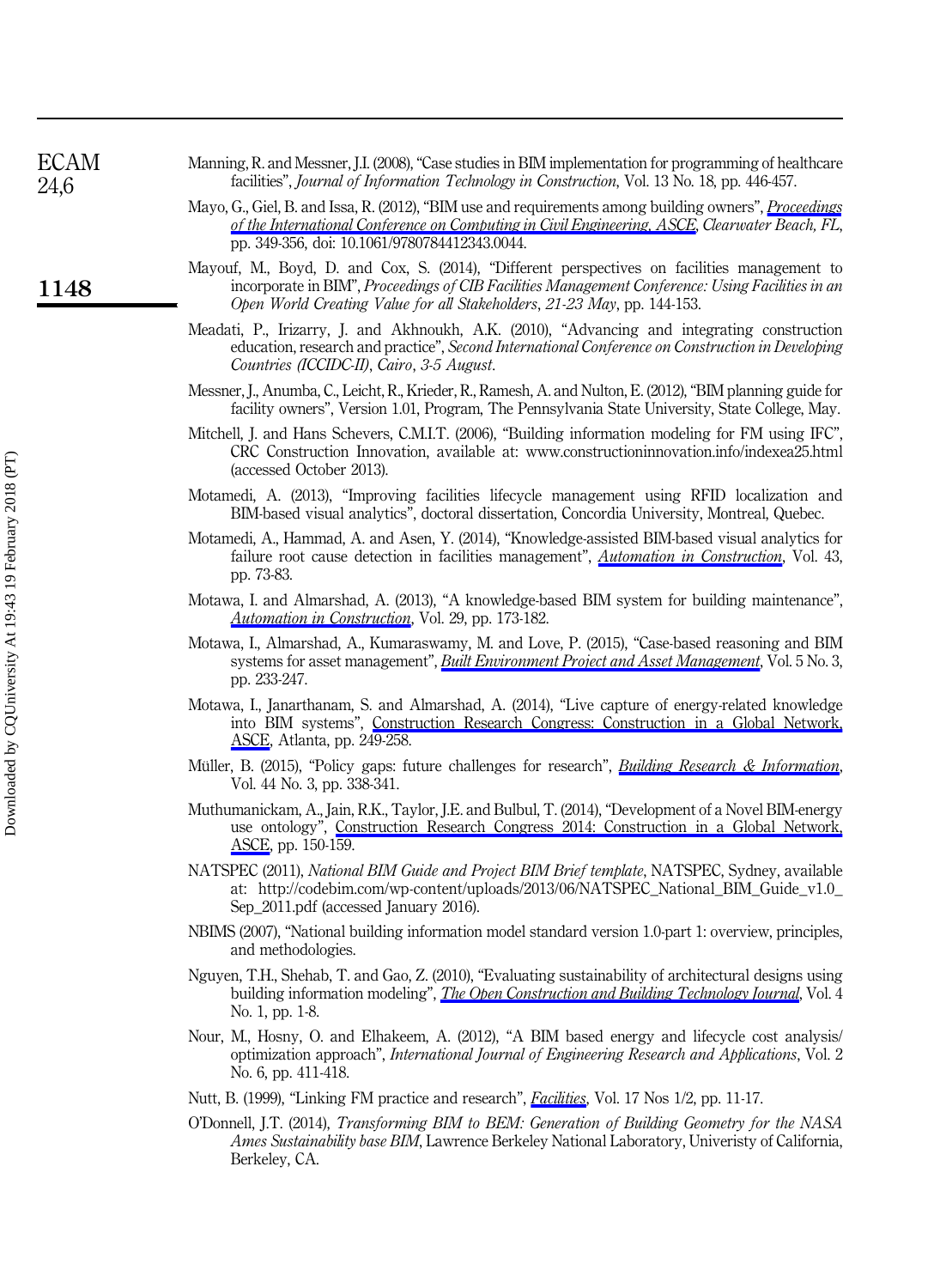O'Keeffe, S.E. (2012), "Developing 6D BIM energy informatics for GDL LEED IFC model elements", BIM for facility Proceedings of the 2012 International Conference on Industrial Engineering and Operations Management, pp. 2328-2333. management

Olin, J., Jytha, T. and Junnila, S. (2012), "Virtualiaty-what does it mean for FM?".

- Onyenobi, T.C., Arayici, Y., Egbu, C.O. and Sharman, H.K. (2010), "Project and facilities management using BIM: University of Salford relocation management to Media City", available at: [http://usir.](http://usir.salford.ac.uk/12427/2/Facilities_Management_with_BIM__MediaCity_Case_Study.docx.pdf) [salford.ac.uk/12427/2/Facilities\\_Management\\_with\\_BIM\\_\\_MediaCity\\_Case\\_Study.docx.pdf](http://usir.salford.ac.uk/12427/2/Facilities_Management_with_BIM__MediaCity_Case_Study.docx.pdf) (accessed January 2016).
- Open BIM Network (2016), " 'Open BIM focus' COBie, issue 16", available at: [www.openbimnetwork.](www.openbimnetwork.com/html/issue_16.html) [com/html/issue\\_16.html](www.openbimnetwork.com/html/issue_16.html) (accessed January 2016).
- Orr, K., Shen, Z., Juneja, P.K., Snodgrass, N. and Kim, H. (2014), "Intelligent facilities: applicability and flexibility of open BIM standards for operations and maintenance", [Proceedings of the Standards](http://www.emeraldinsight.com/action/showLinks?doi=10.1108%2FECAM-06-2016-0139&crossref=10.1061%2F9780784413517.199&citationId=p_154) [for Operations and Maintenance, Construction Research Congress](http://www.emeraldinsight.com/action/showLinks?doi=10.1108%2FECAM-06-2016-0139&crossref=10.1061%2F9780784413517.199&citationId=p_154), pp. 1951-1960.
- Ozturk, Z., Arayici, Y. and Coates, S.P. (2012), "Post occupancy evaluation (POE) in residential buildings utilizing BIM and sensing devices: Salford energy house example", *Proceedings of the* Retrofit, Greater Manchester, 24-26 January.
- Park, J., Park, J., Kim, J. and Kim, J. (2012), "Building information modelling based energy performance assessment system: an assessment of the energy performance index in Korea", [Construction](http://www.emeraldinsight.com/action/showLinks?doi=10.1108%2FECAM-06-2016-0139&system=10.1108%2F14714171211244587&citationId=p_156) *[Innovation](http://www.emeraldinsight.com/action/showLinks?doi=10.1108%2FECAM-06-2016-0139&system=10.1108%2F14714171211244587&citationId=p_156)*, Vol. 12 No. 3, pp. 335-354.
- Parsanezhad, P. and Dimyadi, J. (2013), "Effective facility management and operations via a BIM-based integrated information system", Proceedings of the CIB W070, W111 & W118 Conference, Copenhagen.
- Parsanezhad, P. and Tarandi, V. (2014), "Is the age of facility managers' paper boxes over?", Proceedings of the CIB World Building Congress, Technical University of Denmark, Copenhagen, 21-23 May.
- Patacas, J. and Kassem, M.A. (2015), "Framework for the development of asset information models to support asset information requirements throughout the lifecycle of buildings", *Proceedings of* the CIB W78, Eindhoven, 27-29 October.
- Patacas, J., Dawood, N. and Kassem, M. (2014), "Evaluation of IFC and COBie as data sources for asset register creation and service life planning", Proceedings of the 14th International Conference on Construction Applications of Virtual Reality, Sharjah, 16-18 November.
- Patacas, J., Dawood, N. and Kassem, M. (2015), "BIM for facilities management: evaluating BIM standards in asset register creation and service life planning", *Journal of Information* Technology in Construction, Vol. 20 No. 20, pp. 313-331.
- Porwal, A. and Hewage, K.N. (2013), "Building information modeling (BIM) partnering framework for public construction projects", *[Automation in Construction](http://www.emeraldinsight.com/action/showLinks?doi=10.1108%2FECAM-06-2016-0139&crossref=10.1016%2Fj.autcon.2012.12.004&isi=000315933100020&citationId=p_162)*, Vol. 31, pp. 204-214.
- Quek, J.K. (2012), "Strategies and frameworks for adopting building information modelling (BIM) for quantity surveyors", *[Applied Mechanics and Materials](http://www.emeraldinsight.com/action/showLinks?doi=10.1108%2FECAM-06-2016-0139&crossref=10.4028%2Fwww.scientific.net%2FAMM.174-177.3404&citationId=p_163)*, Vol. 174, pp. 3404-3419.
- Raftery, P., Keane, M. and Costa, A. (2011), "Calibrating whole building energy models: detailed case study using hourly measured data", *[Energy and Buildings](http://www.emeraldinsight.com/action/showLinks?doi=10.1108%2FECAM-06-2016-0139&crossref=10.1016%2Fj.enbuild.2011.09.039&isi=000298268600043&citationId=p_164)*, Vol. 43 No. 12, pp. 3666-3679.
- Raheem, A.A., Issa, R.R.A. and Olbina, S. (2011), "Environmental performance analysis of a single family house using BIM", [Proceedings of International Workshop on Computing in Civil](http://www.emeraldinsight.com/action/showLinks?doi=10.1108%2FECAM-06-2016-0139&crossref=10.1061%2F41182%28416%29104&citationId=p_165) [Engineering](http://www.emeraldinsight.com/action/showLinks?doi=10.1108%2FECAM-06-2016-0139&crossref=10.1061%2F41182%28416%29104&citationId=p_165), Miami, FL, June 19-22, pp. 842-849.
- Reddy, K.P. (2011), BIM for Building Owners and Developers: Making a Business case for Using BIM on Projects, John Wiley & Sons, Hoboken, NJ.
- Redmond, A., Hore, A.V. and West, R. (2010), "Developing a cloud integrated life cycle costing analysis model through BIM", *Proceedings of the CIB W78 2011*, Sophia Antipolis, 26-28 October.
- Roberts, P. (2001), "Corporate competence in FM: current problems and issues", [Facilities](http://www.emeraldinsight.com/action/showLinks?doi=10.1108%2FECAM-06-2016-0139&system=10.1108%2F02632770110390711&citationId=p_168), Vol. 19 Nos 7/8, pp. 269-275.
- Rogers, E.M. (1995), Diffusion of Innovations, 4th ed., Free Press, New York, NY.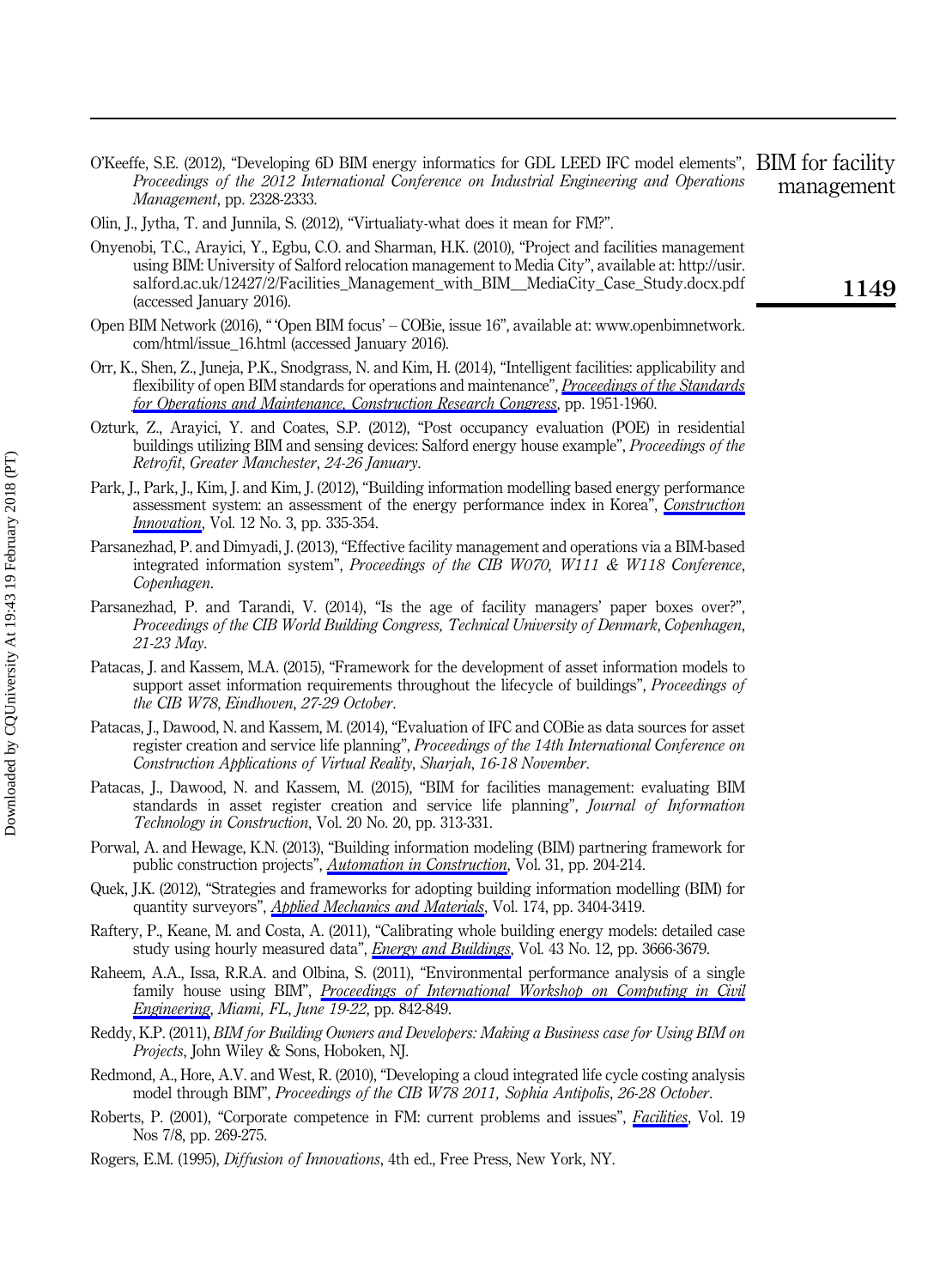|  |  | Rosen, S.L. (2010), "Using BIM in HVAC design", <i>ASHRAE Journal</i> , Vol. 52 No. 6, pp. 24-33. |  |
|--|--|---------------------------------------------------------------------------------------------------|--|
|--|--|---------------------------------------------------------------------------------------------------|--|

- Russell, D., Cho, Y.K. and Cylwik, E. (2013), "Learning opportunities and career implications of experience with BIM/VDC", [Practice Periodical on Structural Design and Construction](http://www.emeraldinsight.com/action/showLinks?doi=10.1108%2FECAM-06-2016-0139&crossref=10.1061%2F%28ASCE%29SC.1943-5576.0000191&citationId=p_171), Vol. 19 No. 1, pp. 111-121.
- Sabol, L. (2008), "Building information modeling & facility management", paper presented at the IFMA World Workplace 2008, Dallas, TX.
- Santo, Y., Loh, S. and Fernando, R. (2013), "Open up the building: architectural relevance of building-users and their participations", 18th International Conference of the Association of Computer-Aided Architectural Design Research in Asia, pp. 385-394.
- Schaller, R.R. (1997), "Moore's law: past, present and future", [Spectrum, IEEE](http://www.emeraldinsight.com/action/showLinks?doi=10.1108%2FECAM-06-2016-0139&crossref=10.1109%2F6.591665&isi=A1997XB59500020&citationId=p_174), Vol. 34 No. 6, pp. 52-59.
- Shan, Y., Goodrum, P., Haas, C. and Caldas, C. (2012), "Assessing productivity improvement of quick connection systems in the steel construction industry using building information modeling (BIM)", [Proceedings of Construction Research Congress](http://www.emeraldinsight.com/action/showLinks?doi=10.1108%2FECAM-06-2016-0139&crossref=10.1061%2F9780784412329.114&citationId=p_175), pp. 1135-1144.
- Shen, L., Edirisinghe, R. and Yang, M.G. (2016), "An investigation of BIM readiness of owners and facility managers in Singapore: institutional case study", *Proceedings of the CIB World Building* Congress, Volume IV: Understanding Impacts and Functioning of Different Solutions, Tampere, 30 May-3 June.
- Shen, L., Edirisinghe, R. and Yang, M.G. (2016), "An investigation of BIM readiness of owners and facility managers in Singapore: institutional case study", Proceedings of CIB World Building Congress, Tampere, 30 May-3 June.
- Shen, W., Hao, Q. and Xue, Y. (2012), "A loosely coupled system integration approach for decision support in facility management and maintenance", *[Automation in Construction](http://www.emeraldinsight.com/action/showLinks?doi=10.1108%2FECAM-06-2016-0139&crossref=10.1016%2Fj.autcon.2012.04.003&isi=000305872200005&citationId=p_178)*, Vol. 25, pp. 41-48.
- Shen, W., Hao, Q., Mak, H., Neelamkavil, J., Xie, H., Dickinson, J., Russ, T. and PardasaniA. Xue, H. (2010), "Systems integration and collaboration in architecture, engineering, construction, and facilities management: a review", *[Advanced Engineering Informatics](http://www.emeraldinsight.com/action/showLinks?doi=10.1108%2FECAM-06-2016-0139&crossref=10.1016%2Fj.aei.2009.09.001&isi=000276925900009&citationId=p_179)*, Vol. 24 No. 2, pp. 196-207.
- Sheth, A.Z., Price, A.D. and Glass, J. (2010), "BIM and refurbishment of existing healthcare facilities", in Egbu, C. (Ed.), Proceedings of the 26th Annual ARCOM Conference, The Association of Researchers in Construction Management, Leeds, 6-8 September, pp. 1497-1506.
- Shou, W., Wang, X., Wang, J., Hou, L. and Truijens, M. (2014), "Integration of BIM and lean concepts to improve maintenance efficiency: a case study", [Computing in Civil and Building Engineering](http://www.emeraldinsight.com/action/showLinks?doi=10.1108%2FECAM-06-2016-0139&crossref=10.1061%2F9780784413616.047&citationId=p_181), pp. 373-380.
- Simeone, D., Schaumann, D., Kalay, Y.E. and Carrara, G. (2013), "Adding users' dimension to BIM", E. Morello and BEA Piga, Envisioning Architecture: Design, Evaluation, Communication-Proceedings of the 11th Conference of the European Architectural Envisioning Association, Milano, September, pp. 25-28.
- Singapore Government (2015), "ICT for productivity and growth (IPG) programme", available at: <www.ida.gov.sg/Programmes-Partnership/Store/ICT-for-Productivity-and-Growth-IPG>
- Somboonwit, N. and Sahachaisaeree, N. (2012), "Healthcare building: modelling the impacts of local factors for building energy performance improvement in Thailand", [Procedia-Social and](http://www.emeraldinsight.com/action/showLinks?doi=10.1108%2FECAM-06-2016-0139&crossref=10.1016%2Fj.sbspro.2012.08.058&citationId=p_184) [Behavioral Sciences](http://www.emeraldinsight.com/action/showLinks?doi=10.1108%2FECAM-06-2016-0139&crossref=10.1016%2Fj.sbspro.2012.08.058&citationId=p_184), Vol. 50, pp. 549-562.
- Stravoravdis, S. (2015), "How facility management can use building information modelling (BIM)", available at:<www.temc.org.au/documents/54-Moyes.pdf> (accessed January 2016).
- Su, Y.C., Lee, Y.C. and Lin, Y.C. (2011), "Enhancing maintenance management using building information modeling in facilities management", [Proceedings of the 28th International](http://www.emeraldinsight.com/action/showLinks?doi=10.1108%2FECAM-06-2016-0139&crossref=10.22260%2FISARC2011%2F0140&citationId=p_186) [Symposium on Automation and Robotics in Construction ISARC](http://www.emeraldinsight.com/action/showLinks?doi=10.1108%2FECAM-06-2016-0139&crossref=10.22260%2FISARC2011%2F0140&citationId=p_186), Seoul, 29 June-2 July.
- Succar, B. (2008), "Building information modelling framework: a research and delivery foundation for industry stakeholders", Automation in Construction, Vol. 18 No. 2009, pp. 357-375.
- Succar, B., Saleeb, N. and Sher, W. (2016), "Model uses: Foundations for a modular requiremnts clarification language", Australiasian Unviersities Bulding Education (AUBEA2016), Cairns, 6-8 July.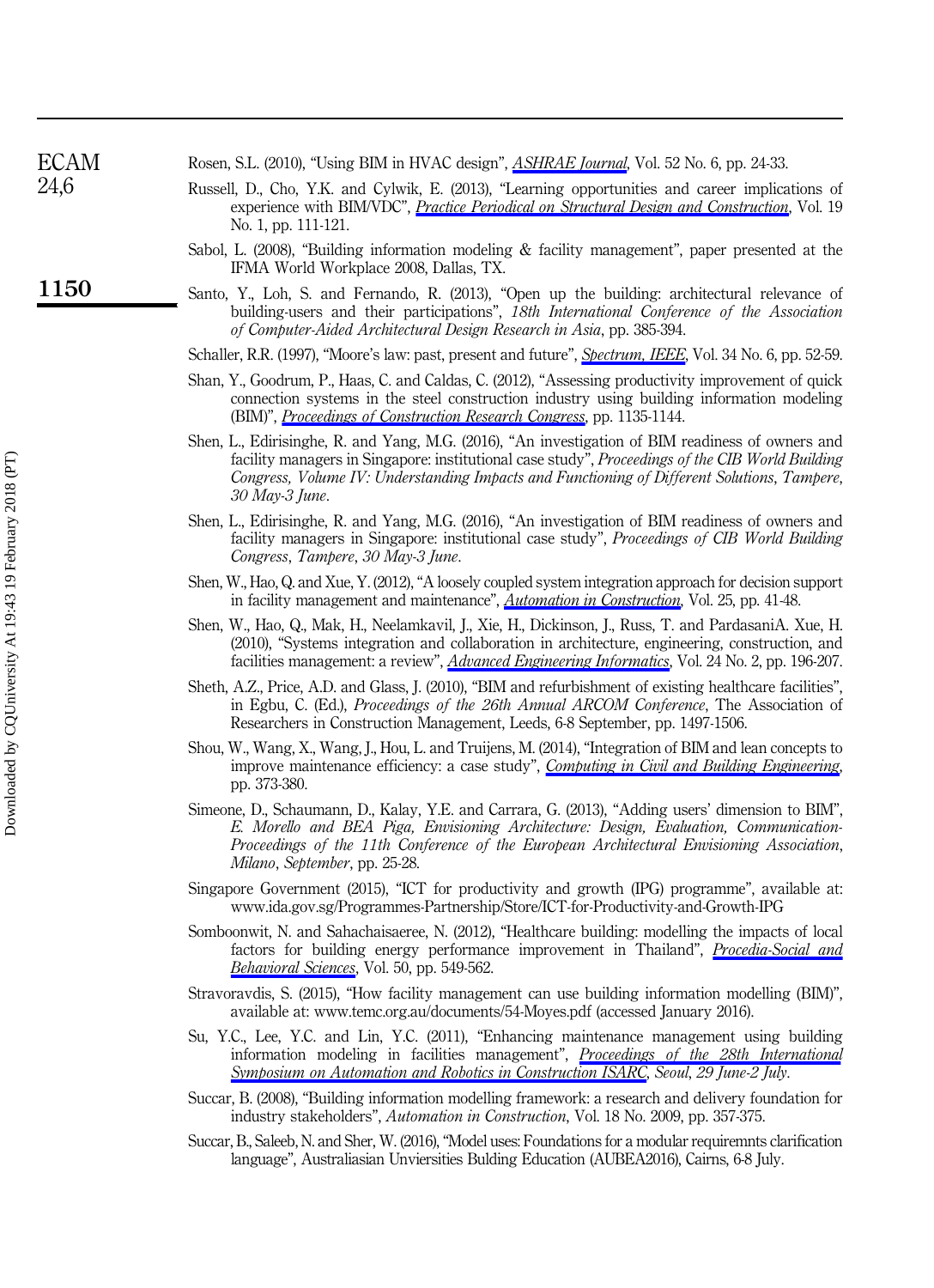- Succar, B., Sher, W. and Aranda-Mena, G. (2007), "A proposed framework to investigate building BIM for facility information modelling through knowledge elicitation and visual models", Proceedings of the Australasian Universities Building Education Association, Melbourne, 4‐5 July. management
- Succar, B., Sher, W. and Williams, A. (2013), "An integrated approach to BIM competency assessment, acquisition and application", *[Automation in Construction](http://www.emeraldinsight.com/action/showLinks?doi=10.1108%2FECAM-06-2016-0139&crossref=10.1016%2Fj.autcon.2013.05.016&isi=000325742500014&citationId=p_190)*, Vol. 35, pp. 174-189.
- Talebi, S. (2014), "Exploring advantages and challenges of adaptation and implementation of BIM in project life cycle", 2nd BIM International Conference on Challenges to Overcome, BIMForum.
- Taneja, S., Akinci, B. and Garrett, J. (2012), "Requirements identification for a BIM-GIS integrated platform to support facility management activities", [Gerontechnology](http://www.emeraldinsight.com/action/showLinks?doi=10.1108%2FECAM-06-2016-0139&crossref=10.4017%2Fgt.2012.11.02.557.00&citationId=p_192), Vol. 11 No. 2, p. 202, doi: 10.4017/gt.2012.11.02.557.00.
- Taylor, C. and London, K. (2011), "Integrated design and delivery solutions", Powerpoint Slides from Chartered Institute of Building National CPD Presentation, Melbourne.
- Teicholz, E. (2004), "Bridging the AEC/FM technology gap", Journal of Facilities Management, p. 2.
- Teicholz, P. (Ed.) (2013), *BIM for Facility Managers*, available at: [www.graphicsystems.biz/gsi/articles/](www.graphicsystems.biz/gsi/articles/Bridging%20the%20AEC_FM%20Gap_r2.pdf) [Bridging%20the%20AEC\\_FM%20Gap\\_r2.pdf](www.graphicsystems.biz/gsi/articles/Bridging%20the%20AEC_FM%20Gap_r2.pdf)
- Terreno, S., Anumba, C.J., Gannon, E. and Dubler, C. (2015), "The benefits of BIM integration with facilities management: a preliminary case study", [Proceedings of the 2015 International](http://www.emeraldinsight.com/action/showLinks?doi=10.1108%2FECAM-06-2016-0139&crossref=10.1061%2F9780784479247.084&citationId=p_196) [Workshop on Computing in Civil Engineering, held in Austin, TX, 21-23 June](http://www.emeraldinsight.com/action/showLinks?doi=10.1108%2FECAM-06-2016-0139&crossref=10.1061%2F9780784479247.084&citationId=p_196).
- Tuholski, S.J. and Tommelein, I.D. (2009), "Design structure matrix implementation on a seismic retrofit", [Journal of Management in Engineering](http://www.emeraldinsight.com/action/showLinks?doi=10.1108%2FECAM-06-2016-0139&crossref=10.1061%2F%28ASCE%29ME.1943-5479.0000016&isi=000278908000005&citationId=p_197), Vol. 26 No. 3, pp. 144-152.
- Vähä, P., Heikkilä, T., Kilpeläinen, P., Järviluoma, M. and Gambao, E. (2013), "Extending automation of building construction – survey on potential sensor technologies and robotic applications", [Automation in Construction](http://www.emeraldinsight.com/action/showLinks?doi=10.1108%2FECAM-06-2016-0139&crossref=10.1016%2Fj.autcon.2013.08.002&isi=000327574100015&citationId=p_198), Vol. 36, pp. 168-178.
- Vital, R. and Cory, J. (2015), "Digital documentation integrated in BIM for building reuse and sustainable retrofit", Proceedings of the 20th International Conference of the Association for Computer-Aided Architectural Design Research in Asia CAADRIA, Hong Kong, pp. 407-416.
- Volk, R., Stengel, J. and Schultmann, F. (2014), "Building information modeling (BIM) for existing buildings – literature review and future needs", *[Automation in Construction](http://www.emeraldinsight.com/action/showLinks?doi=10.1108%2FECAM-06-2016-0139&crossref=10.1016%2Fj.autcon.2013.10.023&isi=000333380600010&citationId=p_200)*, Vol. 38, pp. 109-127.
- Wang, E., Shen, Z. and Barryman, C. (2011), "A building LCA case study using autodesk ecotect and BIM model", Proceedings of the 47th ASC Annual International Conference, Omaha, NE.
- Wang, Y., Wang, X., Wang, J., Yung, P. and Jun, G. (2013), "Engagement of facilities management in design stage through BIM: framework and a case study", *[Advances in Civil Engineering](http://www.emeraldinsight.com/action/showLinks?doi=10.1108%2FECAM-06-2016-0139&crossref=10.1155%2F2013%2F189105&citationId=p_202)*, pp. 12-19.
- Wang, Z., Bulbul, T. and Lucas, J. (2015), "A case study of BIM-based model adaptation for healthcare facility management – information needs analysis", Computing in Civil Engineering, pp. 395-402.
- Wee, T.K. (2015), "Singpaore BIM journey", BCA, available at: [http://puja-brunei.org/pdf/2015/BIM%](http://puja-brunei.org/pdf/2015/BIM%20Roadmap%20Nov%206.0.pdf) [20Roadmap%20Nov%206.0.pdf](http://puja-brunei.org/pdf/2015/BIM%20Roadmap%20Nov%206.0.pdf) (accessed January 2016).
- Wetzel, E.M. and Thabet, W.Y. (2015), "The use of a BIM-based framework to support safe facility management processes", *[Automation in Construction](http://www.emeraldinsight.com/action/showLinks?doi=10.1108%2FECAM-06-2016-0139&crossref=10.1016%2Fj.autcon.2015.09.004&isi=000365065300002&citationId=p_205)*, Vol. 60, pp. 12-24.
- Williams, R. (2013), "Utilising building information modelling for facilities management", doctoral dissertation, Masters dissertation, University College, London.
- Williams, R., Shayesteh, H. and Marjanovic-Halburd, L. (2014), "Utilising building information modeling for facilities management", *International Journal of Facility Management*, Vol. 5 No. 1.
- Wong, A.K., Wong, F.K. and Nadeem, A. (2011), "Government roles in implementing building information modelling systems: comparison between Hong Kong and the United States", [Construction Innovation](http://www.emeraldinsight.com/action/showLinks?doi=10.1108%2FECAM-06-2016-0139&system=10.1108%2F14714171111104637&citationId=p_208), Vol. 11 No. 1, pp. 61-76.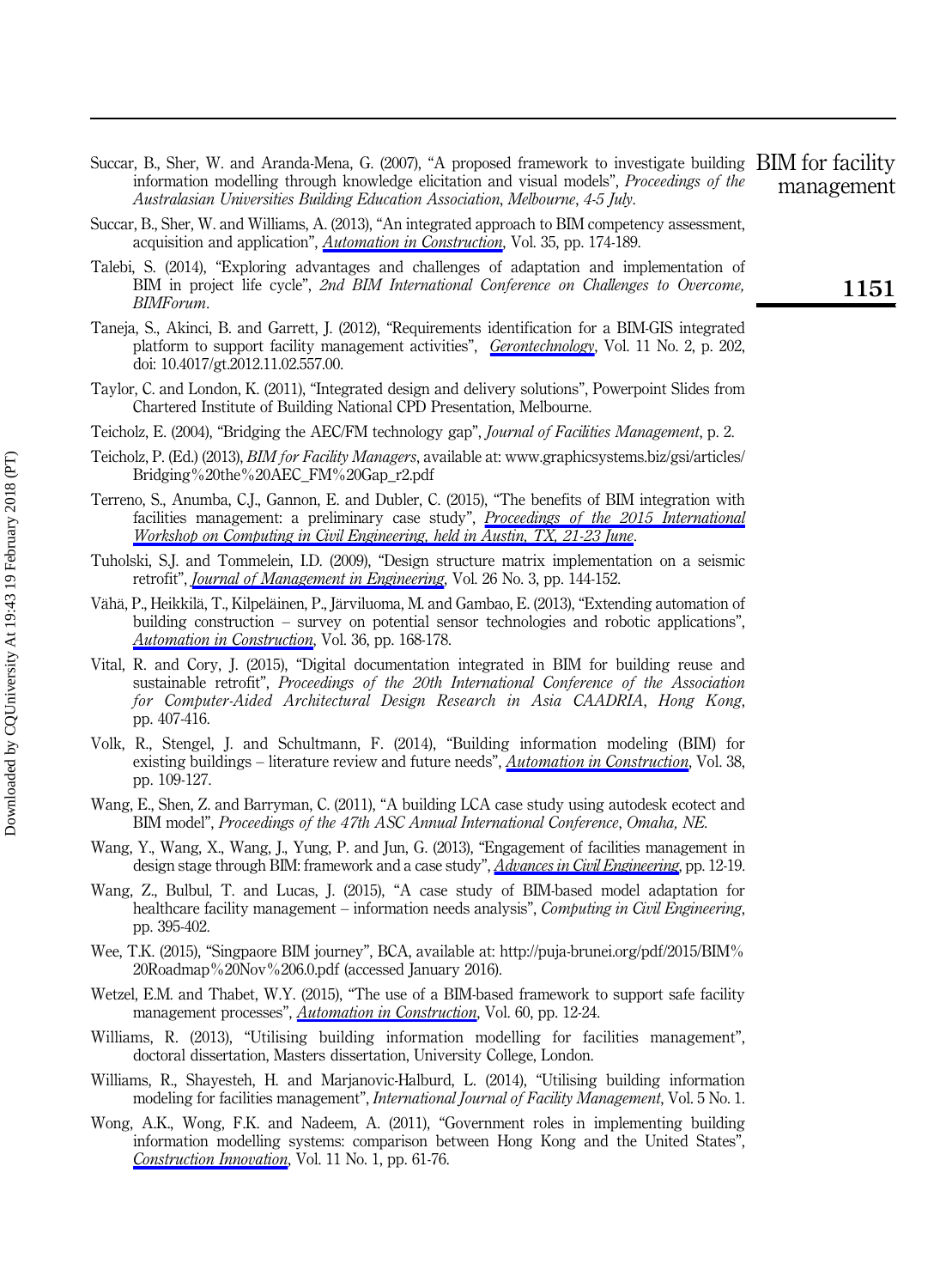| <b>ECAM</b><br>24,6 | Wong, J. and Yang, J. (2010), "Research and application of building information modelling (BIM) in the<br>architecture, engineering and construction (AEC) industry: a review and direction for future<br>research", Proceedings of the 6th International Conference on Innovation in Architecture,<br>Engineering and Construction (AEC), Loughborough University, Vol. 1, pp. 356-365. |
|---------------------|------------------------------------------------------------------------------------------------------------------------------------------------------------------------------------------------------------------------------------------------------------------------------------------------------------------------------------------------------------------------------------------|
|                     | Wong, J.K.W. and Kuan, K.L. (2014), "Implementing 'BEAM plus' for BIM-based sustainability<br>analysis", Automation in Construction, Vol. 44, pp. 163-175.                                                                                                                                                                                                                               |
| 1152                | Wong, K.D. and Fan, Q. (2013), "Building information modelling (BIM) for sustainable building design",<br><i>Facilities</i> , Vol. 31 Nos 3/4, pp. 138-157.                                                                                                                                                                                                                              |
|                     | Woo, J.H. and Gleason, B. (2014), "Building energy benchmarking with building information modeling<br>and wireless sensor technologies for building retrofits", Computing in Civil and Building<br>Engineering, ASCE, pp. 1150-1157.                                                                                                                                                     |
|                     | Woo, J.H. and Menassa, C. (2014), "Virtual retrofit model for aging commercial buildings in a smart grid<br>environment", <i>Energy and Buildings</i> , Vol. 80, pp. 424-435.                                                                                                                                                                                                            |
|                     | Wu, D. (2013), "Building knowledge modeling: integrating knowledge in BIM", Proceedings of the<br>30th International Conference of CIB W078, Beijing, 9-12 October.                                                                                                                                                                                                                      |
|                     | Wu, W. and Issa, R.R. (2014), "BIM execution planning in green building projects: LEED as a use case",<br><i><u><b>Journal of Management in Engineering</b></u></i> , Vol. 31 No. 1.                                                                                                                                                                                                     |
|                     | Wu, W., Yang, X. and Fan, Q. (2014), "GIS-BIM based virtual facility energy assessment<br>(VFEA)-framework development and use case of California State University, Fresno",<br>Proceedings of Computing in Civil and Building Engineering, pp. 339-346.                                                                                                                                 |
|                     | Xu, X., Ma, L. and Ding, L. (2014), "A framework for BIM-enabled life-cycle information management of<br>construction project", <i>International Journal of Advanced Robotic Systems</i> , p. 11.                                                                                                                                                                                        |
|                     | Yalcinkaya, M. and Singh, V. (2015), Building Information Modeling (BIM) for Facilities Management -<br>Literature Review and Future Needs Product Lifecycle Management for a Global Market,<br>Springer, Berlin and Heidelberg, pp. 1-10.                                                                                                                                               |
|                     | Yang, X. and Ergan, S. (2014), "Towards a formal approach for determining functions of HVAC<br>components represented in IFC", Computing in Civil and Building Engineering, ASCE, pp. 633-640.                                                                                                                                                                                           |
|                     | Yang, X. and Ergan, S. (2015), "Leveraging BIM to provide automated support for efficient troubleshooting<br>of HVAC-related problems", <i>Journal of Computing in Civil Engineering</i> , Vol. 30 No. 2.                                                                                                                                                                                |
|                     | Yang, X., Liu, Y., Ergan, S., Akinci, B., Leicht, R.M. and Messner, J.I. (2013, June), "Lessons learned from<br>developing immersive virtual mock-ups to support energy efficient retrofit decision making",<br>Proceedings of ASCE International Workshop on Computing in Civil Engineering, Los Angeles,<br>CA, pp. 23-25.                                                             |
|                     | Yoon, S., Jung, J. and Heo, J. (2015), "Practical implementation of semi-automated as-built BIM creation<br>for complex indoor environments", <i>The International Archives of Photogrammetry</i> , <i>Remote</i><br>Sensing and Spatial Information Sciences, Vol. 40 No. 4, pp. 143-146.                                                                                               |
|                     | Zhang, C., Chen, J., Sun, X. and Hammad, A. (2014), "Lifecycle evaluation of building sustainability<br>using BIM and RTLS", Proceedings of the 2014 Winter Simulation Conference, IEEE Press,<br>December, pp. 3236-3247.                                                                                                                                                               |
|                     | Zimmermann, G., Lu, Y. and Lo, G. (2012), "Automatic HVAC fault detection and diagnosis system<br>generation based on heat flow models", HVAC&R Research, Vol. 18 Nos 1-2, pp. 112-125.                                                                                                                                                                                                  |
|                     | <b>Further reading</b>                                                                                                                                                                                                                                                                                                                                                                   |

- Anderson, A., Marsters, A., Dossick, C. and Neff, G. (2012), "Construction to operations exchange: challenges of implementing COBie and BIM in a large owner organization", [Construction](http://www.emeraldinsight.com/action/showLinks?doi=10.1108%2FECAM-06-2016-0139&crossref=10.1061%2F9780784412329.070&citationId=p_225) [Research Congress,](http://www.emeraldinsight.com/action/showLinks?doi=10.1108%2FECAM-06-2016-0139&crossref=10.1061%2F9780784412329.070&citationId=p_225) May, pp. 688-697.
- Aranda-Mena, G., Sher, W., Gameson, R. and Ward, P. (2005), "Evolving trends in nD modelling: the 'construction planning workbench'", [Architectural Engineering and Design Management](http://www.emeraldinsight.com/action/showLinks?doi=10.1108%2FECAM-06-2016-0139&crossref=10.1080%2F17452007.2005.9684588&citationId=p_226), Vol. 1 No. 2, pp. 111-126.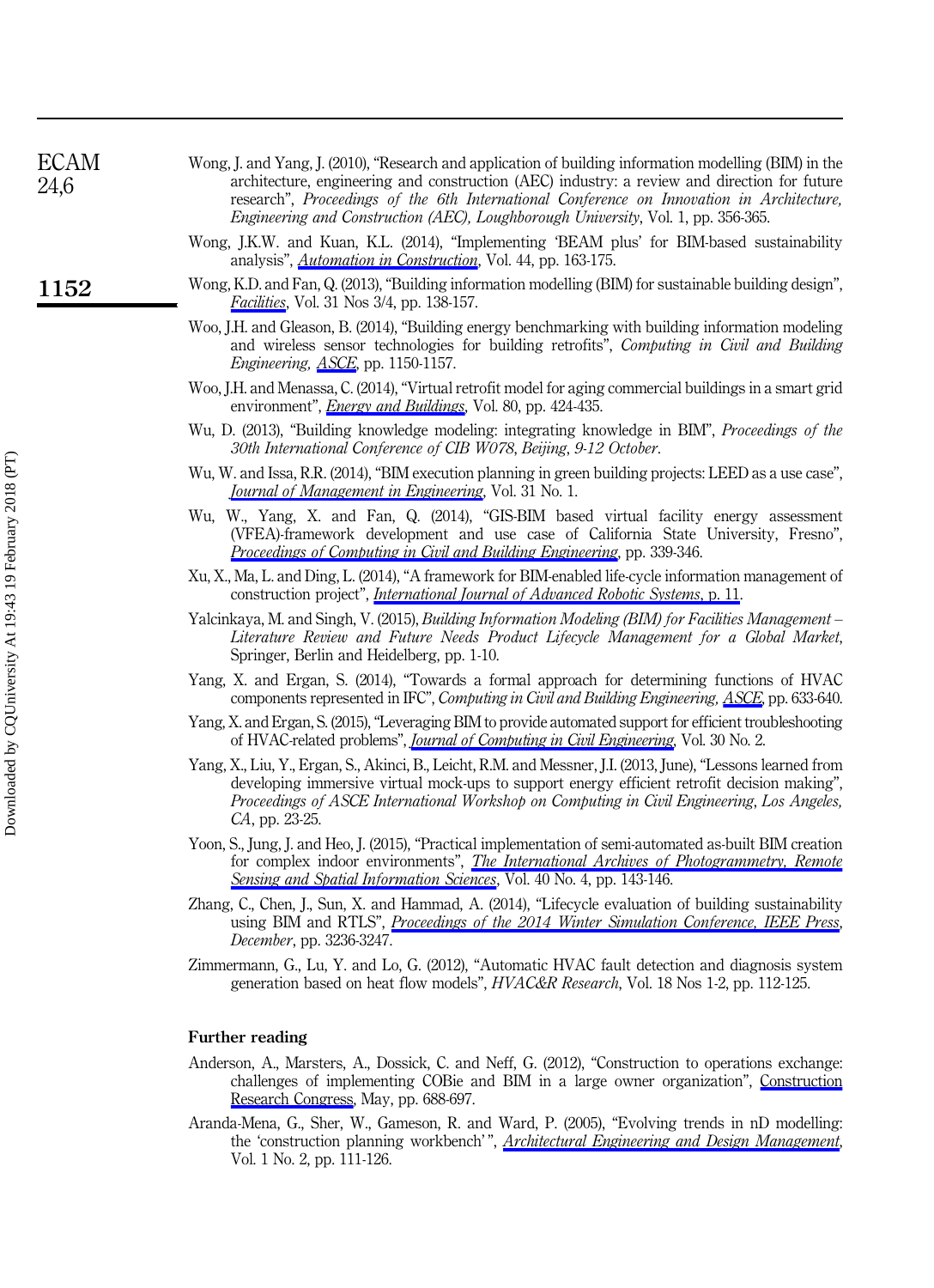- Arayici, Y., Onyenobi, T.C. and Egbu, C.O. (2012), "Building information modelling (BIM) for facilities BIM for facility management (FM): the MediaCity case study approach", *[International Journal of 3D Information](http://www.emeraldinsight.com/action/showLinks?doi=10.1108%2FECAM-06-2016-0139&crossref=10.4018%2Fij3dim.2012010104&citationId=p_227)* [Modelling](http://www.emeraldinsight.com/action/showLinks?doi=10.1108%2FECAM-06-2016-0139&crossref=10.4018%2Fij3dim.2012010104&citationId=p_227), Vol. 1 No. 1, pp. 55-73. management
- Ashworth, S., Tucker, M. and Druhmann, C. (2016), "The role of FM in preparing a BIM strategy and employer's information requirements (EIR) to align with client asset management strategy", 15th EuroFM Research Symposium, Milan, 8-9 June, pp. 218-229.
- Brooks, T. (2014), "Building information modeling: beyond design, commissioning and construction", Paper No. 2032, Master of Science, Clemson University, South Carolina.
- Dawood, N. and Vukovic, V. (2015), "Whole lifecycle information flow underpinned by BIM: technology, process, policy and people", 2nd International Conference on Civil and Building Engineering Informatics, Tokyo, 22-24 April.
- Erdogan, B., Abbott, C. and Aouad, G. (2010), "Construction in year 2030: developing an information technology vision", *Philosophical Transactions of the Royal Society of London a: Mathematical*, [Physical and Engineering Sciences](http://www.emeraldinsight.com/action/showLinks?doi=10.1108%2FECAM-06-2016-0139&crossref=10.1098%2Frsta.2010.0076&citationId=p_231), Vol. 368 No. 1924, pp. 3551-3565.
- Giel, B.K., Mayo, G. and Issa, R.R. (2015), "BIM use and requirements among building owners", [Computing in Civil Engineering](http://www.emeraldinsight.com/action/showLinks?doi=10.1108%2FECAM-06-2016-0139&crossref=10.1061%2F9780784413982.ch10&citationId=p_232), pp. 349-356, doi: 10.1061/9780784412343.0044.
- Giel, B.K. and Issa, R.R. (2011), "Return on investment analysis of using building information modeling in construction", *[Journal of Computing in Civil Engineering](http://www.emeraldinsight.com/action/showLinks?doi=10.1108%2FECAM-06-2016-0139&crossref=10.1061%2F%28ASCE%29CP.1943-5487.0000164&isi=000323108000008&citationId=p_233)*, Vol. 27 No. 5, pp. 511-521.
- Häkkinen, T. and Kiviniemi, A. (2008), "Sustainable building and BIM", Proceedings of SB08 Conference Melbourne, September, pp. 21-25.
- Hardi, J. and Pittard, S. (2015), "If BIM is the solution, what is the problem? A review of the benefits, challenges and key drivers in BIM implementation within the UK construction industry", Journal of Building Survey, Appraisal & Valuation, Vol. 3 No. 4, pp. 366-373.
- ISO (2010), "Building information modeling information delivery manual part 1: methodology and format", ISO Standard 29481-1:2010(E).
- Kang, T.W. and Hong, C.H. (2013), "The architecture development for the interoperability between BIM and GIS", Proceedings of the 13th International Conference on Construction Applications of Virtual Reality, London, 30-31 October.
- Kasprzak, C. and Dubler, C. (2012), "Aligning BIM with FM: streamlining the process for future projects", [Australasian Journal of Construction Economics and Building](http://www.emeraldinsight.com/action/showLinks?doi=10.1108%2FECAM-06-2016-0139&crossref=10.5130%2Fajceb.v12i4.3038&citationId=p_238), Vol. 12 No. 4, pp. 68-77.
- Kiviniemi, A. and Codinhoto, R. (2014), "Challenges in the implementation of BIM for FM case Manchester Town Hall complex", [Computing in Civil and Building Engineering](http://www.emeraldinsight.com/action/showLinks?doi=10.1108%2FECAM-06-2016-0139&crossref=10.1061%2F9780784413616.083&citationId=p_239), pp. 665-672.
- Lea, G., Ganah, A., Goulding, J. and Ainsworth, N. (2015), "Identification and analysis Of UK and US BIM standards to aid collaboration", [WIT Transactions on the Built Environment](http://www.emeraldinsight.com/action/showLinks?doi=10.1108%2FECAM-06-2016-0139&crossref=10.2495%2FBIM150411&citationId=p_240), Vol. 149, pp. 505-516.
- Liu, Z. (2010), "Feasibility analysis of BIM based information system for facility management at WPI", doctoral dissertation, Worcester Polytechnic Institute, Massachusetts.
- Liu, R. and Issa, R.R.A. (2012), "Automatically updating maintenance information from a BIM database", International Conference on Computing in Civil Engineering, FL, June, pp. 373-380.
- Macii, E. and Osello, A. (2011), "Smart energy efficiency control in existing buildings by a BIM interoperable process", Proceedings of Europia13, Paris, pp. 217-229.
- Morris, J., Ballesty, S., Ding, L., Drogemuller, R., Mitchell, J., Schevers, H., Leifer, D., Schwede, D., Wu, J., Henrikson, J., Akhurst, P. and Spink, G. (2006), "An integrated collaborative approach for FM-Sydney Opera house FM exemplar", Proceedings of 2nd International Conference of the CRC for Construction Innovation, 12-14 March.
- Migilinskas, D., Popov, V., Juocevicius, V. and Ustinovichius, L. (2013), "The benefits, obstacles and problems of practical bim implementation", *[Procedia Engineering](http://www.emeraldinsight.com/action/showLinks?doi=10.1108%2FECAM-06-2016-0139&crossref=10.1016%2Fj.proeng.2013.04.097&citationId=p_245)*, Vol. 57, pp. 767-774.
- NSW Government (2016), "BIM becomes business as usual at health infrastructure", available at: [www.hinfra.health.nsw.gov.au/newsroom/news/bim\\_becomes\\_business\\_as\\_usual\\_at\\_health\\_](www.hinfra.health.nsw.gov.au/newsroom/news/bim_becomes_business_as_usual_at_health_infrastructure) [infrastructure](www.hinfra.health.nsw.gov.au/newsroom/news/bim_becomes_business_as_usual_at_health_infrastructure)